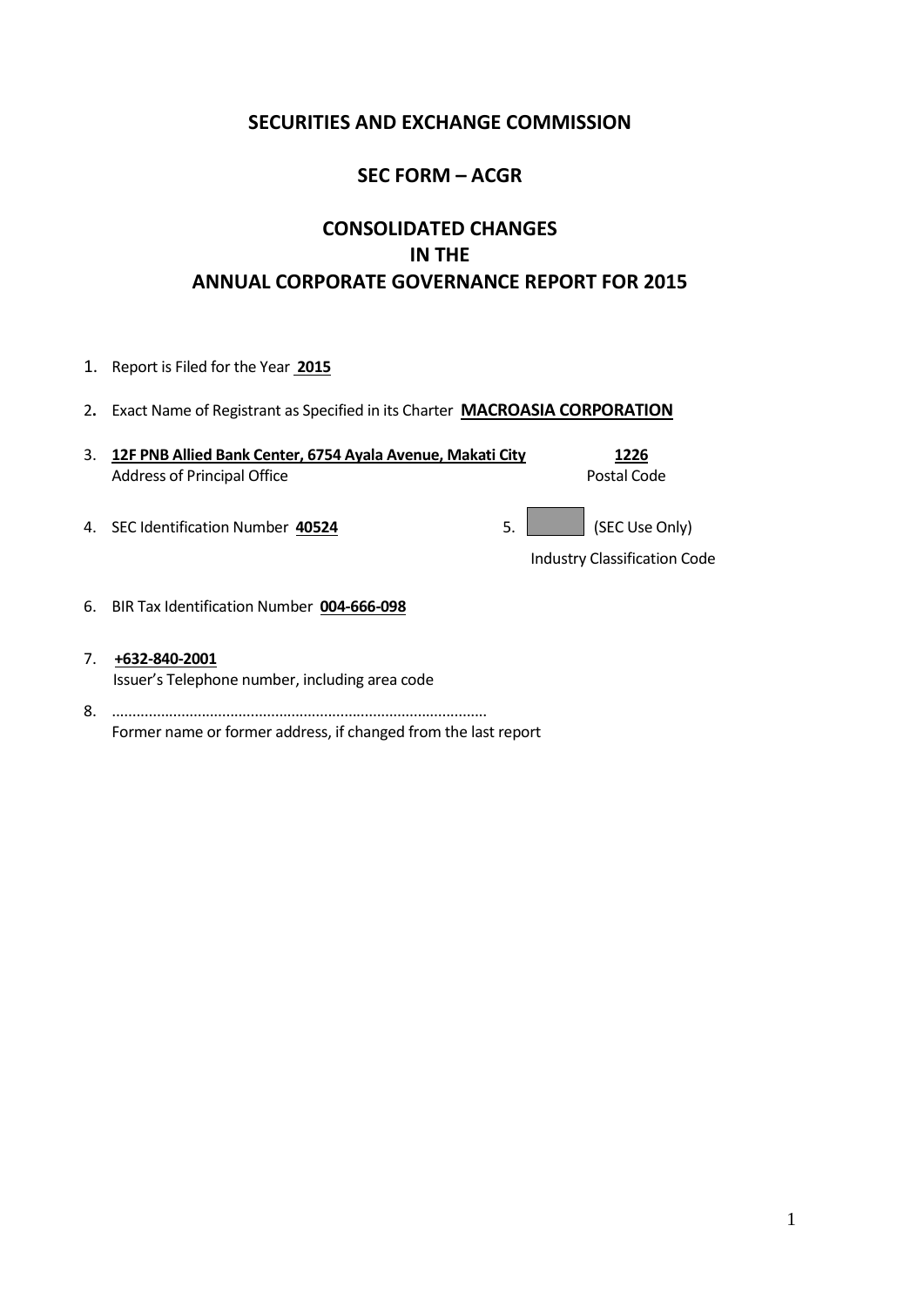|    | 1) | <b>BOARD OF DIRECTORS</b>                                   |  |
|----|----|-------------------------------------------------------------|--|
|    |    |                                                             |  |
|    |    |                                                             |  |
|    |    |                                                             |  |
|    | 2) |                                                             |  |
|    | 3) | OTHER EXECUTIVE, NON-EXECUTIVE AND INDEPENDENT DIRECTORS 10 |  |
|    | 4) |                                                             |  |
|    | 5) |                                                             |  |
|    |    |                                                             |  |
|    | 1) |                                                             |  |
|    | 2) |                                                             |  |
|    | 3) |                                                             |  |
|    | 4) |                                                             |  |
|    |    |                                                             |  |
|    |    |                                                             |  |
|    |    |                                                             |  |
|    | 6) |                                                             |  |
|    |    |                                                             |  |
| C. |    |                                                             |  |
|    | 1) |                                                             |  |
|    | 2) |                                                             |  |
|    | 3) |                                                             |  |
|    | 4) |                                                             |  |
|    | 5) |                                                             |  |
|    | 6) |                                                             |  |
|    |    |                                                             |  |
|    | 1) |                                                             |  |
|    | 2) |                                                             |  |
|    | 3) |                                                             |  |
|    | 4) |                                                             |  |
|    |    |                                                             |  |
| Е. |    |                                                             |  |
|    | 1) |                                                             |  |
|    | 2) |                                                             |  |
|    | 3) |                                                             |  |
|    |    |                                                             |  |
|    | 5) |                                                             |  |
| F. |    |                                                             |  |
|    |    | 1) STATEMENT ON EFFECTIVENESS OF RISK MANAGEMENT SYSTEM34   |  |
|    | 2) |                                                             |  |
|    | 3) |                                                             |  |
|    |    |                                                             |  |

# **TABLE OF CONTENTS**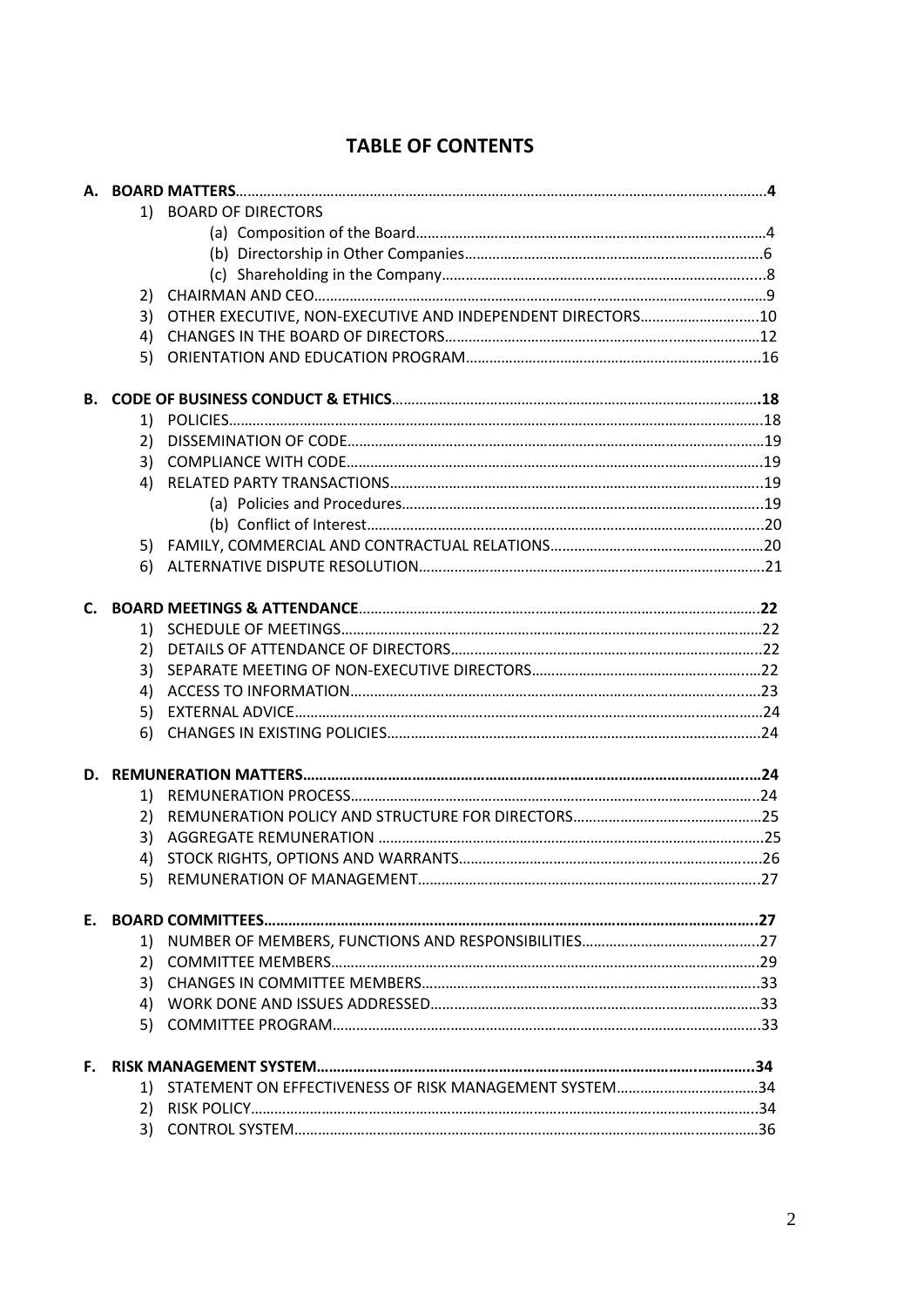|    | STATEMENT ON EFFECTIVENESS OF INTERNAL CONTROL SYSTEM38<br>1)      |  |
|----|--------------------------------------------------------------------|--|
|    | <b>INTERNAL AUDIT</b><br>2)                                        |  |
|    |                                                                    |  |
|    |                                                                    |  |
|    |                                                                    |  |
|    |                                                                    |  |
|    | (e) Progress against Plans, Issues, Findings and                   |  |
|    |                                                                    |  |
|    |                                                                    |  |
|    |                                                                    |  |
| Н. |                                                                    |  |
|    | RIGHT TO PARTICIPATE EFFECTIVELY IN STOCKHOLDERS' MEETINGS49<br>1) |  |
|    | 2)                                                                 |  |
| I. |                                                                    |  |
| J. |                                                                    |  |
| К. |                                                                    |  |
|    |                                                                    |  |
|    |                                                                    |  |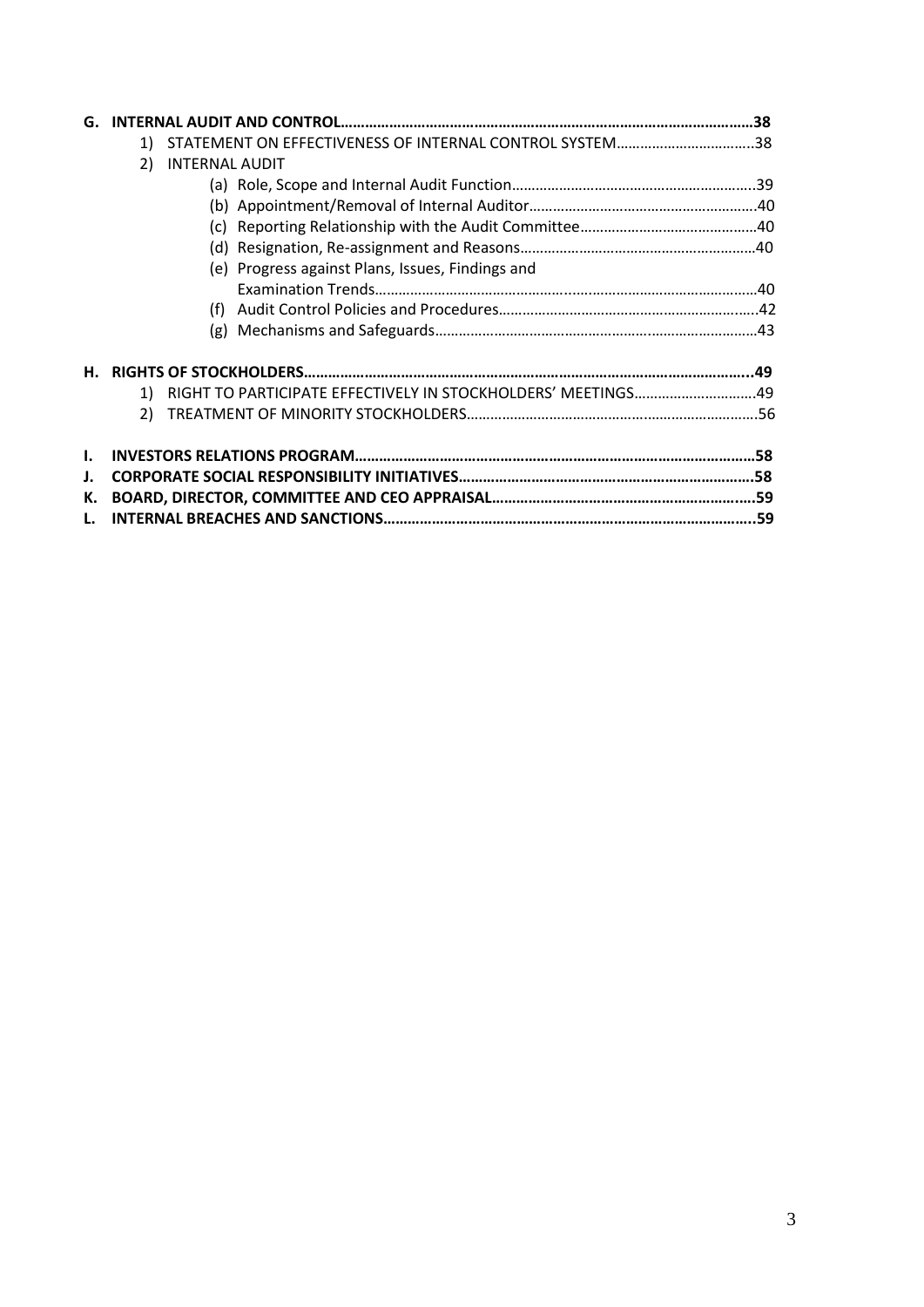# **A. BOARD MATTERS**

# **1) Board of Directors**

| Number of Directors per Articles of Incorporation | $E$ leven (11) |
|---------------------------------------------------|----------------|
|                                                   |                |
| Actual number of Directors for the year           | Eleven (11)    |

#### **(a) Composition of the Board**

#### **Complete the table with information on the Board of Directors:**

| <b>Director's Name</b>     | <b>Type [Executive</b><br>(ED), Non-<br><b>Executive (NED)</b><br>or Independent<br>Director (ID)] | If<br>nominee,<br>identify<br>the<br>principal | Nominator in<br>the last election<br>(if ID, state the<br>relationship with<br>the nominator) | Date first<br>elected                        | Date last<br>elected(if ID,<br>state the<br>number of<br>years served<br>as $ID$ <sup>1</sup> | <b>Elected when</b><br>(Annual<br>/Special<br>Meeting) | No. of years<br>served as<br>director |
|----------------------------|----------------------------------------------------------------------------------------------------|------------------------------------------------|-----------------------------------------------------------------------------------------------|----------------------------------------------|-----------------------------------------------------------------------------------------------|--------------------------------------------------------|---------------------------------------|
| DR. LUCIO C. TAN           | NED                                                                                                | N/A                                            | Joevy<br>Serenio                                                                              | 17 July 2015                                 | 17 JULY 2015                                                                                  | Annual<br>Stockholders'<br>Meeting                     | less than 1<br>year                   |
| <b>WASHINGTON Z. SYCIP</b> | <b>NED</b>                                                                                         | N/A                                            | Joevy<br>Serenio                                                                              | 18 July 1997                                 | 17 JULY 2015                                                                                  | Annual<br>Stockholders'<br>Meeting                     | 18 years                              |
| <b>CARMEN K. TAN</b>       | <b>NED</b>                                                                                         | N/A                                            | Joevy<br>Serenio                                                                              | 20 July 2012                                 | 17 JULY 2015                                                                                  | Annual<br>Stockholders'<br>Meeting                     | 3 years                               |
| LUCIO K. TAN, JR.          | <b>NED</b>                                                                                         | N/A                                            | Joevy<br>Serenio                                                                              | 18 July 1997                                 | 17 JULY 2015                                                                                  | Annual<br>Stockholders'<br><b>Meeting</b>              | 18 years                              |
| <b>MICHAEL G. TAN</b>      | <b>NED</b>                                                                                         | N/A                                            | Joevy<br>Serenio                                                                              | 17 July 2015                                 | 17 JULY 2015                                                                                  | Annual<br>Stockholders'<br>Meeting                     | less than 1<br>year                   |
| JOSEPH T. CHUA             | <b>ED</b>                                                                                          | N/A                                            | Joevy<br>Serenio                                                                              | 18 July 1997                                 | 17 JULY 2015                                                                                  | Annual<br>Stockholders'<br>Meeting                     | 18 years                              |
| JAIME J. BAUTISTA          | <b>ED</b>                                                                                          | N/A                                            | Joevy<br>Serenio                                                                              | 18 July 1997                                 | 17 JULY 2015                                                                                  | Annual<br>Stockholders'<br><b>Meeting</b>              | 18 years                              |
| STEWART C. LIM             | <b>NED</b>                                                                                         | N/A                                            | Joevy<br>Serenio                                                                              | 14 December<br>2015                          | 14 DECEMBER<br>2015                                                                           | Regular Board<br>Meeting                               | less than 1<br>year                   |
| JOHNIP G. CUA              | ID                                                                                                 | N/A                                            | Joevy<br>Serenio (not<br>related to ID)                                                       | 21 July 2006<br>(9 years and 5<br>months)    | 17 JULY 2015                                                                                  | Annual<br>Stockholders'<br>Meeting                     | 9 years                               |
| <b>BEN C. TIU</b>          | ID                                                                                                 | N/A                                            | Joevy<br>Serenio (not<br>related to ID)                                                       | 19 July 2013<br>(2 years and 5<br>months)    | 17 JULY 2015                                                                                  | Annual<br>Stockholders'<br>Meeting                     | 2 years                               |
| <b>MARIXI R. PRIETO</b>    | ID                                                                                                 | N/A                                            | Joevy<br>Serenio (not<br>related to ID)                                                       | 14 December<br>2015<br>(less than 1<br>year) | 14 DECEMBER<br>2015                                                                           | Regular Board<br>Meeting                               | less than 1<br>year                   |

*\*Annual Regular Stockholders' Meeting held on July 17, 2015.*

1

**(b) Provide a brief summary of the corporate governance policy that the board of directors has adopted. Please emphasis the policy/ies relative to the treatment of all shareholders, respect for the rights of minority shareholders and of other stakeholders, disclosure duties, and board responsibilities.**

<sup>&</sup>lt;sup>1</sup> Reckoned from the election immediately following January 2, 2012.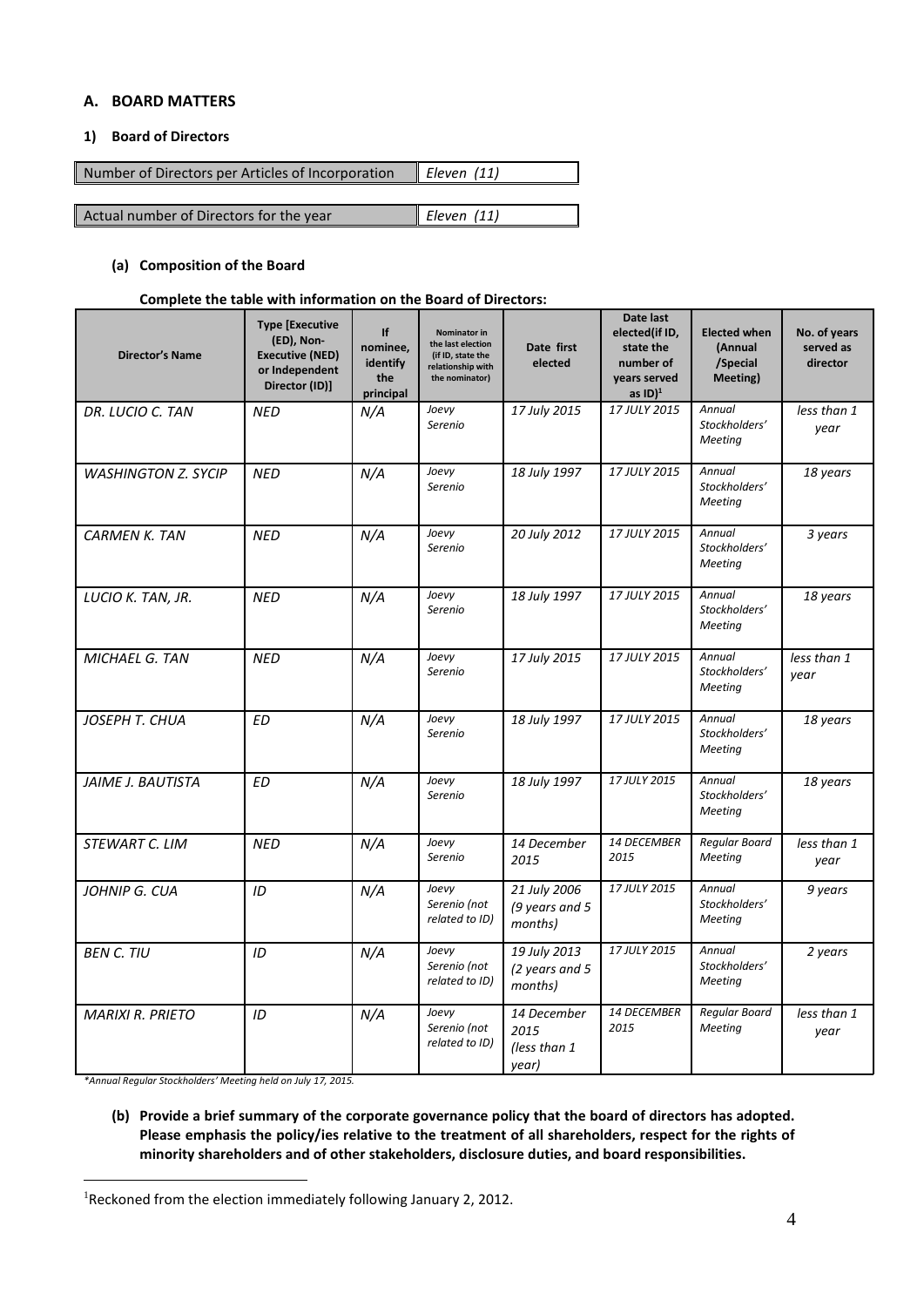*It has always been MacroAsia Corporation's commitment to serve and protect the interests of stakeholders, management, employees, government regulatory agencies and the general public by adhering to accepted ethical standards and best industry practices. With a well-defined corporate governance structure in place, MAC is guided by the principles of integrity, objectivity, accountability and transparency.*

*MAC ensures that the following general distinct disclosures are integrated in its overall system of corporate governance:*

- *Financial data and information disclosure;*
- *Ownership structure and control rights;*
- *Corporate responsibility and compliance;*
- *Management and Board structure and process;*
- *Auditing*

#### *Treatment of all shareholders*

*All outstanding common shares of the Company as of the record date for the purpose of the Annual Stockholder's Meeting are entitled to vote at the rate of one (1) vote per share.*

*A stockholder entitled to vote at the meeting shall have the right to vote in person or by proxy the number of shares registered in his name in the stock transfer book of the Company for as many persons as there are directors to be elected. Each stockholder shall have the right to cumulate said shares and give one nominee as many votes as the number of directors to be elected, multiplied by the number of his shares shall equal, or he may distribute them on the same cumulative voting principle among as many nominees as he shall see fit; provided, that the number of votes cast by a stockholder shall not exceed the number of his shares multiplied by the number of directors to be elected.*

*Any stockholder of the Company shall have the right to dissent and demand payment of the fair value of his shares in case (i) any amendment to the articles of incorporation has the effect of changing or restricting the rights of any stockholder or class of shares, or of authorizing preferences in any respect superior to those of outstanding shares of any class, or of extending or shortening the term of corporate existence; (ii) any sale, lease, exchange, transfer, mortgage, pledge or other disposition of all or substantially all of the corporate property and assets; and (iii) of merger or consolidation.*

# *Respect for the rights of minority shareholders and of other stakeholders*

*The Board of Directors and Management are committed to respect and protect investor's rights and interests, whether majority or minority, at all times.*

# *Disclosure Duties*

*Shareholders shall have access to corporate reports and disclosures at reasonable times during business hours. The Corporation maintains a corporate website to allow online access to corporate disclosures and reports.*

*Transparency and fair disclosure of material information that could adversely affect the viability or interests of stakeholders shall be publicly disclosed within the earliest time possible through appropriate Exchange mechanisms and submissions to the SEC.*

#### *Board Responsibilities*

*It is the Board's responsibility to foster the long-term success of the Corporation, and to sustain its competitiveness and profitability in a manner consistent with its corporate objectives and the best interests of its stockholders.*

*The Board shall formulate the Corporation's vision, mission, strategic objectives, policies and procedures that shall guide its activities, including the means to effectively monitor Management's performance.*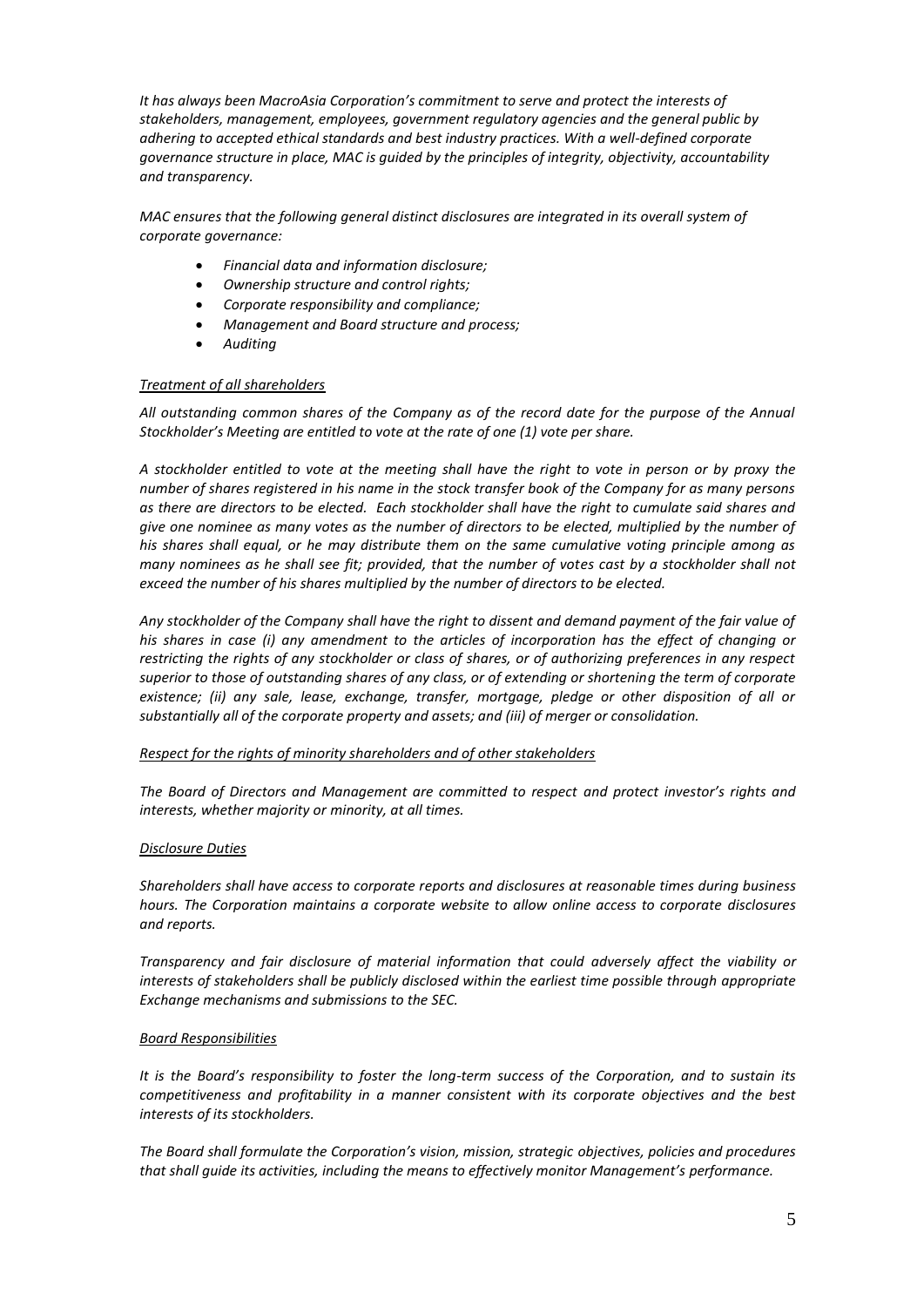*Compliance with the principles of good corporate governance shall start with the Board of Directors.*

# **(c) How often does the Board review and approve the vision and mission?**

*The Board regularly reviews the company's mission and vision, including statements about its business objectives/philosophy as part of its business planning and annual reporting to stakeholders that they are still relevant for the current challenges and environment. Management ensures that the organization operates in a way that is consistent with its vision, mission and core values. Any potential improvements and deviations, if any, are further discussed in the Company's Regular Board meeting.*

# **(d) Directorship in Other Companies**

# **(i) Directorship in the Company's Group<sup>2</sup>**

# **Identify, as and if applicable, the members of the company's Board of Directors who hold the office of director in other companies within its Group:**

| <b>Director's Name</b>     | <b>Corporate Name of the</b><br><b>Group Company</b>     | <b>Type of Directorship</b><br>(Executive, Non-Executive,<br>Independent). Indicate if |
|----------------------------|----------------------------------------------------------|----------------------------------------------------------------------------------------|
|                            |                                                          | director is also the Chairman.                                                         |
| <b>WASHINGTON Z. SYCIP</b> | <i>• LUFTHANSA TECHNIK PHIL. INC.</i>                    | • Non-Executive                                                                        |
|                            |                                                          | Director/Chairman                                                                      |
| LUCIO K. TAN, JR.          | · MACROASIA AIRPORT SERVICES                             | • Non-Executive Director                                                               |
|                            | <b>CORPORATION</b>                                       |                                                                                        |
|                            | • MACROASIA CATERING SERVICES INC.                       | • Non-Executive                                                                        |
|                            |                                                          | Director/Chairman                                                                      |
|                            | • MACROASIA MINING CORPORATION                           | • Non-Executive                                                                        |
|                            |                                                          | Director/Chairman                                                                      |
|                            | · AIRPORT SPECIALISTS' SERVICES<br><b>CORPORATION</b>    | • Non-Executive<br>Director/Chairman                                                   |
|                            | · DRAGON RESOURCES DEVELOPMENT                           | • Non-Executive Director                                                               |
|                            | <b>CORPORATION</b>                                       |                                                                                        |
|                            | • WATERGY BUSINESS SOLUTIONS INC.                        | • Non-Executive Director                                                               |
|                            | ● LUFTHANSA TECHNIK PHIL. INC.                           | • Non-Executive Director                                                               |
| JOSEPH T. CHUA             | • MACROASIA PROPERTIES                                   | • Executive Director                                                                   |
|                            | <b>DEVELOPMENT CORPORATION</b>                           |                                                                                        |
|                            | • MACROASIA AIR TAXI SERVICES, INC.                      | • Executive Director                                                                   |
|                            | · MACROASIA AIRPORT SERVICES<br><b>CORPORATION</b>       | • Executive Director                                                                   |
|                            | · MACROASIA CATERING SERVICES INC.                       | • Executive Director                                                                   |
|                            | • MACROASIA MINING CORPORATION                           | • Executive Director                                                                   |
|                            | · AIRPORT SPECIALISTS' SERVICES<br><b>CORPORATION</b>    | • Executive Director                                                                   |
|                            | ● LUFTHANSA TECHNIK PHIL. INC.                           | • Non-Executive Director                                                               |
|                            | • WATERGY BUSINESS SOLUTIONS INC.                        | • Executive Director                                                                   |
|                            | <i>• CAVITE BUSINESS RESOURCES INC.</i>                  | • Non-Executive                                                                        |
|                            |                                                          | Director/Chairman                                                                      |
|                            | ● DRAGON RESOURCES DEVELOPMENT<br><b>CORPORATION</b>     | • Executive Director                                                                   |
|                            | • SNV RESOURCES DEVELOPMENT                              | • Non-Executive                                                                        |
|                            | CORP.                                                    | Director/Chairman                                                                      |
|                            | ● PANAY WATER BUSINESS RESOURCES                         | · Non-Executive                                                                        |
|                            | INC.                                                     | Director/Chairman                                                                      |
| JAIME J. BAUTISTA          | · MACROASIA PROPERTIES<br><b>DEVELOPMENT CORPORATION</b> | • Non-Executive Director                                                               |
|                            | · MACROASIA AIRPORT SERVICES                             | • Non-Executive                                                                        |
|                            | <b>CORPORATION</b>                                       | Director/Chairman                                                                      |
|                            | · MACROASIA CATERING SERVICES INC.                       | • Non-Executive Director                                                               |

 $2$  The Group is composed of the parent, subsidiaries, associates and joint ventures of the company.

1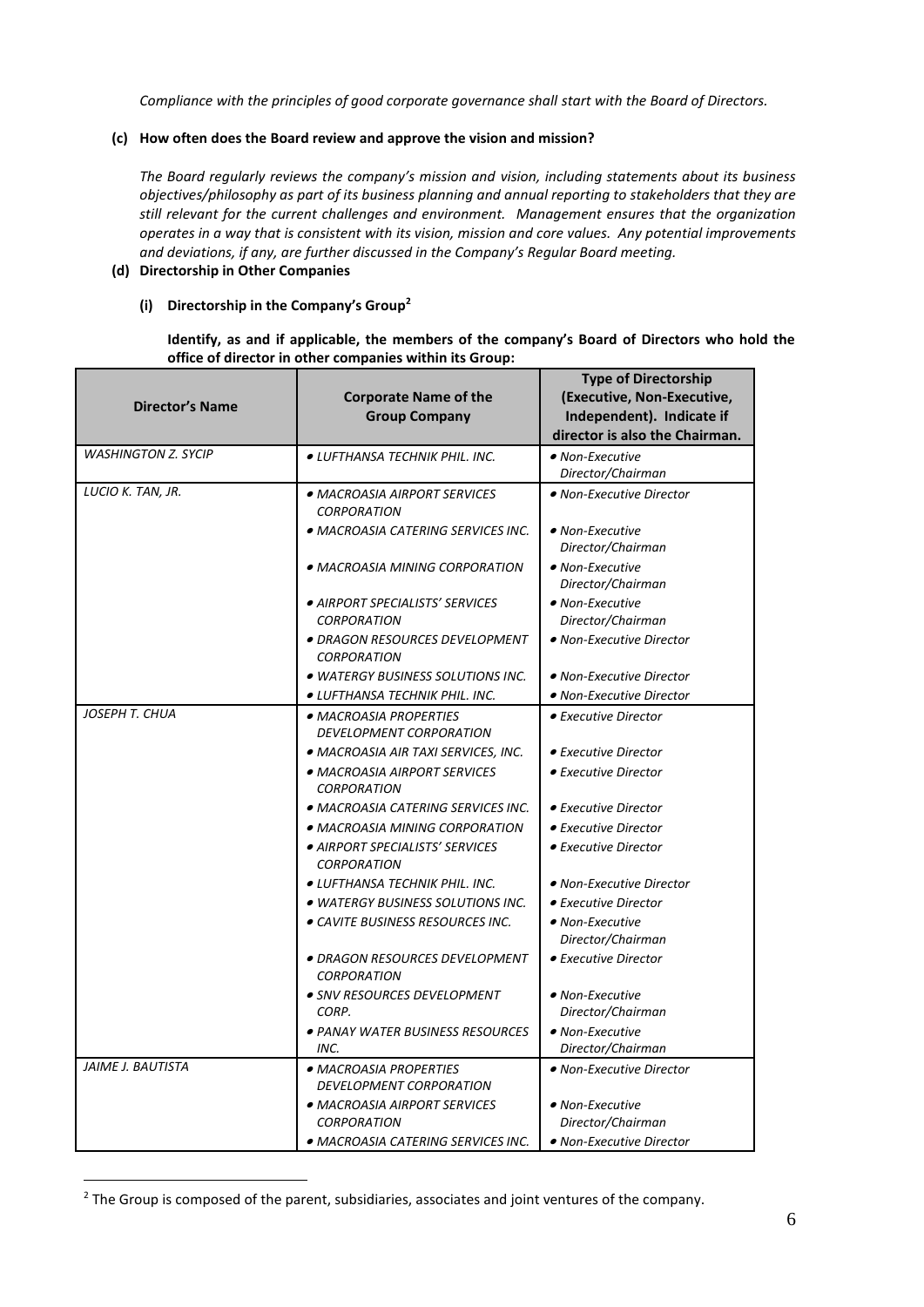|                | AIRPORT SPECIALISTS' SERVICES<br><b>CORPORATION</b>  | • Non-Executive Director |
|----------------|------------------------------------------------------|--------------------------|
|                | • DRAGON RESOURCES DEVELOPMENT                       | $\bullet$ Non-Executive  |
|                | <b>CORPORATION</b>                                   | Director/Chairman        |
|                | • WATERGY BUSINESS SOLUTIONS INC.                    | $\bullet$ Non-Executive  |
|                |                                                      | Director/Chairman        |
|                | • CAVITE BUSINESS RESOURCES INC.                     | • Executive Director     |
| STEWART C. LIM | • MACROASIA CATERING SERVICES INC.                   | • Non-Executive Director |
|                | • DRAGON RESOURCES DEVELOPMENT<br><b>CORPORATION</b> | • Non-Executive Director |
| JOHNIP G. CUA  | • MACROASIA PROPERTIES<br>DEVELOPMENT CORPORATION    | • Independent Director*  |
|                | • MACROASIA AIRPORT SERVICES<br><b>CORPORATION</b>   | • Independent Director   |
|                | • MACROASIA CATERING SERVICES INC.                   | • Independent Director   |
|                | • DRAGON RESOURCES DEVELOPMENT<br><b>CORPORATION</b> | • Independent Director   |

\*Elected as Independent Director on January 2013

# **(ii) Directorship in Other Listed Companies**

# **Identify, as and if applicable, the members of the company's Board of Directors who are also directors of publicly-listed companies outside of its Group:**

| <b>Director's Name</b>     | <b>Name of Listed Company</b>      | Type of Directorship (Executive, Non-<br>Executive, Independent). Indicate if<br>director is also the Chairman. |
|----------------------------|------------------------------------|-----------------------------------------------------------------------------------------------------------------|
| DR. LUCIO C. TAN           | · LT Group, Inc.                   | • Executive Director/Chairman                                                                                   |
|                            | • PAL Holdings, Inc.               | • Non- Executive Director/Chairman                                                                              |
|                            | · Philippine National Bank         | • Non-Executive Director                                                                                        |
| <b>WASHINGTON Z. SYCIP</b> | • Cityland Development Corporation | • Independent Director/Chairman                                                                                 |
|                            | • First Philippine Holdings Corp.  | · Independent Director                                                                                          |
|                            | · Belle Corporation                | · Independent Director                                                                                          |
|                            | · Philippine National Bank         | · Non-Executive Director                                                                                        |
|                            | • Lopez Holdings Corporation       | · Independent Director                                                                                          |
|                            | · LT Group, Inc.                   | · Non-Executive Director                                                                                        |
|                            | · Metro Pacific Investments        | · Independent Director                                                                                          |
|                            | Corporation                        |                                                                                                                 |
|                            | · PAL Holdings, Inc.               | • Non-Executive Director                                                                                        |
| <b>CARMEN K. TAN</b>       | · LT Group, Inc.                   | • Non-Executive Director                                                                                        |
|                            | · PAL Holdings, Inc.               | • Non-Executive Director                                                                                        |
| LUCIO K. TAN, JR.          | · LT Group, Inc.                   | • Non- Executive Director                                                                                       |
|                            | · PAL Holdings, Inc.               | • Non-Executive Director                                                                                        |
|                            | · Philippine National Bank         | • Non-Executive Director                                                                                        |
|                            | . Victorias Milling Company Inc.   | · Independent Director                                                                                          |
| MICHAEL G. TAN             | · LT Group, Inc.                   | • Executive Director                                                                                            |
|                            | · PAL Holdings, Inc.               | • Executive Director                                                                                            |
|                            | · Philippine National Bank         | • Non-Executive Director                                                                                        |
|                            | . Victorias Milling Company Inc.   | · Independent Director                                                                                          |
| JOSEPH T. CHUA             | · LT Group, Inc.                   | • Non-Executive Director                                                                                        |
|                            | · PAL Holdings, Inc.               | • Non-Executive Director                                                                                        |
| <b>JAIME J. BAUTISTA</b>   | · PAL Holdings, Inc.               | • Executive Director                                                                                            |
| JOHNIP G. CUA              | • STI Education Systems Holdings,  | · Independent Director                                                                                          |
|                            | Inc.                               |                                                                                                                 |
|                            | · PAL Holdings Inc.                | · Independent Director                                                                                          |
| <b>BEN C. TIU</b>          | • TKC Steel Corporation            | • Non-Executive Director/Chairman                                                                               |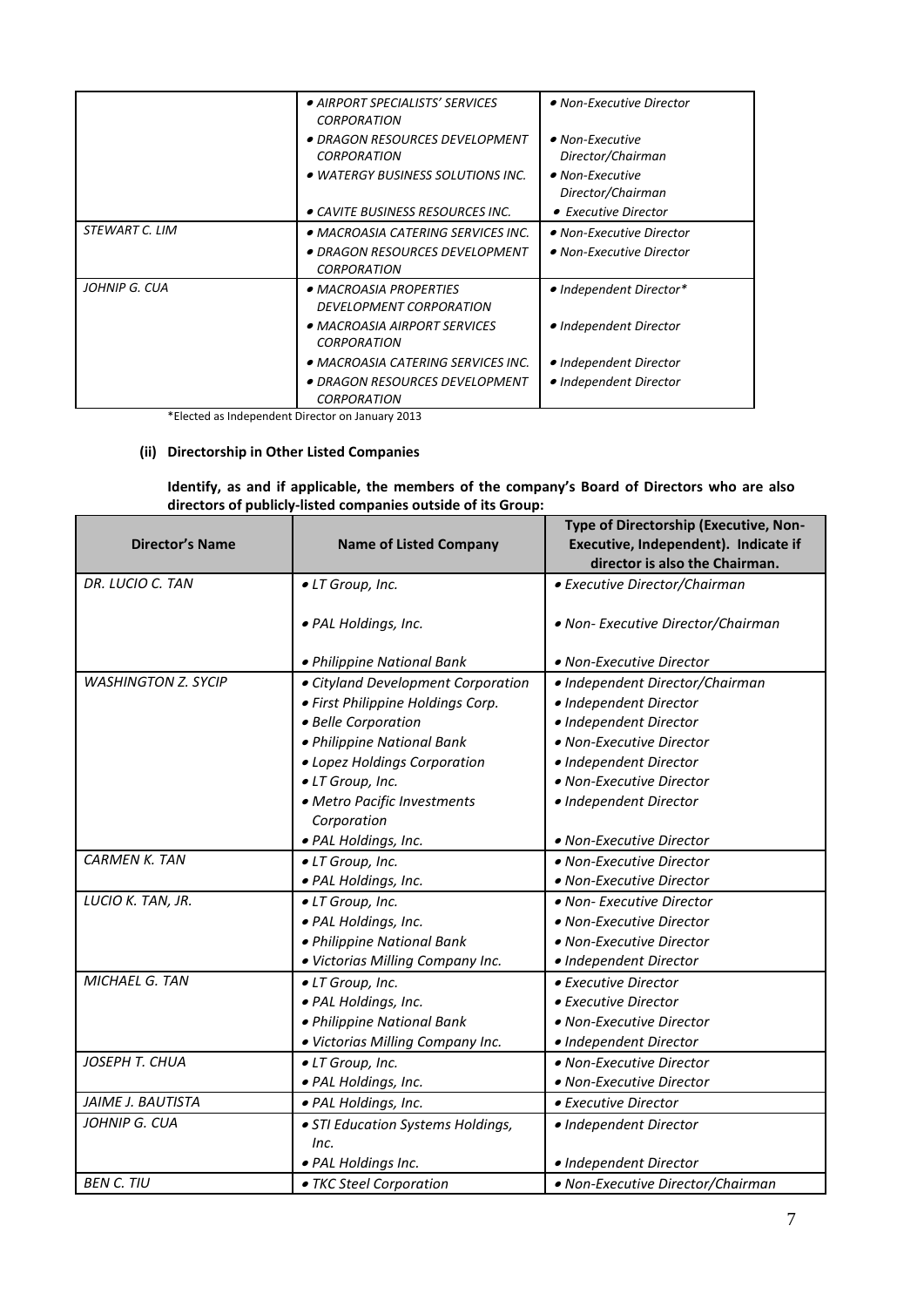|  |  | -I-Remit Inc. | , Non-Executive Director |
|--|--|---------------|--------------------------|
|--|--|---------------|--------------------------|

# **(iii) Relationship within the Company and its Group**

**Provide details, as and if applicable, of any relation among the members of the Board of Directors, which links them to significant shareholders in the company and/or in its group:**

| <b>Director's Name</b> | Name of the<br><b>Significant Shareholder</b> | Description of the relationship           |
|------------------------|-----------------------------------------------|-------------------------------------------|
|                        | Carmen K. Tan                                 | Wife                                      |
|                        | Lucio K. Tan, Jr.                             | Son                                       |
| DR. LUCIO C. TAN       | Michael G. Tan                                | Son                                       |
|                        | Joseph T. Chua                                | Son-in-law                                |
| DR. LUCIO C. TAN       | Holdings, Inc. (formerly<br>PAL               | Lucio K. Tan, Jr. is the son of Carmen K. |
| <b>CARMEN K. TAN</b>   | Baguio Gold Holdings) Baguio                  | Tan and Dr. Lucio C. Tan (Chairman of     |
| LUCIO K. TAN, JR.      | 7% of MAC<br>Gold<br>owns                     | PAL).                                     |
| <b>MICHAEL G. TAN</b>  | outstanding shares.                           |                                           |
|                        |                                               | Michael G. Tan is the son of Dr. Lucio C. |
|                        |                                               | Tan.                                      |
| JOSEPH T. CHUA         | Carmen K. Tan                                 | Mother-in-law                             |
|                        | Lucio K. Tan, Jr.                             | Brother-in-law                            |

(iv) **Has the company set a limit on the number of board seats in other companies (publicly listed, ordinary and companies with secondary license) that an individual director or CEO may hold simultaneously? In particular, is the limit of five board seats in other publicly listed companies imposed and observed? If yes, briefly describe other guidelines:**

|                        | <b>Guidelines</b>                                                                                         | <b>Maximum Number of</b><br>Directorships in other<br>companies |
|------------------------|-----------------------------------------------------------------------------------------------------------|-----------------------------------------------------------------|
| Executive Director     | Any Director may hold any number<br>of directorships outside the<br>Corporation, provided that in the     | N/A                                                             |
| Non-Executive Director | Director's opinion, these other<br>positions do not detract from the<br>Director's capacity to diligently |                                                                 |
| <b>CEO</b>             | and efficiently perform his duties<br>and responsibilities as a Director<br>of the Corporation.           |                                                                 |

**(e) Shareholding in the Company** *(as of December 31, 2015)*

**Complete the following table on the members of the company's Board of Directors who directly and indirectly own shares in the company:**

| <b>Name of Director</b>    | <b>Number of Direct</b><br>shares | <b>Number of</b><br>Indirect shares / Through<br>(name of record owner) | % of Capital<br><b>Stock</b> |
|----------------------------|-----------------------------------|-------------------------------------------------------------------------|------------------------------|
| DR. LUCIO C. TAN           | 100,000                           |                                                                         | 0.0081%                      |
| <b>WASHINGTON Z. SYCIP</b> | 37,545,250                        | -                                                                       | 3.0440%                      |
| <b>CARMEN K. TAN</b>       | 100,000                           | $\qquad \qquad \blacksquare$                                            | 0.0081%                      |
| LUCIO K. TAN, JR.          | 125,000                           | $\overline{\phantom{0}}$                                                | 0.0101%                      |
| <b>MICHAEL G. TAN</b>      | 100,000                           | $\overline{\phantom{a}}$                                                | 0.0081%                      |
| JOSEPH T. CHUA             | 125,000                           | 3,289,000 (through Citisec                                              |                              |
|                            |                                   | Online)                                                                 | 0.2768%                      |
| JAIME J. BAUTISTA          | 125,000                           | $\qquad \qquad \blacksquare$                                            | 0.0101%                      |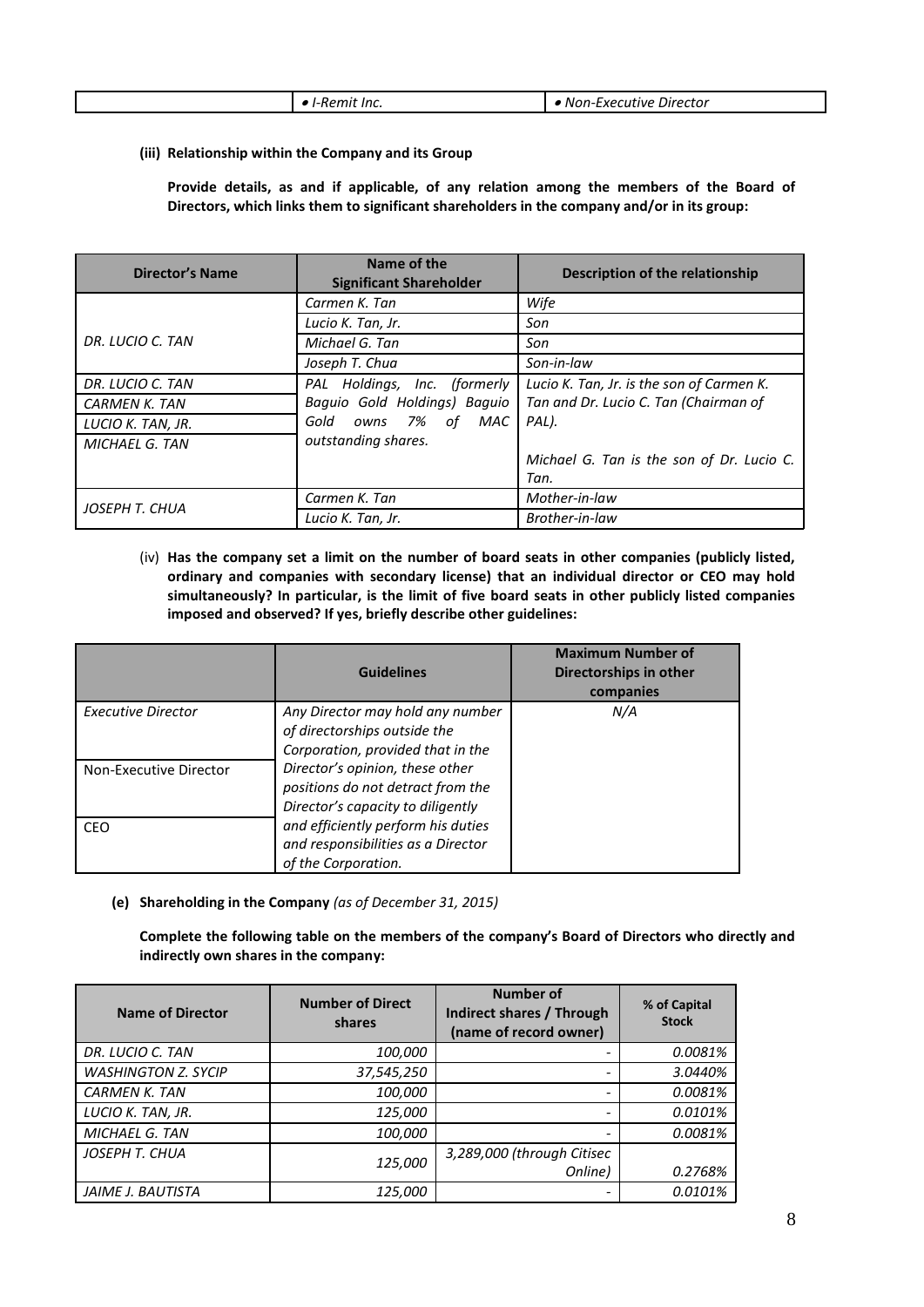| STEWART C. LIM   | <i>100,000</i> | -                 | 0.0101% |
|------------------|----------------|-------------------|---------|
| JOHNIP G. CUA    |                | <i>10,000,000</i> | 0.8108% |
| BEN C. TIU       | <i>100,000</i> |                   | 0.0081% |
| MARIXI R. PRIETO | <i>100,000</i> | -                 | 0.0101% |
| <b>TOTAL</b>     | 38,520,250     | 13,289,000        | 4.2005% |

**2) Chairman and CEO**

**(a) Do different persons assume the role of Chairman of the Board of Directors and CEO? If no, describe the checks and balances laid down to ensure that the Board gets the benefit of independent views.**  $Yes$  **No** X

**Identify the Chair and CEO:**

| Chairman of the Board | DR. LUCIO C. TAN |
|-----------------------|------------------|
|                       | DR. LUCIO C. TAN |

*To ensure that the Board get the benefit of independent views, in lieu of the CEO, the Board of Directors has appointed a President and COO, Mr. Joseph T. Chua, who is a different person from the CEO. The roles, accountabilities and deliverables of the chairman/CEO and the President/COO are stated below.* 

# **(b) Roles, Accountabilities and Deliverables**

#### **Define and clarify the roles, accountabilities and deliverables of the Chairman and President**

|                         | Chairman/CEO                                                                                                                                                                                                                                                                                                                                                                                                                                                | President/COO                                                                                                                                                                                                                                                                                                                                                                                                                  |  |  |
|-------------------------|-------------------------------------------------------------------------------------------------------------------------------------------------------------------------------------------------------------------------------------------------------------------------------------------------------------------------------------------------------------------------------------------------------------------------------------------------------------|--------------------------------------------------------------------------------------------------------------------------------------------------------------------------------------------------------------------------------------------------------------------------------------------------------------------------------------------------------------------------------------------------------------------------------|--|--|
| Role                    | He shall preside at all meetings of<br>a)<br>the stockholders and Board of<br>Directors, and shall ensure that all<br>meetings are held in accordance<br>with the by-laws.<br>He shall perform all such other duties<br>b)<br>as are incident to his office, or are<br>properly required of him by the<br>Board.<br>He shall provide general guidance to<br>C)<br>the Corporation.<br>He shall sit on committees of the<br>d)<br>Board where appropriate as | a) He shall be the principal<br>representative of the Board and<br>of the Corporation.<br>b) He shall represent the Board and<br>the Corporation in all the<br>dealings with other offices,<br>agencies and instrumentalities of<br>the Government and with all<br>other persons or entities, public<br>or private, whether domestic,<br>foreign or international;<br>He shall represent the<br>Corporation, either personally |  |  |
|                         | determined by the Board.                                                                                                                                                                                                                                                                                                                                                                                                                                    | or through counsel, in any legal<br>proceedings or action.                                                                                                                                                                                                                                                                                                                                                                     |  |  |
|                         | a) He shall be responsible for the<br>general supervision, administration<br>and management of the business of<br>the Corporation                                                                                                                                                                                                                                                                                                                           | a) He shall have general<br>supervision and direction of the<br>day-to-day business affairs of the<br>Corporation;                                                                                                                                                                                                                                                                                                             |  |  |
| <b>Accountabilities</b> | b) He shall lead, in conjunction with the<br>Board, the development of the<br>Corporation's strategy                                                                                                                                                                                                                                                                                                                                                        | b) He shall direct and supervise the<br>operations and internal<br>administration of the<br>Corporation. The President may<br>delegate certain of his<br>administrative responsibilities to<br>other officers of the Corporation,<br>subject to the rules and<br>regulations of the Board; and<br>exercise such other powers as<br>may be vested in him by the<br>Board<br>c) He shall be responsible for the                  |  |  |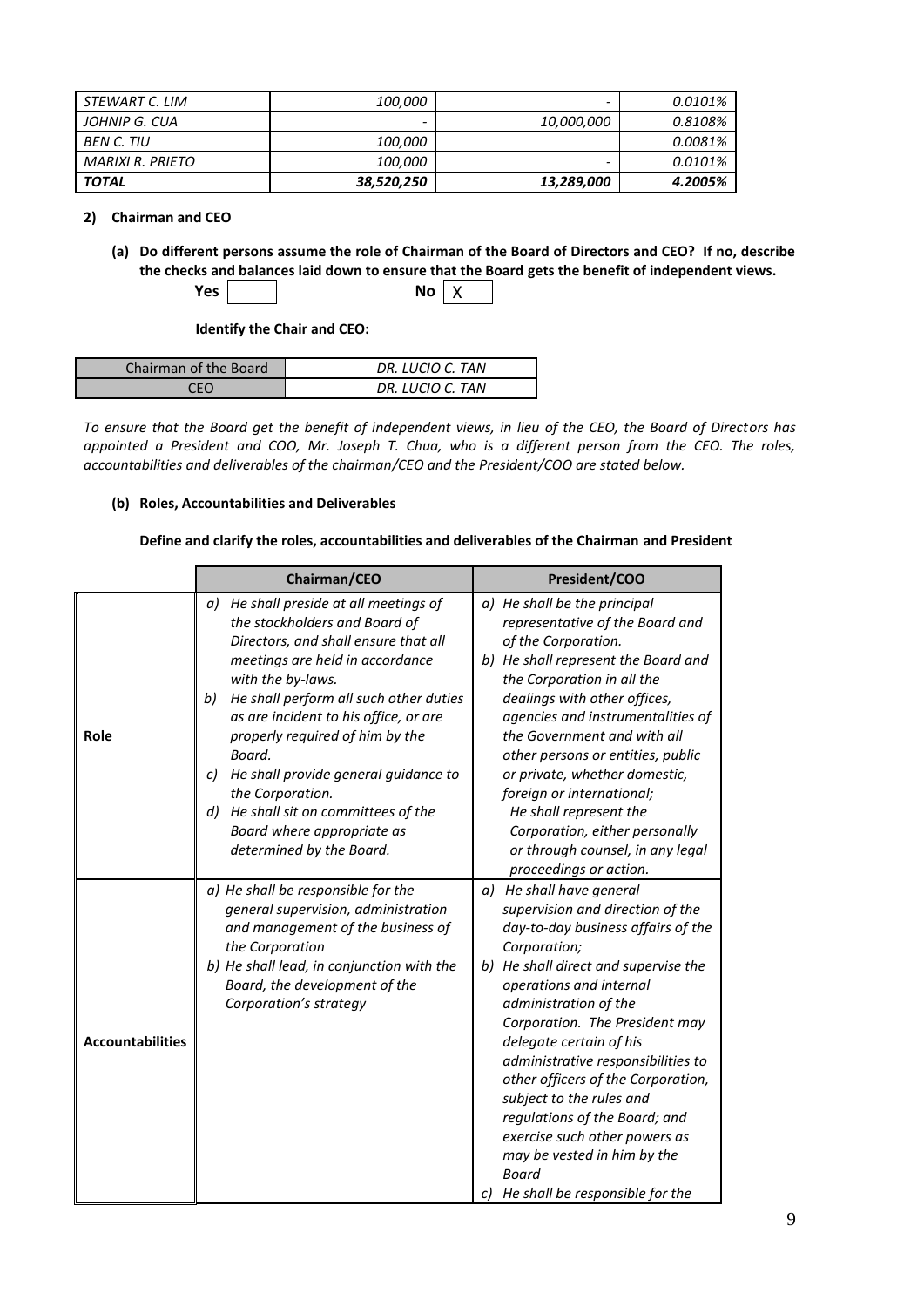|                     |                                                                                                                                                     | delegation of his role to<br>represent the corporation in<br>subparagraphs (b) and (c) above<br>and his authority through his<br>signature in subparagraph (c)<br>below.                                                                                                                                                                                                                                                                                                                                                                                                                                                                                              |
|---------------------|-----------------------------------------------------------------------------------------------------------------------------------------------------|-----------------------------------------------------------------------------------------------------------------------------------------------------------------------------------------------------------------------------------------------------------------------------------------------------------------------------------------------------------------------------------------------------------------------------------------------------------------------------------------------------------------------------------------------------------------------------------------------------------------------------------------------------------------------|
| <b>Deliverables</b> | He shall lead and oversee the<br>implementation of the Corporation's long<br>and short term plans in accordance with<br>the Corporation's strategy. | a) He shall prepare the agenda for<br>the meetings of the Board of<br>Directors and to submit for the<br>consideration of the Board the<br>policies and measures which he<br>believes to be necessary to carry<br>out the purposes of the<br>Corporation;<br>b) He shall execute and administer<br>the policies and measures<br>approved by the Board;<br>c) He shall authorize, with his<br>signature, contracts concluded<br>by the Corporation, stock<br>certificates notes and securities<br>issued by the Corporation, and<br>the annual reports, balance<br>sheets, profit and loss<br>statements, correspondence and<br>other documents of the<br>Corporation. |

#### **3) Explain how the board of directors plan for the succession of the CEO/Managing Director/President and the top key management positions?**

*If any position of the officers becomes vacant by reason of death, resignation, disqualification or for any other cause, the Board of Directors, subject to any right of any shareholder to nominate candidates of said office, by majority vote may elect a successor who shall hold office for the unexpired term.*

# **4) Other Executive, Non-Executive and Independent Directors**

**Does the company have a policy of ensuring diversity of experience and background of directors in the board? Please explain.**

*It is the Board's responsibility to install a process of selection to ensure a mix of competent directors and officers to ensure a high standard of best practice for the Corporation and its stockholders.*

*The Board has organized a Nomination Committee composed of three voting directors, one of whom is an independent director, and one non-voting member in the person of the VP for Legal, Human Resources and External Relations. The Committee meets as necessary and is authorized by the Board on new appointments of directors.*

*All candidates nominated to become a member of the board are pre – screened and rated in accordance with certain qualifications and disqualifications criteria as set forth in the Manual on Corporate Governance.*

#### **Does it ensure that at least one non-executive director has an experience in the sector or industry the company belongs to? Please explain.**

*Not Applicable. One of the specific duties of a director set forth in our revised manual on corporate governance is that a director should devote sufficient time to familiarize himself with the Corporation's business. He should be constantly aware of and knowledgeable with the Corporation's operations to enable him to meaningfully contribute to the Board's work. He should attend and actively participate in Board and*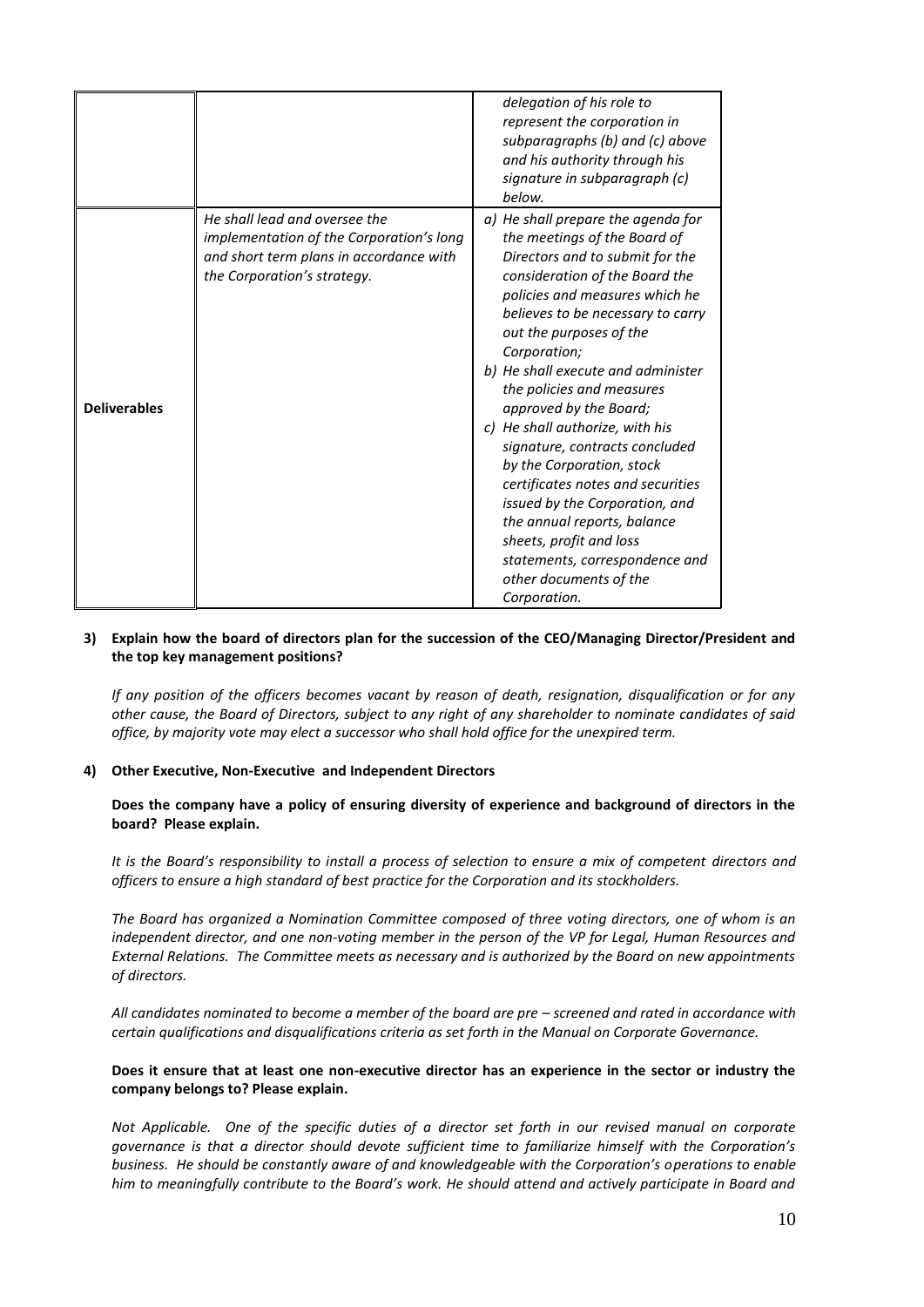*committee meetings, review meeting materials and, if called for, ask questions or seek explanation. A Director should also keep abreast with industry developments and business trends in order to promote the Corporation's competitiveness.*

# **Define and clarify the roles, accountabilities and deliverables of the Executive, Non-Executive and Independent Directors:**

|                         | <b>Executive</b>                                                                                                                                                                                                                                                                                                                                                                                                                                                                                                                                                                                                                                                                                                                                                                                                                                                                                                                                                                                                                                                                                                                                                            | <b>Non-Executive</b> | <b>Independent Director</b> |  |  |
|-------------------------|-----------------------------------------------------------------------------------------------------------------------------------------------------------------------------------------------------------------------------------------------------------------------------------------------------------------------------------------------------------------------------------------------------------------------------------------------------------------------------------------------------------------------------------------------------------------------------------------------------------------------------------------------------------------------------------------------------------------------------------------------------------------------------------------------------------------------------------------------------------------------------------------------------------------------------------------------------------------------------------------------------------------------------------------------------------------------------------------------------------------------------------------------------------------------------|----------------------|-----------------------------|--|--|
|                         | It is the Board's responsibility to foster the long-term success of the Corporation, and to<br>sustain its competitiveness and profitability in a manner consistent with its corporate<br>objectives and the best interests of its stockholders.                                                                                                                                                                                                                                                                                                                                                                                                                                                                                                                                                                                                                                                                                                                                                                                                                                                                                                                            |                      |                             |  |  |
| Role                    | The Board shall formulate the Corporation's vision, mission, strategic objectives, policies and<br>procedures that shall guide its activities, including the means to effectively monitor<br>Management's performance. Compliance with the principles of good corporate governance<br>shall start with the Board of Directors.                                                                                                                                                                                                                                                                                                                                                                                                                                                                                                                                                                                                                                                                                                                                                                                                                                              |                      |                             |  |  |
| <b>Accountabilities</b> | To ensure a high standard of best practice for the Corporation and its stockholders, the<br>Board shall conduct itself with honesty and integrity in the performance of, among others,<br>the following duties and functions:<br>a) Ensure the Corporation's faithful compliance with all applicable laws, regulations and<br>best business practices;<br>b) Identify the Corporation's major and other stakeholders, and formulate a clear policy<br>on communicating or relating with them through an effective investor relations<br>program;<br>c) Identify the sectors in the community in which the Corporation operates or are directly<br>affected by its operations, and formulate a clear policy of accurate, timely and effective<br>communication with them;<br>d) Adopt a system of internal checks and balances;<br>e) Constitute an Audit Committee and such other committees it deems necessary to assist<br>the Board in the performance of its duties and responsibilities;<br>f) Establish and maintain an alternative dispute resolution system in the Corporation that<br>can amicably settle conflicts or differences between the Corporation and its |                      |                             |  |  |
|                         | stockholders, and the Corporation and third parties, including the regulatory<br>authorities;<br>g) Meet at such times or frequency as may be needed, in line with the Amended By-laws.<br>The minutes of such meetings shall be duly recorded. Independent views during Board<br>meetings shall be encouraged and given due consideration;<br>h) Keep the activities and decisions of the Board within its authority under the Articles of<br>Incorporation and By-laws, and in accordance with existing laws, rules and regulations;<br>i) Appoint a Compliance Officer who shall have the rank of at least Vice-President. In the<br>absence of such appointment, the Corporate Secretary shall act as Compliance Officer.                                                                                                                                                                                                                                                                                                                                                                                                                                               |                      |                             |  |  |
| <b>Deliverables</b>     | a) Install a process of selection to ensure a mix of competent directors and officers;<br>b) Provide sound strategic policies and guidelines to the Corporation on major capital<br>expenditures. Establish programs that can sustain its long-term viability and strength.<br>Periodically evaluate and monitor the implementation of such policies and strategies,<br>including the business plans, operating budgets and Management's overall<br>performance;<br>c) Identify key risk areas and performance indicators and monitor these factors with due<br>diligence to enable the Corporation to anticipate and prepare for possible threats to its<br>operational and financial viability;<br>d) Formulate and implement policies and procedures that would ensure the integrity and<br>transparency of related party transactions between and among the Corporation and its<br>joint ventures, subsidiaries, associates, affiliates, major stockholders, officers and<br>directors, including their spouses, children and dependent siblings and parents, and of<br>interlocking director relationships by members of the Board;                                    |                      |                             |  |  |

**Provide the company's definition of "independence" and describe the company's compliance to the definition.**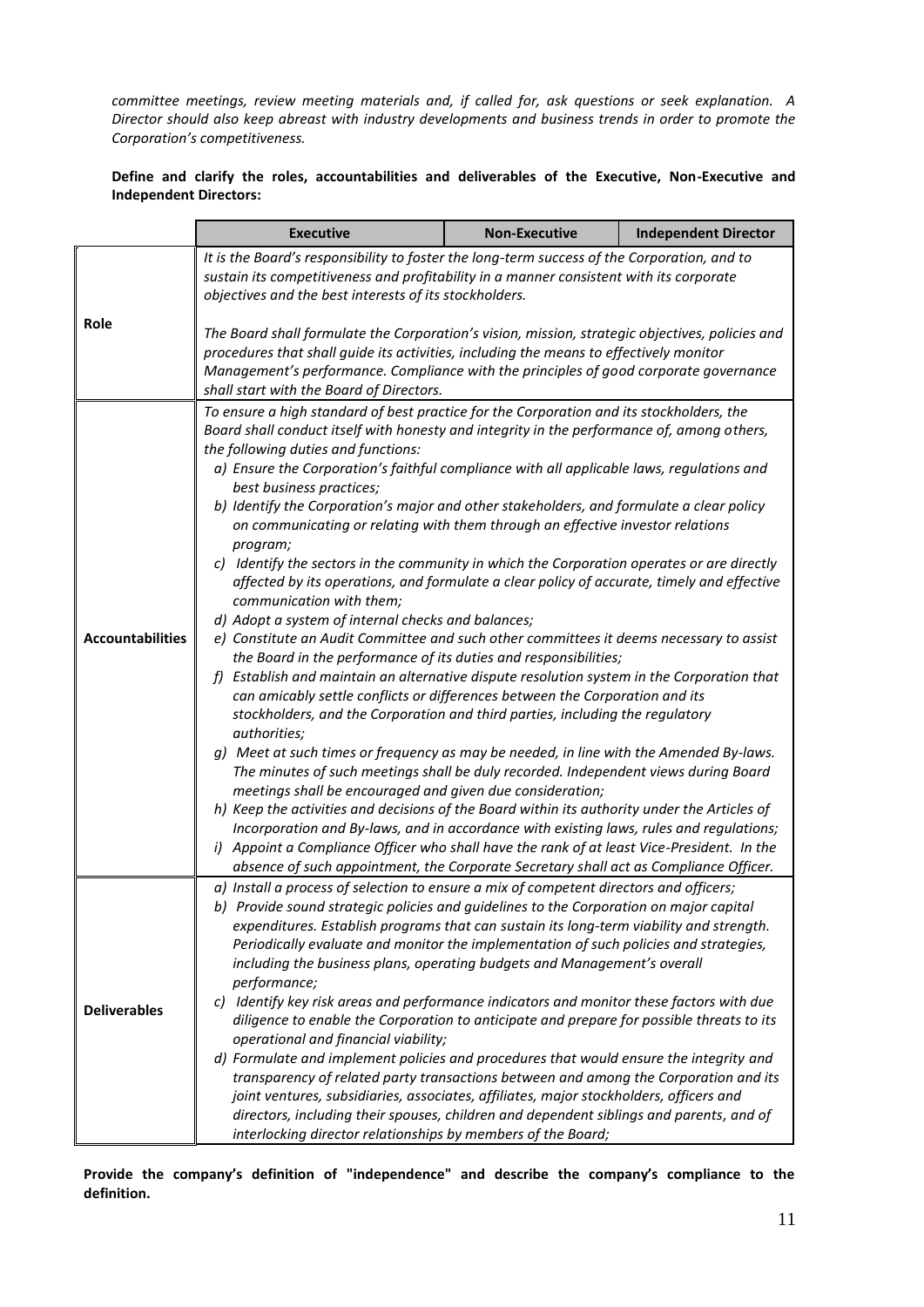*Independence is defined in terms of a person who, apart from his fees and shareholdings, is independent of management and free from any business or other relationship which could, or could reasonably be perceived to, materially interfere with his exercise of independent judgment in carrying out his responsibilities as a director in any covered company.*

*Following the Amended Articles of Incorporation of the Corporation, the number of directors of the Corporation shall be eleven (11), who shall be elected by the Corporation's stockholders entitled to vote at the Annual Meeting, and shall hold office for one year and until their successors are elected and qualified in accordance with the Amended By-Laws of the Corporation.*

*The Corporation shall have at least two (2) independent directors out of the eleven (11) directors. MacroAsia Corporation shall comply with the SEC requirement of at least two (2) independent directors, or having such number of independent directors that constitutes Twenty Percent (20%) of the members of the Board, whichever is lesser, but in no case less than two (2) directors. The nomination and election of independent directors shall be in accordance with the Amended By-Laws of the Corporation.*

# **Does the company have a term limit of five consecutive years for independent directors? If after two years, the company wishes to bring back an independent director who had served for five years, does it limit the term for no more than four additional years? Please explain.**

*The Company adopted Memorandum Circular No. 9 issued by the Securities and Exchange Commission dated December 5, 2011 on the term limits for Independent Director/s effective January 2, 2012. This is to enhance the effectiveness of independent directors and encourage the infusion of fresh ideas in the board of directors. This circular provides the term limits for Independent Directors, as follows:*

- *1. There shall be no limits in the number of covered companies that a person may be elected as Independent Director (ID), except in business conglomerates where an ID can be elected to only five (5) companies of the conglomerate, i.e. parent company, subsidiary or affiliate;*
- *2. IDs can serve as such for five (5) consecutive years, provided that service for a period of at least six (6) months shall be equivalent to one (1) year, regardless of the manner by which the ID position was relinquished or terminated;*
- *3. After completion of the five-year service period, an ID shall be ineligible for election as such in the same company unless the ID has undergone a "cooling off" period of two (2) years, provided, that during such period, the ID concerned has not engaged in any activity that under existing rules disqualifies a person from being elected as ID in the same company;*
- *4. An ID re-elected as such in the same company after the "cooling off" period can serve for another five (5) consecutive years under the conditions mentioned in paragraph (2) above;*
- *5. After serving as ID for ten (10) years, the ID shall be perpetually barred from being elected as such in the same company, without prejudice to being elected as ID in other companies outside of the business conglomerate, where applicable, under the same conditions provided for in the Circular.*

# **5) Changes in the Board of Directors (Executive, Non-Executive and Independent Directors)**

# **(a) Resignation/Death/Removal**

**Indicate any changes in the composition of the Board of Directors that happened during the period:**

| <b>Name</b>     | <b>Position</b> | Date of Cessation | Reason      |
|-----------------|-----------------|-------------------|-------------|
| GEORGE Y. SYCIP | <i>DIRECTOR</i> | JULY 17, 2015     | END OF TERM |
| HARRY C. TAN    | <b>DIRECTOR</b> | JULY 17, 2015     | END OF TERM |

**(b) Selection/Appointment, Re-election, Disqualification, Removal, Reinstatement and Suspension**

**Describe the procedures for the selection/appointment, re-election, disqualification, removal, reinstatement and suspension of the members of the Board of Directors. Provide details of the processes adopted (including the frequency of election) and the criteria employed in each procedure:**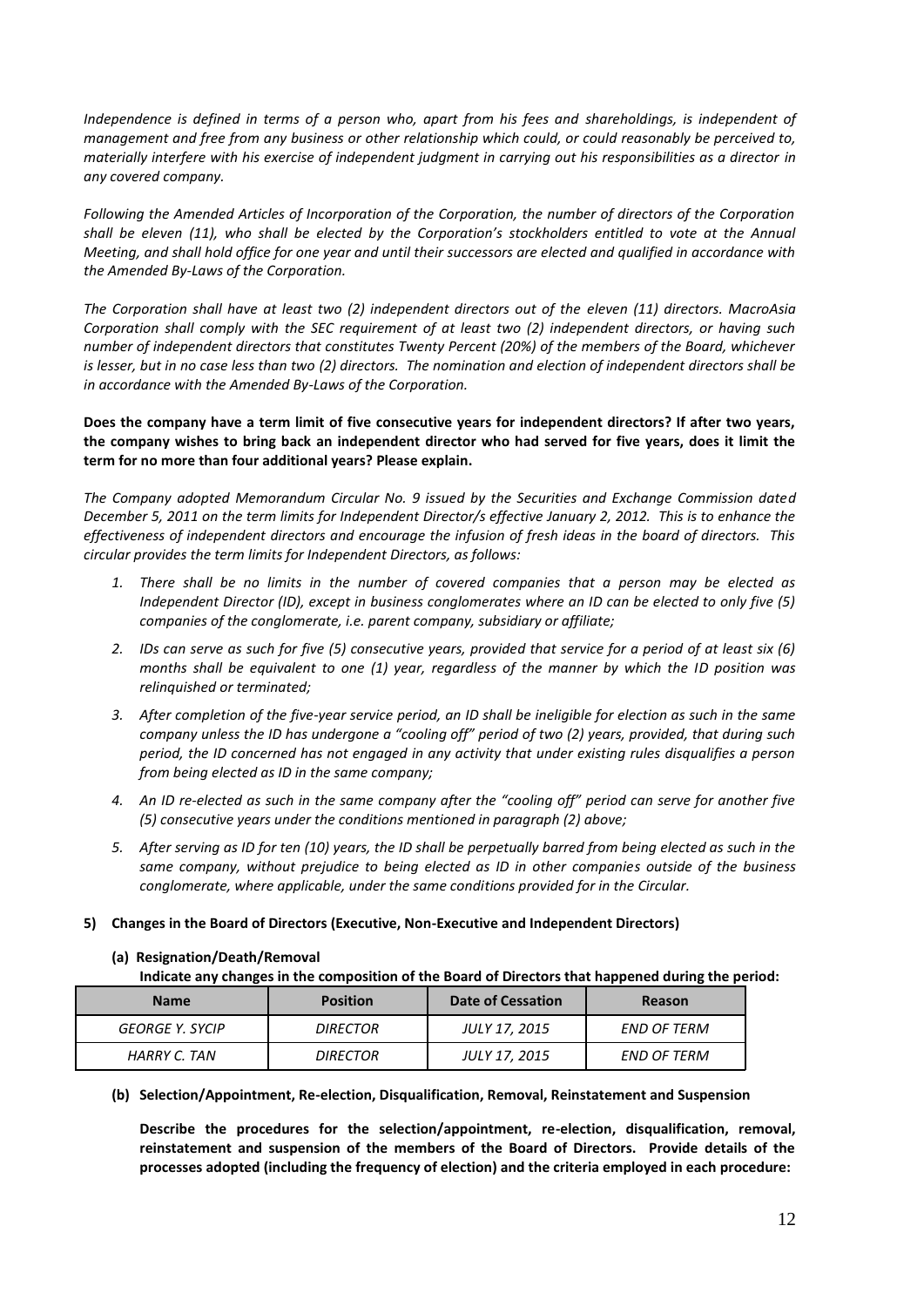| <b>Procedure</b>                                                                                                     | <b>Process Adopted</b>                                                                                                                                                                                                                                                                                                                                                                                                                                                                                                                                                               | <b>Criteria</b>                                                                                                                                                                                                                                                                                                                                                                                                                                                                                                                                                                                                                                 |
|----------------------------------------------------------------------------------------------------------------------|--------------------------------------------------------------------------------------------------------------------------------------------------------------------------------------------------------------------------------------------------------------------------------------------------------------------------------------------------------------------------------------------------------------------------------------------------------------------------------------------------------------------------------------------------------------------------------------|-------------------------------------------------------------------------------------------------------------------------------------------------------------------------------------------------------------------------------------------------------------------------------------------------------------------------------------------------------------------------------------------------------------------------------------------------------------------------------------------------------------------------------------------------------------------------------------------------------------------------------------------------|
| a. Selection/Appointment                                                                                             |                                                                                                                                                                                                                                                                                                                                                                                                                                                                                                                                                                                      |                                                                                                                                                                                                                                                                                                                                                                                                                                                                                                                                                                                                                                                 |
| (i) Executive<br><b>Directors</b><br>(ii) Non-Executive<br><b>Directors</b>                                          | Under the Corporation's By-Laws and<br>Manual on Corporate Governance, the<br>nomination of the Corporation's directors<br>shall be conducted by the Nomination<br>Committee prior to the Annual<br>Stockholders' Meeting. All<br>recommendations shall be signed by the<br>nominating stockholders together with the<br>acceptance and conformity of the would-be<br>nominees and shall be submitted to the<br>Nomination Committee and the Corporate<br>Secretary at least thirty (30) days before<br>the date of the actual meeting.<br>The Nomination Committee shall pre-screen | a) Any stockholder having at least one<br>hundred thousand (100,000) shares<br>of stock of the Corporation may be<br>elected director, provided however<br>that no person shall qualify or be<br>eligible for nomination or election as<br>director if such person is connected<br>with or engaged in any business or<br>activity or holds positions or interests<br>which are antagonistic to those of<br>the Corporation. (except for<br>Independent Director)<br>b) He shall be at least a college<br>graduate or have sufficient<br>experience in managing the business                                                                     |
| (iii) Independent<br><b>Directors</b>                                                                                | the qualifications and prepare a Final List of<br>all Candidates for directors. Only nominees<br>whose names appear on the Final List of<br>Candidates shall be eligible for election as<br>directors.                                                                                                                                                                                                                                                                                                                                                                               | to substitute for such formal<br>education;<br>c) He shall be at least twenty-one (21)<br>years old;<br>d) He shall have proven to possess<br>integrity and probity; and<br>e) He shall be assiduous.                                                                                                                                                                                                                                                                                                                                                                                                                                           |
| b. Re-appointment                                                                                                    |                                                                                                                                                                                                                                                                                                                                                                                                                                                                                                                                                                                      |                                                                                                                                                                                                                                                                                                                                                                                                                                                                                                                                                                                                                                                 |
| (i) Executive<br><b>Directors</b><br>(ii) Non-Executive<br><b>Directors</b><br>(iii) Independent<br><b>Directors</b> | The process for re-appointment is the same<br>process adopted in the selection /<br>appointment of Directors. The Company<br>adopted Memorandum Circular No. 9<br>issued by the Securities and Exchange<br>Commission dated December 5, 2011 on<br>the term limits for Independent Director/s<br>effective January 2, 2012.                                                                                                                                                                                                                                                          | The criteria for re-appointment are the<br>same criteria adopted in the selection /<br>appointment of Directors.                                                                                                                                                                                                                                                                                                                                                                                                                                                                                                                                |
| c. Permanent Disqualification                                                                                        |                                                                                                                                                                                                                                                                                                                                                                                                                                                                                                                                                                                      |                                                                                                                                                                                                                                                                                                                                                                                                                                                                                                                                                                                                                                                 |
| (i) Executive<br><b>Directors</b><br>(ii) Non-Executive                                                              | The determination of whether a person is<br>disqualified to become a director shall be<br>made by the Nomination Committee which                                                                                                                                                                                                                                                                                                                                                                                                                                                     | The following shall be grounds for the<br>permanent disqualification of a Director:<br>(i) Any person convicted by final                                                                                                                                                                                                                                                                                                                                                                                                                                                                                                                        |
| <b>Directors</b><br>(iii) Independent<br><b>Directors</b>                                                            | shall have at least three (3) voting Directors<br>(one of whom must be an Independent<br>Director) and one (1) non-voting member in<br>the person of the HR Director/Manager.                                                                                                                                                                                                                                                                                                                                                                                                        | judgment or order by a competent<br>judicial or administrative body of any<br>crime that:<br>a) involves the purchase or sale of<br>securities, as defined in the<br>Securities Regulation Code;<br>b) arises out of the person's conduct<br>as an underwriter, broker, dealer,<br>investment adviser, principal,<br>distributor, mutual fund dealer,<br>futures commission merchant,<br>commodity trading advisor, or<br>floor broker; or<br>c) arises out of his fiduciary<br>relationship with a bank, quasi-<br>bank, trust company, investment<br>house or as an affiliated person of<br>any of them;<br>(ii) Any person who, by reason of |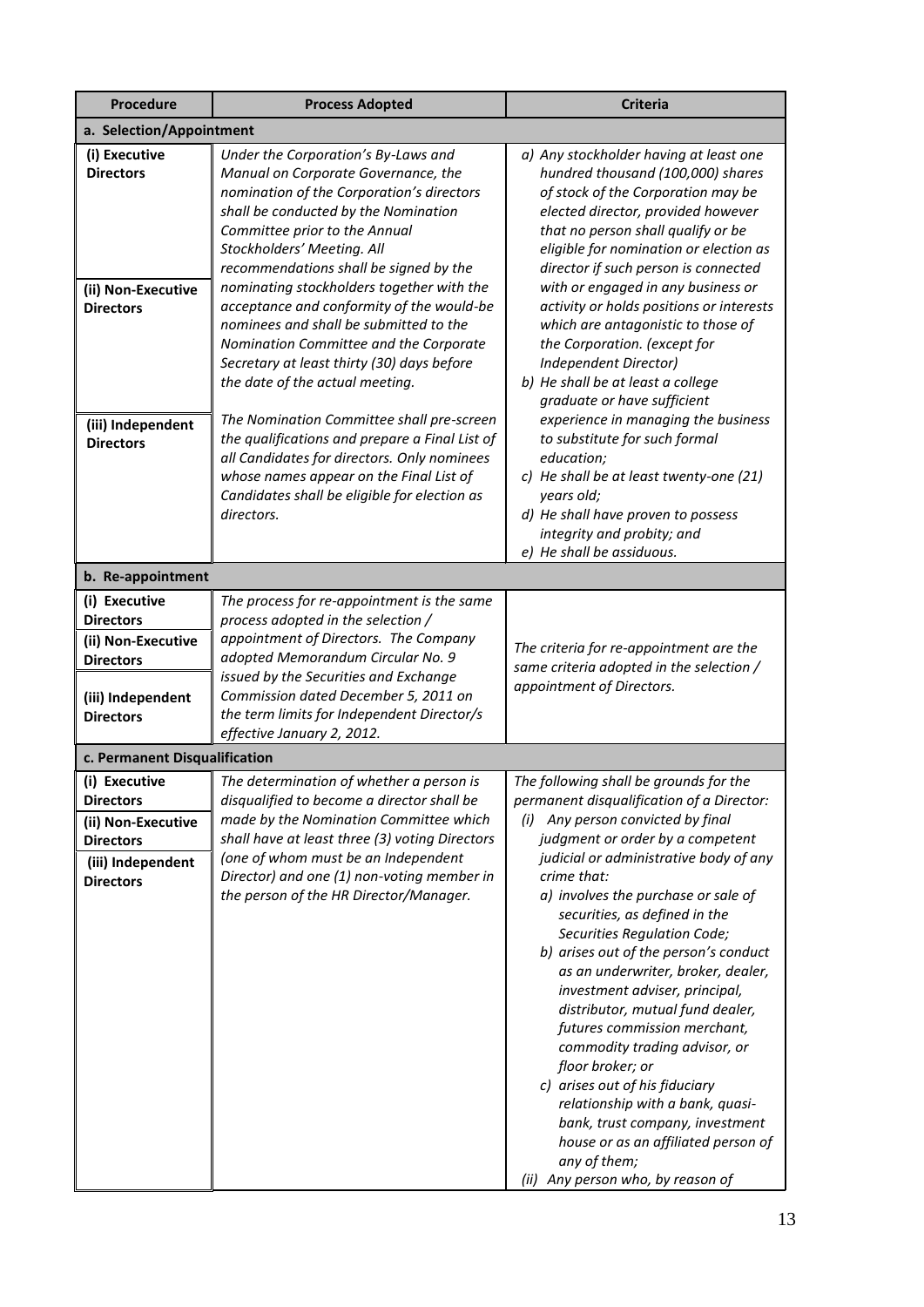|  | misconduct, after hearing, is               |
|--|---------------------------------------------|
|  | permanently enjoined by a final             |
|  | judgment or order of the Commission         |
|  | or any court or administrative body         |
|  | of competent jurisdiction from:             |
|  | a) acting as underwriter, broker,           |
|  | dealer, investment adviser,                 |
|  | principal distributor, mutual fund          |
|  | dealer, future commission                   |
|  | merchant, commodity trading                 |
|  | advisor, or floor broker;                   |
|  | b) acting as director or officer of a       |
|  | bank, quasi-bank, trust company,            |
|  | investment house, or investment             |
|  | company;                                    |
|  | c) engaging in or continuing any            |
|  | conduct or practice in any of the           |
|  | capacities mentioned in sub-                |
|  | paragraphs (a) and(b) above, or             |
|  | willfully violating the laws that           |
|  | govern securities and banking               |
|  | activities.                                 |
|  | The disqualification shall also apply if    |
|  | such person is currently the subject of an  |
|  | order of the Commission or any court or     |
|  | administrative body denying, revoking or    |
|  | suspending any registration, license or     |
|  | permit issued to him under the              |
|  | Corporation Code, Securities Regulation     |
|  | Code or any other law administered by       |
|  | the Commission or Bangko Sentral ng         |
|  | Pilipinas (BSP), or under any rule or       |
|  | regulation issued by the Commission or      |
|  | BSP, or has otherwise been restrained to    |
|  | engage in any activity involving securities |
|  | and banking; or such person is currently    |
|  | the subject of an effective order of a      |
|  | self-regulatory organization suspending     |
|  | or expelling him from membership,           |
|  | participation or association with a         |
|  | member or participant of the                |
|  | organization;                               |
|  | (iii) Any person convicted by final         |
|  | judgment or order by a court or             |
|  | competent administrative body of an         |
|  | offense involving moral turpitude,          |
|  | fraud, embezzlement, theft, estafa,         |
|  | counterfeiting, misappropriation,           |
|  | forgery, bribery, false affirmation,        |
|  | perjury or other fraudulent acts;           |
|  | (iv) Any person who has been adjudged       |
|  | by final judgment or order of the           |
|  | Commission, court, or competent             |
|  | administrative body to have willfully       |
|  | violated, or willfully aided, abetted,      |
|  | counseled, induced or procured the          |
|  | violation of any provision of the           |
|  | Corporation Code, Securities                |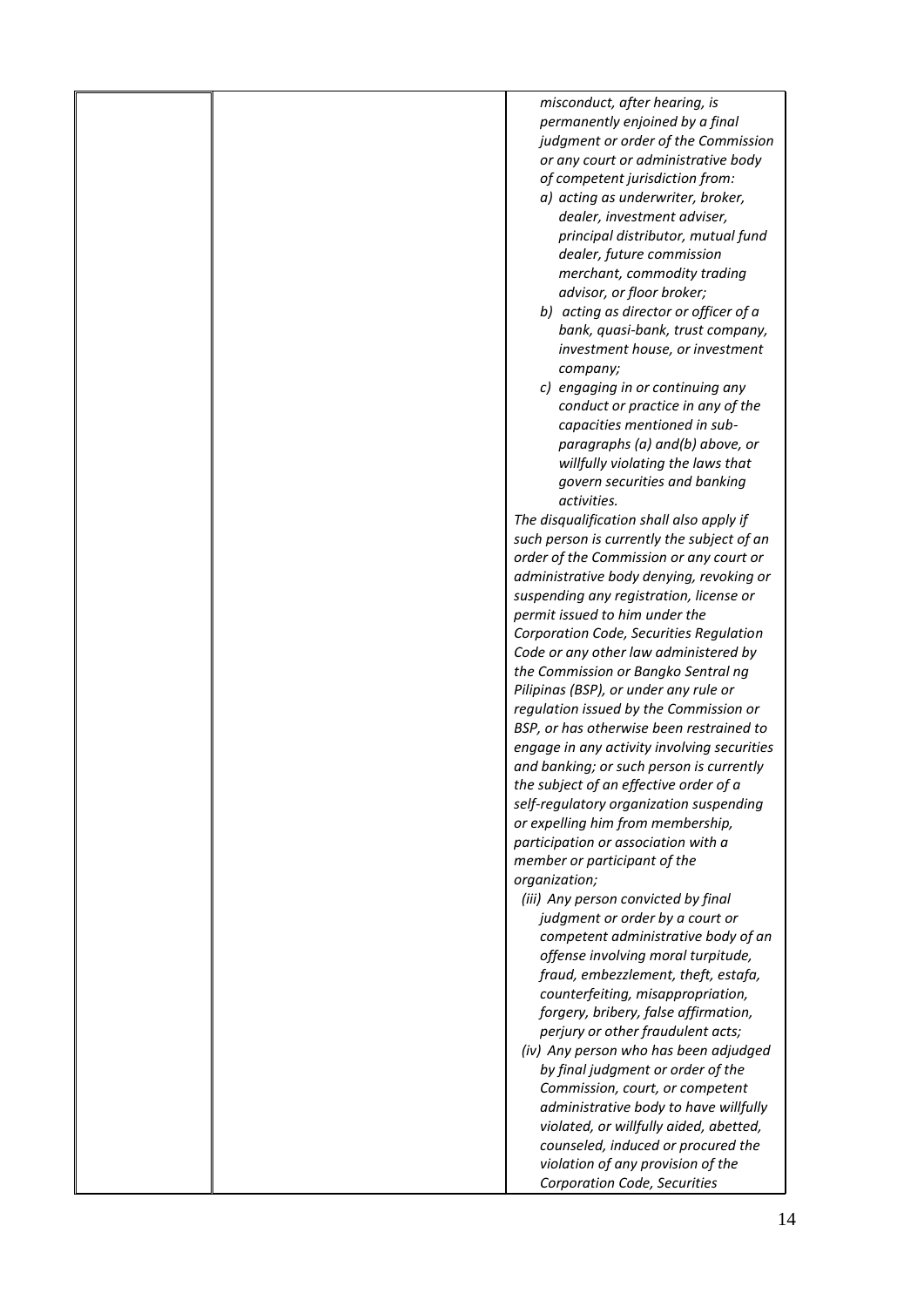| Regulation Code or any other law<br>administered by the Commission or<br>BSP, or any of its rule, regulation or<br>order;<br>(v) Any person earlier elected as<br>Independent Director who becomes<br>an officer, employee or consultant of<br>the same Corporation;<br>(vi) Any person judicially declared as<br>insolvent;<br>(vii) Any person found guilty by final<br>judgment or order of a foreign court<br>or equivalent financial regulatory<br>authority of acts, violations or<br>misconduct similar to any of the acts,<br>violations or misconduct enumerated<br>in sub-paragraphs (i) to(v) above;<br>(viii)<br>Conviction by final judgment of<br>an offense punishable by<br>imprisonment for more than six (6)<br>years, or a violation of the<br>Corporation Code committed within<br>five (5) years prior to the date of his<br>election or appointment.<br>d. Temporary Disqualification<br>(i) Executive<br>The determination of whether a person is<br>The Board may temporarily disqualify a<br>disqualified to become a director shall be<br>Director for any of the following reasons:<br><b>Directors</b><br>made by the Nomination Committee which<br>Refusal to comply with the<br>(i)<br>(ii) Non-Executive<br>shall have at least three (3) voting Directors<br>disclosure requirements of the<br><b>Directors</b><br>(one of whom must be an Independent<br>Securities Regulation Code and its<br>(iii) Independent<br>Director) and one (1) non-voting member in<br>Implementing Rules and Regulations.<br><b>Directors</b><br>the person of the HR Director/Manager.<br>The disqualification shall be in effect<br>as long as the refusal persists;<br>(ii) Absence in more than fifty (50)<br>A temporarily disqualified Director shall,<br>within sixty (60) business days from such<br>percent of all regular and special<br>disqualification, take the appropriate action<br>meetings of the Board during his<br>to remedy or correct the disqualification. If<br>incumbency, or any twelve (12)<br>he fails or refuses to do so for unjustified<br>month period during the said<br>reasons, the disqualification shall become<br>incumbency, unless the absence is<br>due to illness, death in the immediate<br>permanent.<br>family or serious accident. The<br>disqualification shall apply for<br>purposes of the succeeding election;<br>(iii) Dismissal or termination for cause<br>as director of any corporation<br>covered by this Securities Regulation<br>Code. The disqualification shall be in<br>effect until he has cleared himself<br>from any involvement in the cause<br>that gave rise to his dismissal or<br>termination;<br>(iv) If the beneficial equity ownership of<br>an Independent Director in the<br>Corporation or its subsidiaries and<br>affiliates exceeds two percent (2%) of<br>its subscribed capital stock. The<br>disqualification shall be lifted if the |  |                               |
|------------------------------------------------------------------------------------------------------------------------------------------------------------------------------------------------------------------------------------------------------------------------------------------------------------------------------------------------------------------------------------------------------------------------------------------------------------------------------------------------------------------------------------------------------------------------------------------------------------------------------------------------------------------------------------------------------------------------------------------------------------------------------------------------------------------------------------------------------------------------------------------------------------------------------------------------------------------------------------------------------------------------------------------------------------------------------------------------------------------------------------------------------------------------------------------------------------------------------------------------------------------------------------------------------------------------------------------------------------------------------------------------------------------------------------------------------------------------------------------------------------------------------------------------------------------------------------------------------------------------------------------------------------------------------------------------------------------------------------------------------------------------------------------------------------------------------------------------------------------------------------------------------------------------------------------------------------------------------------------------------------------------------------------------------------------------------------------------------------------------------------------------------------------------------------------------------------------------------------------------------------------------------------------------------------------------------------------------------------------------------------------------------------------------------------------------------------------------------------------------------------------------------------------------------------------------------------------------------------------------------------------------------------------------------------------------------------------------------------------------------------------------------------------------------------------------------------------------------------------------------------------------------------------------------------|--|-------------------------------|
|                                                                                                                                                                                                                                                                                                                                                                                                                                                                                                                                                                                                                                                                                                                                                                                                                                                                                                                                                                                                                                                                                                                                                                                                                                                                                                                                                                                                                                                                                                                                                                                                                                                                                                                                                                                                                                                                                                                                                                                                                                                                                                                                                                                                                                                                                                                                                                                                                                                                                                                                                                                                                                                                                                                                                                                                                                                                                                                                    |  |                               |
|                                                                                                                                                                                                                                                                                                                                                                                                                                                                                                                                                                                                                                                                                                                                                                                                                                                                                                                                                                                                                                                                                                                                                                                                                                                                                                                                                                                                                                                                                                                                                                                                                                                                                                                                                                                                                                                                                                                                                                                                                                                                                                                                                                                                                                                                                                                                                                                                                                                                                                                                                                                                                                                                                                                                                                                                                                                                                                                                    |  |                               |
|                                                                                                                                                                                                                                                                                                                                                                                                                                                                                                                                                                                                                                                                                                                                                                                                                                                                                                                                                                                                                                                                                                                                                                                                                                                                                                                                                                                                                                                                                                                                                                                                                                                                                                                                                                                                                                                                                                                                                                                                                                                                                                                                                                                                                                                                                                                                                                                                                                                                                                                                                                                                                                                                                                                                                                                                                                                                                                                                    |  |                               |
|                                                                                                                                                                                                                                                                                                                                                                                                                                                                                                                                                                                                                                                                                                                                                                                                                                                                                                                                                                                                                                                                                                                                                                                                                                                                                                                                                                                                                                                                                                                                                                                                                                                                                                                                                                                                                                                                                                                                                                                                                                                                                                                                                                                                                                                                                                                                                                                                                                                                                                                                                                                                                                                                                                                                                                                                                                                                                                                                    |  |                               |
|                                                                                                                                                                                                                                                                                                                                                                                                                                                                                                                                                                                                                                                                                                                                                                                                                                                                                                                                                                                                                                                                                                                                                                                                                                                                                                                                                                                                                                                                                                                                                                                                                                                                                                                                                                                                                                                                                                                                                                                                                                                                                                                                                                                                                                                                                                                                                                                                                                                                                                                                                                                                                                                                                                                                                                                                                                                                                                                                    |  |                               |
|                                                                                                                                                                                                                                                                                                                                                                                                                                                                                                                                                                                                                                                                                                                                                                                                                                                                                                                                                                                                                                                                                                                                                                                                                                                                                                                                                                                                                                                                                                                                                                                                                                                                                                                                                                                                                                                                                                                                                                                                                                                                                                                                                                                                                                                                                                                                                                                                                                                                                                                                                                                                                                                                                                                                                                                                                                                                                                                                    |  |                               |
|                                                                                                                                                                                                                                                                                                                                                                                                                                                                                                                                                                                                                                                                                                                                                                                                                                                                                                                                                                                                                                                                                                                                                                                                                                                                                                                                                                                                                                                                                                                                                                                                                                                                                                                                                                                                                                                                                                                                                                                                                                                                                                                                                                                                                                                                                                                                                                                                                                                                                                                                                                                                                                                                                                                                                                                                                                                                                                                                    |  |                               |
|                                                                                                                                                                                                                                                                                                                                                                                                                                                                                                                                                                                                                                                                                                                                                                                                                                                                                                                                                                                                                                                                                                                                                                                                                                                                                                                                                                                                                                                                                                                                                                                                                                                                                                                                                                                                                                                                                                                                                                                                                                                                                                                                                                                                                                                                                                                                                                                                                                                                                                                                                                                                                                                                                                                                                                                                                                                                                                                                    |  |                               |
|                                                                                                                                                                                                                                                                                                                                                                                                                                                                                                                                                                                                                                                                                                                                                                                                                                                                                                                                                                                                                                                                                                                                                                                                                                                                                                                                                                                                                                                                                                                                                                                                                                                                                                                                                                                                                                                                                                                                                                                                                                                                                                                                                                                                                                                                                                                                                                                                                                                                                                                                                                                                                                                                                                                                                                                                                                                                                                                                    |  |                               |
|                                                                                                                                                                                                                                                                                                                                                                                                                                                                                                                                                                                                                                                                                                                                                                                                                                                                                                                                                                                                                                                                                                                                                                                                                                                                                                                                                                                                                                                                                                                                                                                                                                                                                                                                                                                                                                                                                                                                                                                                                                                                                                                                                                                                                                                                                                                                                                                                                                                                                                                                                                                                                                                                                                                                                                                                                                                                                                                                    |  |                               |
|                                                                                                                                                                                                                                                                                                                                                                                                                                                                                                                                                                                                                                                                                                                                                                                                                                                                                                                                                                                                                                                                                                                                                                                                                                                                                                                                                                                                                                                                                                                                                                                                                                                                                                                                                                                                                                                                                                                                                                                                                                                                                                                                                                                                                                                                                                                                                                                                                                                                                                                                                                                                                                                                                                                                                                                                                                                                                                                                    |  |                               |
|                                                                                                                                                                                                                                                                                                                                                                                                                                                                                                                                                                                                                                                                                                                                                                                                                                                                                                                                                                                                                                                                                                                                                                                                                                                                                                                                                                                                                                                                                                                                                                                                                                                                                                                                                                                                                                                                                                                                                                                                                                                                                                                                                                                                                                                                                                                                                                                                                                                                                                                                                                                                                                                                                                                                                                                                                                                                                                                                    |  |                               |
|                                                                                                                                                                                                                                                                                                                                                                                                                                                                                                                                                                                                                                                                                                                                                                                                                                                                                                                                                                                                                                                                                                                                                                                                                                                                                                                                                                                                                                                                                                                                                                                                                                                                                                                                                                                                                                                                                                                                                                                                                                                                                                                                                                                                                                                                                                                                                                                                                                                                                                                                                                                                                                                                                                                                                                                                                                                                                                                                    |  |                               |
|                                                                                                                                                                                                                                                                                                                                                                                                                                                                                                                                                                                                                                                                                                                                                                                                                                                                                                                                                                                                                                                                                                                                                                                                                                                                                                                                                                                                                                                                                                                                                                                                                                                                                                                                                                                                                                                                                                                                                                                                                                                                                                                                                                                                                                                                                                                                                                                                                                                                                                                                                                                                                                                                                                                                                                                                                                                                                                                                    |  |                               |
|                                                                                                                                                                                                                                                                                                                                                                                                                                                                                                                                                                                                                                                                                                                                                                                                                                                                                                                                                                                                                                                                                                                                                                                                                                                                                                                                                                                                                                                                                                                                                                                                                                                                                                                                                                                                                                                                                                                                                                                                                                                                                                                                                                                                                                                                                                                                                                                                                                                                                                                                                                                                                                                                                                                                                                                                                                                                                                                                    |  |                               |
|                                                                                                                                                                                                                                                                                                                                                                                                                                                                                                                                                                                                                                                                                                                                                                                                                                                                                                                                                                                                                                                                                                                                                                                                                                                                                                                                                                                                                                                                                                                                                                                                                                                                                                                                                                                                                                                                                                                                                                                                                                                                                                                                                                                                                                                                                                                                                                                                                                                                                                                                                                                                                                                                                                                                                                                                                                                                                                                                    |  |                               |
|                                                                                                                                                                                                                                                                                                                                                                                                                                                                                                                                                                                                                                                                                                                                                                                                                                                                                                                                                                                                                                                                                                                                                                                                                                                                                                                                                                                                                                                                                                                                                                                                                                                                                                                                                                                                                                                                                                                                                                                                                                                                                                                                                                                                                                                                                                                                                                                                                                                                                                                                                                                                                                                                                                                                                                                                                                                                                                                                    |  |                               |
|                                                                                                                                                                                                                                                                                                                                                                                                                                                                                                                                                                                                                                                                                                                                                                                                                                                                                                                                                                                                                                                                                                                                                                                                                                                                                                                                                                                                                                                                                                                                                                                                                                                                                                                                                                                                                                                                                                                                                                                                                                                                                                                                                                                                                                                                                                                                                                                                                                                                                                                                                                                                                                                                                                                                                                                                                                                                                                                                    |  |                               |
|                                                                                                                                                                                                                                                                                                                                                                                                                                                                                                                                                                                                                                                                                                                                                                                                                                                                                                                                                                                                                                                                                                                                                                                                                                                                                                                                                                                                                                                                                                                                                                                                                                                                                                                                                                                                                                                                                                                                                                                                                                                                                                                                                                                                                                                                                                                                                                                                                                                                                                                                                                                                                                                                                                                                                                                                                                                                                                                                    |  |                               |
|                                                                                                                                                                                                                                                                                                                                                                                                                                                                                                                                                                                                                                                                                                                                                                                                                                                                                                                                                                                                                                                                                                                                                                                                                                                                                                                                                                                                                                                                                                                                                                                                                                                                                                                                                                                                                                                                                                                                                                                                                                                                                                                                                                                                                                                                                                                                                                                                                                                                                                                                                                                                                                                                                                                                                                                                                                                                                                                                    |  |                               |
|                                                                                                                                                                                                                                                                                                                                                                                                                                                                                                                                                                                                                                                                                                                                                                                                                                                                                                                                                                                                                                                                                                                                                                                                                                                                                                                                                                                                                                                                                                                                                                                                                                                                                                                                                                                                                                                                                                                                                                                                                                                                                                                                                                                                                                                                                                                                                                                                                                                                                                                                                                                                                                                                                                                                                                                                                                                                                                                                    |  |                               |
|                                                                                                                                                                                                                                                                                                                                                                                                                                                                                                                                                                                                                                                                                                                                                                                                                                                                                                                                                                                                                                                                                                                                                                                                                                                                                                                                                                                                                                                                                                                                                                                                                                                                                                                                                                                                                                                                                                                                                                                                                                                                                                                                                                                                                                                                                                                                                                                                                                                                                                                                                                                                                                                                                                                                                                                                                                                                                                                                    |  |                               |
|                                                                                                                                                                                                                                                                                                                                                                                                                                                                                                                                                                                                                                                                                                                                                                                                                                                                                                                                                                                                                                                                                                                                                                                                                                                                                                                                                                                                                                                                                                                                                                                                                                                                                                                                                                                                                                                                                                                                                                                                                                                                                                                                                                                                                                                                                                                                                                                                                                                                                                                                                                                                                                                                                                                                                                                                                                                                                                                                    |  |                               |
|                                                                                                                                                                                                                                                                                                                                                                                                                                                                                                                                                                                                                                                                                                                                                                                                                                                                                                                                                                                                                                                                                                                                                                                                                                                                                                                                                                                                                                                                                                                                                                                                                                                                                                                                                                                                                                                                                                                                                                                                                                                                                                                                                                                                                                                                                                                                                                                                                                                                                                                                                                                                                                                                                                                                                                                                                                                                                                                                    |  |                               |
|                                                                                                                                                                                                                                                                                                                                                                                                                                                                                                                                                                                                                                                                                                                                                                                                                                                                                                                                                                                                                                                                                                                                                                                                                                                                                                                                                                                                                                                                                                                                                                                                                                                                                                                                                                                                                                                                                                                                                                                                                                                                                                                                                                                                                                                                                                                                                                                                                                                                                                                                                                                                                                                                                                                                                                                                                                                                                                                                    |  |                               |
|                                                                                                                                                                                                                                                                                                                                                                                                                                                                                                                                                                                                                                                                                                                                                                                                                                                                                                                                                                                                                                                                                                                                                                                                                                                                                                                                                                                                                                                                                                                                                                                                                                                                                                                                                                                                                                                                                                                                                                                                                                                                                                                                                                                                                                                                                                                                                                                                                                                                                                                                                                                                                                                                                                                                                                                                                                                                                                                                    |  |                               |
|                                                                                                                                                                                                                                                                                                                                                                                                                                                                                                                                                                                                                                                                                                                                                                                                                                                                                                                                                                                                                                                                                                                                                                                                                                                                                                                                                                                                                                                                                                                                                                                                                                                                                                                                                                                                                                                                                                                                                                                                                                                                                                                                                                                                                                                                                                                                                                                                                                                                                                                                                                                                                                                                                                                                                                                                                                                                                                                                    |  |                               |
|                                                                                                                                                                                                                                                                                                                                                                                                                                                                                                                                                                                                                                                                                                                                                                                                                                                                                                                                                                                                                                                                                                                                                                                                                                                                                                                                                                                                                                                                                                                                                                                                                                                                                                                                                                                                                                                                                                                                                                                                                                                                                                                                                                                                                                                                                                                                                                                                                                                                                                                                                                                                                                                                                                                                                                                                                                                                                                                                    |  |                               |
|                                                                                                                                                                                                                                                                                                                                                                                                                                                                                                                                                                                                                                                                                                                                                                                                                                                                                                                                                                                                                                                                                                                                                                                                                                                                                                                                                                                                                                                                                                                                                                                                                                                                                                                                                                                                                                                                                                                                                                                                                                                                                                                                                                                                                                                                                                                                                                                                                                                                                                                                                                                                                                                                                                                                                                                                                                                                                                                                    |  |                               |
|                                                                                                                                                                                                                                                                                                                                                                                                                                                                                                                                                                                                                                                                                                                                                                                                                                                                                                                                                                                                                                                                                                                                                                                                                                                                                                                                                                                                                                                                                                                                                                                                                                                                                                                                                                                                                                                                                                                                                                                                                                                                                                                                                                                                                                                                                                                                                                                                                                                                                                                                                                                                                                                                                                                                                                                                                                                                                                                                    |  |                               |
|                                                                                                                                                                                                                                                                                                                                                                                                                                                                                                                                                                                                                                                                                                                                                                                                                                                                                                                                                                                                                                                                                                                                                                                                                                                                                                                                                                                                                                                                                                                                                                                                                                                                                                                                                                                                                                                                                                                                                                                                                                                                                                                                                                                                                                                                                                                                                                                                                                                                                                                                                                                                                                                                                                                                                                                                                                                                                                                                    |  |                               |
|                                                                                                                                                                                                                                                                                                                                                                                                                                                                                                                                                                                                                                                                                                                                                                                                                                                                                                                                                                                                                                                                                                                                                                                                                                                                                                                                                                                                                                                                                                                                                                                                                                                                                                                                                                                                                                                                                                                                                                                                                                                                                                                                                                                                                                                                                                                                                                                                                                                                                                                                                                                                                                                                                                                                                                                                                                                                                                                                    |  | limit is later complied with; |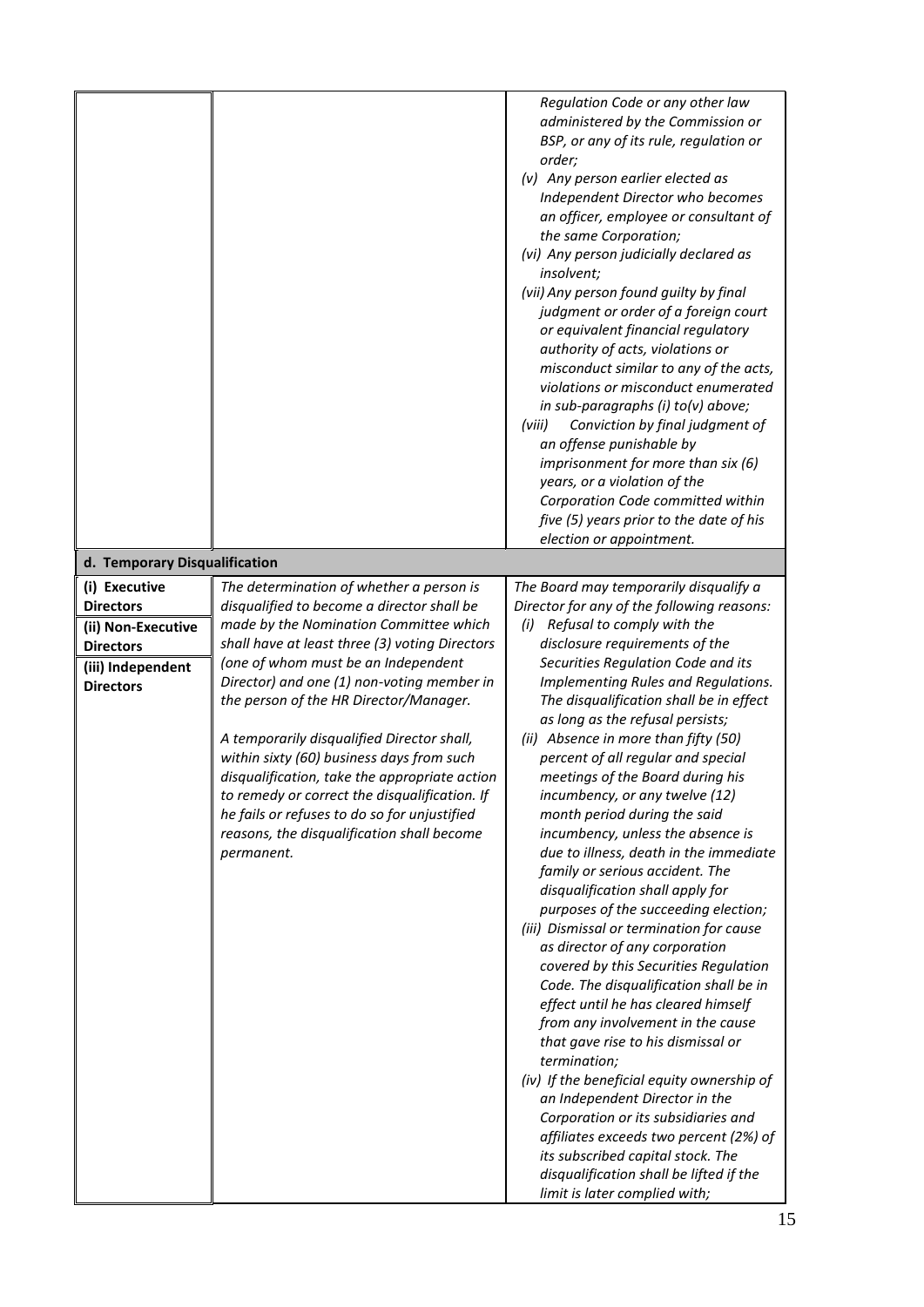|                    |                                           | final.                           | $(v)$ If any of the judgments or orders<br>cited in the grounds for permanent<br>disqualification has not yet become |
|--------------------|-------------------------------------------|----------------------------------|----------------------------------------------------------------------------------------------------------------------|
| e. Removal         |                                           |                                  |                                                                                                                      |
| (i) Executive      | Notice of the intention to act upon such  | Article III, Section 3.09 of the |                                                                                                                      |
| <b>Directors</b>   | matter must have been given in the notice |                                  | Corporation's By-Laws states that any                                                                                |
| (ii) Non-Executive | calling such meeting.                     |                                  | director may be removed, either for or                                                                               |
| <b>Directors</b>   |                                           |                                  | without cause, at any regular or special                                                                             |
| (iii) Independent  |                                           |                                  | meeting of the stockholders by the<br>affirmative vote of the stockholders                                           |
| <b>Directors</b>   |                                           |                                  | holding or representing two-thirds (2/3)                                                                             |
|                    |                                           |                                  | of the subscribed capital stock entitled to                                                                          |
|                    |                                           |                                  | vote. In this case, notice of the intention                                                                          |
|                    |                                           |                                  | to act upon such matter must have been                                                                               |
|                    |                                           |                                  | given in the notice calling such meeting.                                                                            |
| f. Re-instatement  |                                           |                                  |                                                                                                                      |
| (i) Executive      |                                           |                                  |                                                                                                                      |
| <b>Directors</b>   |                                           |                                  |                                                                                                                      |
| (ii) Non-Executive |                                           | There is nothing to report       |                                                                                                                      |
| <b>Directors</b>   |                                           |                                  |                                                                                                                      |
| (iii) Independent  |                                           |                                  |                                                                                                                      |
| <b>Directors</b>   |                                           |                                  |                                                                                                                      |
| g. Suspension      |                                           |                                  |                                                                                                                      |
| (i) Executive      |                                           |                                  |                                                                                                                      |
| <b>Directors</b>   |                                           |                                  |                                                                                                                      |
| (ii) Non-Executive |                                           | There is nothing to report       |                                                                                                                      |
| <b>Directors</b>   |                                           |                                  |                                                                                                                      |
| (iii) Independent  |                                           |                                  |                                                                                                                      |
| <b>Directors</b>   |                                           |                                  |                                                                                                                      |

**Voting Result of the last Annual General Meeting** *(July 17, 2015)*

| <b>Name of Director</b>    | <b>Votes Received</b> |
|----------------------------|-----------------------|
| DR. LUCIO C. TAN           | 923,429,150           |
| <b>WASHINGTON Z. SYCIP</b> | 923,429,150           |
| <b>CARMEN K. TAN</b>       | 923,429,150           |
| LUCIO K. TAN, JR.          | 923,429,150           |
| <b>MICHAEL G. TAN</b>      | 923,429,150           |
| JOSEPH T. CHUA             | 923,429,150           |
| JAIME J. BAUTISTA          | 923,429,150           |
| JOHNIP G. CUA              | 923,429,150           |
| <b>BEN C. TIU</b>          | 923,429,150           |

# **6) Orientation and Education Program**

1

# **(a) Disclose details of the company's orientation program for new directors, if any.**

*A director before assuming his post, shall be required to attend a seminar on Corporate Governance, which shall be conducted by a duly recognized private or government institute.*

# **(b) State any in-house training and external courses attended by Directors and Senior Management<sup>3</sup> for**

<sup>&</sup>lt;sup>3</sup> Senior Management refers to the CEO and other persons having authority and responsibility for planning,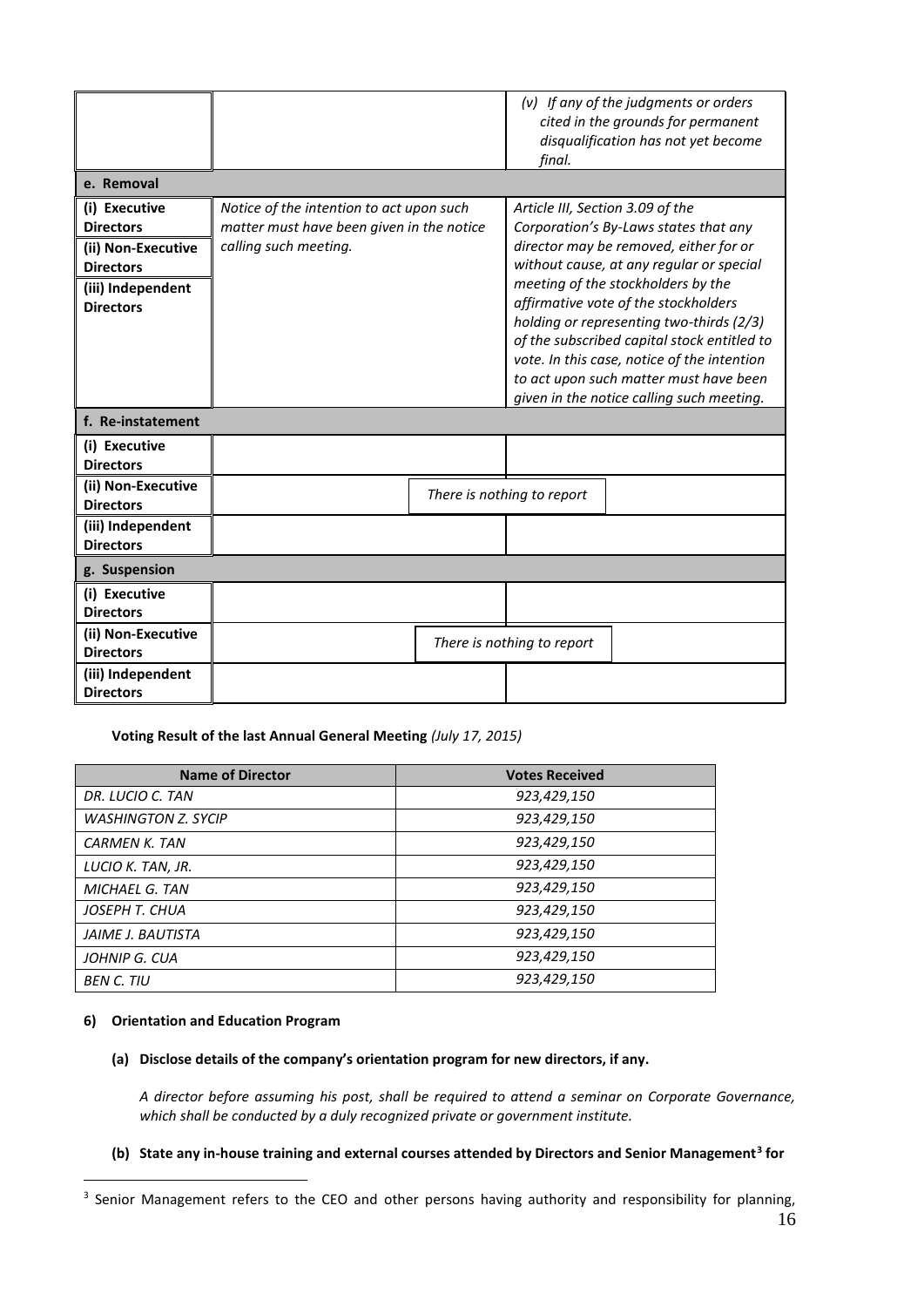# **the past three (3) years:**

| Directors / Senior                      | <b>Trainings</b>                                                                 | <b>Date</b>      | Provider                                   |  |
|-----------------------------------------|----------------------------------------------------------------------------------|------------------|--------------------------------------------|--|
| Management                              |                                                                                  |                  |                                            |  |
| Dr. Lucio C. Tan                        | Corporate Governance: Board                                                      | 11 November 2015 | Center for Global Best                     |  |
| Chairman and CEO                        | <b>Effectiveness Best Practices</b>                                              |                  | Practices                                  |  |
| <b>Washington Z. SyCip</b>              | In a letter dated August 3, 2015, the Securities and Exchange Commission En Banc |                  |                                            |  |
| Co-Chairman                             | granted an exemption to Mr. Washington Z. Sycip from attending a corporate       |                  |                                            |  |
|                                         | governance training for 2015.                                                    |                  |                                            |  |
|                                         | Corporate Governance                                                             | 1 April 2014     | <b>PLDT</b>                                |  |
|                                         | <b>Requirement Under US Laws</b>                                                 |                  |                                            |  |
|                                         | and Regulations and The                                                          |                  |                                            |  |
|                                         | Foreign Corrupt Practices Act of<br>1977                                         |                  |                                            |  |
| Carmen K. Tan<br>Director               | Corporate Governance: Board<br><b>Effectiveness Best Practices</b>               | 11 November 2015 | <b>Center for Global Best</b><br>Practices |  |
|                                         | Corporate Governance                                                             | 21 October 2014  | Risks, Opportunities,                      |  |
|                                         |                                                                                  |                  | Assessment and                             |  |
|                                         |                                                                                  |                  | Management (ROAM),                         |  |
|                                         |                                                                                  |                  | Inc.                                       |  |
| Lucio K. Tan Jr.                        | Corporate Governance: Board                                                      | 11 November 2015 | <b>Center for Global Best</b>              |  |
| Director                                | <b>Effectiveness Best Practices</b>                                              |                  | Practices                                  |  |
|                                         | Corporate Governance                                                             | 21 October 2014  | Risks, Opportunities,                      |  |
|                                         |                                                                                  |                  | Assessment and<br>Management (ROAM),       |  |
|                                         |                                                                                  |                  | Inc.                                       |  |
| Michael G. Tan                          | Corporate Governance: Board                                                      | 11 November 2015 | <b>Center for Global Best</b>              |  |
| Director                                | <b>Effectiveness Best Practices</b>                                              |                  | Practices                                  |  |
| Joseph T. Chua                          | Corporate Governance: Board                                                      | 11 November 2015 | <b>Center for Global Best</b>              |  |
| President and COO                       | <b>Effectiveness Best Practices</b>                                              |                  | Practices                                  |  |
|                                         | Distinguished Corporate                                                          | 19 August 2014   | The Institute of                           |  |
|                                         | <b>Governance Speaker Series</b>                                                 |                  | <b>Corporate Directors</b>                 |  |
| Jaime J. Bautista<br>Treasurer/Director | Corporate Governance                                                             | 9 December 2015  | SGV & Co.                                  |  |
|                                         | Corporate Governance                                                             | 21 October 2014  | Risks, Opportunities,                      |  |
|                                         |                                                                                  |                  | Assessment and                             |  |
|                                         |                                                                                  |                  | Management (ROAM),                         |  |
| <b>Stewart C. Lim</b>                   | Corporate Governance: Board                                                      | 11 November 2015 | Inc.<br><b>Center for Global Best</b>      |  |
| Director                                | <b>Effectiveness Best Practices</b>                                              |                  | Practices                                  |  |
| Johnip G. Cua                           | Corporate Governance                                                             | 9 December 2015  | SGV & Co.                                  |  |
| Independent Director                    |                                                                                  |                  |                                            |  |
|                                         | <b>Orientation Course on</b>                                                     | 28 May 2014      | The Institute of                           |  |
|                                         | Corporate Governance                                                             |                  | <b>Corporate Directors</b>                 |  |
| Ben C. Tiu                              | Corporate Governance: Board                                                      | 11 November 2015 | Center for Global Best                     |  |
| Independent Director                    | <b>Effectiveness Best Practices</b>                                              |                  | Practices                                  |  |
|                                         | Corporate Governance                                                             | 21 October 2014  | Risks, Opportunities,                      |  |
|                                         |                                                                                  |                  | Assessment and                             |  |
|                                         |                                                                                  |                  | Management (ROAM),<br>Inc.                 |  |
| <b>Marixi R. Prieto</b>                 | Corporate Governance: Board                                                      | 11 November 2015 | <b>Center for Global Best</b>              |  |
| Independent Director                    | <b>Effectiveness Best Practices</b>                                              |                  | Practices                                  |  |
| <b>Amador T. Sendin</b>                 | Corporate Governance: Board                                                      | 11 November 2015 | Center for Global Best                     |  |
| CFO, VP - Administration &              | <b>Effectiveness Best Practices</b>                                              |                  | Practices                                  |  |

directing and controlling the activities of the company.

1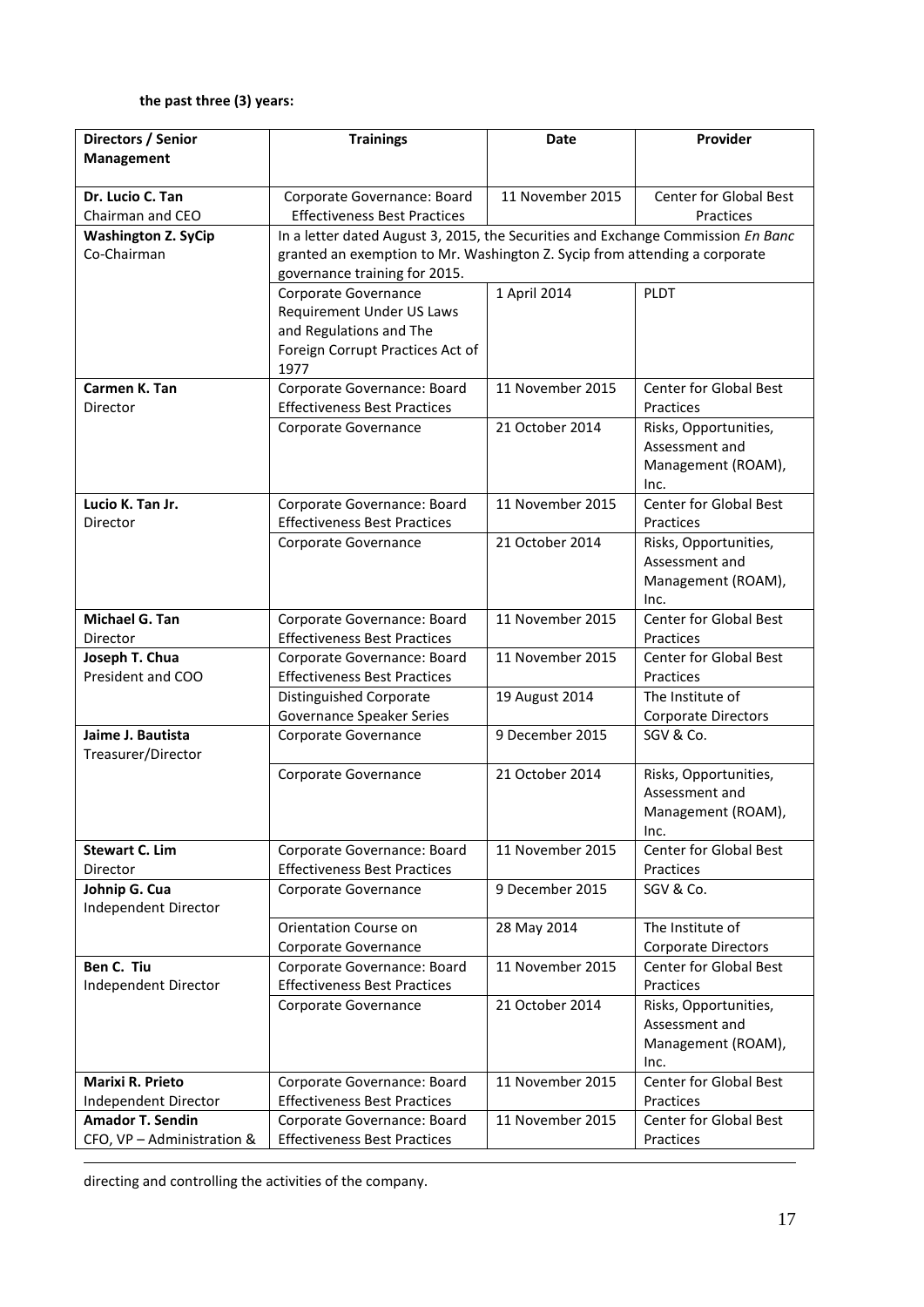| <b>Business Development</b> | Corporate Governance                     | 21 October 2014  | Risks, Opportunities,         |
|-----------------------------|------------------------------------------|------------------|-------------------------------|
|                             |                                          |                  | Assessment and                |
|                             |                                          |                  | Management (ROAM),            |
|                             |                                          |                  | Inc.                          |
|                             | PICPA 68 <sup>th</sup> Annual Conference | 13-16 November   | <b>PICPA</b>                  |
|                             |                                          | 2013             |                               |
|                             | The Euromoney Philippines                | 12 March 2013    | <b>Euromoney Conferences</b>  |
|                             | Investment Forum 2013                    |                  |                               |
|                             | Tax Updates                              | 24 January 2013  | SGV & Co.                     |
|                             | <b>Bond Training</b>                     | 27, 28 & 29      | UA&P                          |
|                             |                                          | November 2012    |                               |
| Atty. Marivic T. Moya       | Corporate Governance: Board              | 11 November 2015 | <b>Center for Global Best</b> |
| VP-HR, Legal & External     | <b>Effectiveness Best Practices</b>      |                  | Practices                     |
| <b>Relations</b>            | Corporate Governance                     | 21 October 2014  | Risks, Opportunities,         |
| Compliance Officer/CIO      |                                          |                  | Assessment and                |
|                             |                                          |                  | Management (ROAM),            |
|                             |                                          |                  | Inc.                          |

# **(c) Continuing education programs for directors: programs and seminars and roundtables attended during the year.**

| Name of<br>Director/Officer | <b>Date of Training</b> | Program                    | <b>Name of Training</b><br><b>Institution</b> |
|-----------------------------|-------------------------|----------------------------|-----------------------------------------------|
|                             |                         | There is nothing to report |                                               |

# **B. CODE OF BUSINESS CONDUCT & ETHICS**

**1) Discuss briefly the company's policies on the following business conduct or ethics affecting directors, senior management and employees:** 

|     | <b>Business Conduct &amp;</b><br><b>Ethics</b>                                                                                                                                                                                                                                                                                                                                                     | <b>Directors</b>                                                                                                                                                                                                                                                                                                                                                                                                                                                                                                                                | <b>Senior Management</b>                                                             | <b>Employees</b>                                                                                                                                                       |
|-----|----------------------------------------------------------------------------------------------------------------------------------------------------------------------------------------------------------------------------------------------------------------------------------------------------------------------------------------------------------------------------------------------------|-------------------------------------------------------------------------------------------------------------------------------------------------------------------------------------------------------------------------------------------------------------------------------------------------------------------------------------------------------------------------------------------------------------------------------------------------------------------------------------------------------------------------------------------------|--------------------------------------------------------------------------------------|------------------------------------------------------------------------------------------------------------------------------------------------------------------------|
| (a) | It is the obligation of every member to declare and divulge in writing his own<br>involvement in any conflict of interest with the company. The very existence of a<br>conflict-of-interest situation is not in itself a punishable offense. However, failure,<br>whether deliberate or through neglect, to divulge the same to the company shall be<br>punishable.<br><b>Conflict of Interest</b> |                                                                                                                                                                                                                                                                                                                                                                                                                                                                                                                                                 |                                                                                      |                                                                                                                                                                        |
|     |                                                                                                                                                                                                                                                                                                                                                                                                    | such conflict.                                                                                                                                                                                                                                                                                                                                                                                                                                                                                                                                  | If so, the company shall take measures to protect itself from any harmful effects of | After the member makes such a declaration, the company shall determine whether<br>or not the actual or potential conflict-of-interest poses any danger to the Company. |
| (b) | <b>Conduct of</b><br><b>Business and Fair</b><br><b>Dealings</b>                                                                                                                                                                                                                                                                                                                                   | Proper attitude and conduct must be observed in dealing with clients, guests,<br>inquirers and suppliers. Everyone is expected to give clients, guests, inquirers and<br>suppliers with utmost courtesy and respect. The Company strictly adheres<br>/observes its suppliers warranties in relation to the exercise of good corporate<br>governance.                                                                                                                                                                                            |                                                                                      |                                                                                                                                                                        |
| (c) | <b>Receipt of gifts</b><br>from third parties                                                                                                                                                                                                                                                                                                                                                      | For the protection and preservation of the good name and reputation of the<br>company, employees are expected to conduct their official business in the<br>straightforward manner. All directors, officers and employees are encouraged not to<br>involve in any unauthorized solicitation / accepting directly or indirectly, money or<br>anything in value from suppliers, creditors or other parties doing business with the<br>Company in exchange for a favor, decision or service that may or maybe not be<br>detrimental to the Company. |                                                                                      |                                                                                                                                                                        |
| (d) | <b>Compliance with</b><br><b>Laws &amp; Regulations</b>                                                                                                                                                                                                                                                                                                                                            | All are bound to comply with all the applicable rules, regulations, policies,<br>procedures and standards, including standards, of quality, productivity and behavior<br>as issued and promulgated by the Corporation through its duly authorized officials.                                                                                                                                                                                                                                                                                    |                                                                                      |                                                                                                                                                                        |
| (e) | <b>Respect for Trade</b>                                                                                                                                                                                                                                                                                                                                                                           | All employees and officers are bound by the confidentiality of intellectual property                                                                                                                                                                                                                                                                                                                                                                                                                                                            |                                                                                      |                                                                                                                                                                        |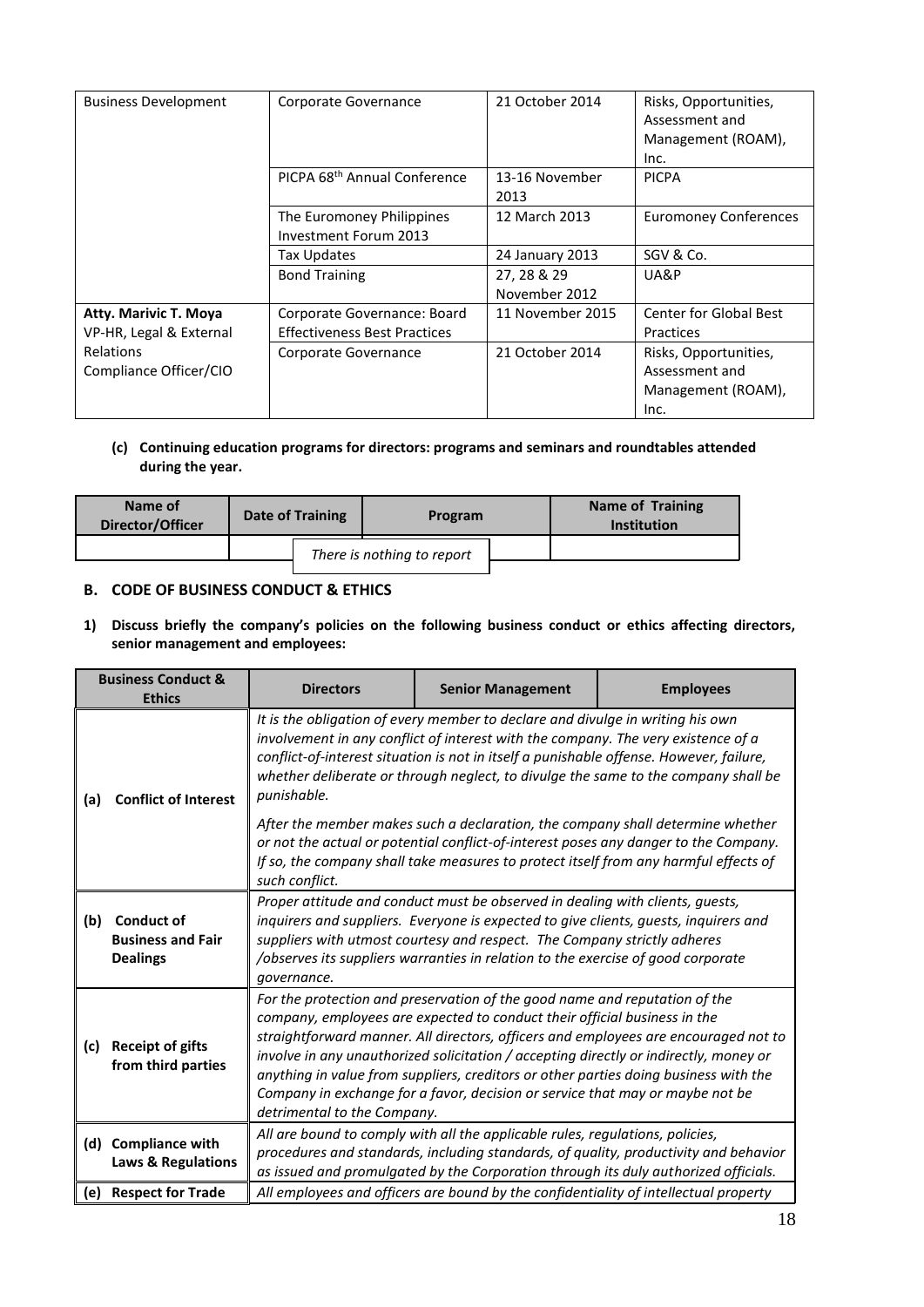|     | Secrets/Use of                                                          | provision in their contract.                                                                                                                                                                                                                                                                                                                                                                                                                                                                                                                                                                                                                                                |
|-----|-------------------------------------------------------------------------|-----------------------------------------------------------------------------------------------------------------------------------------------------------------------------------------------------------------------------------------------------------------------------------------------------------------------------------------------------------------------------------------------------------------------------------------------------------------------------------------------------------------------------------------------------------------------------------------------------------------------------------------------------------------------------|
|     | Non-public<br><b>Information</b>                                        |                                                                                                                                                                                                                                                                                                                                                                                                                                                                                                                                                                                                                                                                             |
| (f) | <b>Use of Company</b><br><b>Funds, Assets and</b><br><b>Information</b> | Efficiency and effectivity in operation are part of the goals set by the Company<br>towards a world class Corporation. Consequently, it is expected that all members<br>will not tolerate wastage of company resources, and disruption of work. For the<br>protection and preservation of the good name and reputation of the company,<br>employees are expected to conduct their official business in a straightforward<br>manner. A reprehensible conduct will result in the destruction of the good image of<br>the company, hence, the company reserves the right to prosecute in court any<br>employee whom it feels is deliberately working against company interest. |
| (g) | Employment<br><b>&amp;Labor Laws &amp;</b><br><b>Policies</b>           | The Company has certain guidelines which are developed to reflect good business<br>practices. In establishing rules of conduct, the company has no intention of<br>restricting the personal rights of any individual. Rather, the objective is to define the<br>quidelines that protect the rights of all members in compliance to the Government<br>mandated Employment & Labor Laws & Policies.                                                                                                                                                                                                                                                                           |
| (h) | <b>Disciplinary action</b>                                              | Disciplinary actions or penalties, when found warranted by the evidence, shall be<br>imposed immediately or as soon as possible after the offense. Anyone charged with<br>an offense shall be afforded ample opportunity to be heard, but shall not be allowed<br>to unduly delay the administrative proceedings and the final resolution of the case.                                                                                                                                                                                                                                                                                                                      |
| (i) | <b>Whistle Blower</b>                                                   | No written policy on whistle blower yet.                                                                                                                                                                                                                                                                                                                                                                                                                                                                                                                                                                                                                                    |
| (i) | <b>Conflict Resolution</b>                                              | There may come a time when problems or misunderstanding may arise between the<br>members in connection with the discharge of their duties. If this has already<br>affected the quality of their work, it is suggested that the same be brought to the<br>attention of either the Department Head concerned or the HRD Head.<br>On problems relating to employment, personnel policies, house rules and<br>regulations, HRD shall assist and advise and serve the member.                                                                                                                                                                                                    |

# **2) Has the code of ethics or conduct been disseminated to all directors, senior management and employees?**

*The HRD issues Corporation's Handbook to all members of the board, senior management and employees.*

# **3) Discuss how the company implements and monitors compliance with the code of ethics or conduct.**

*Every official shall ensure the maintenance of discipline within his area of responsibility and by the personnel subordinate to him of the highest standards of behavioral traits expected of a member of MacroAsia family.*  He shall see to it that all his subordinates are aware of and comply with all the provisions of the Code and all *other policies, rules, regulations, and guideline promulgated by the company. Each superior or supervisors are strictly accountable for the proper discipline and job performance of all subordinates under him. Correspondingly, each superior or supervisor shall be given sufficient authority and power to effectively discharge the foregoing responsibilities***.**

# **4) Related Party Transactions**

# **(a) Policies and Procedures**

Describe the company's policies and procedures for the review, approval or ratification, monitoring and recording of related party transactions between and among the company and its parent, joint ventures, subsidiaries, associates, affiliates, substantial stockholders, officers and directors, including their spouses, children and dependent siblings and parents and of interlocking director relationships of members of the Board.

| <b>Related Party Transactions</b> | <b>Policies and Procedures</b>                                  |
|-----------------------------------|-----------------------------------------------------------------|
| (1) Parent Company                | The company recognizes that Related Party Transactions can      |
| (2) Joint Ventures                | present potential or actual conflicts of interest and may raise |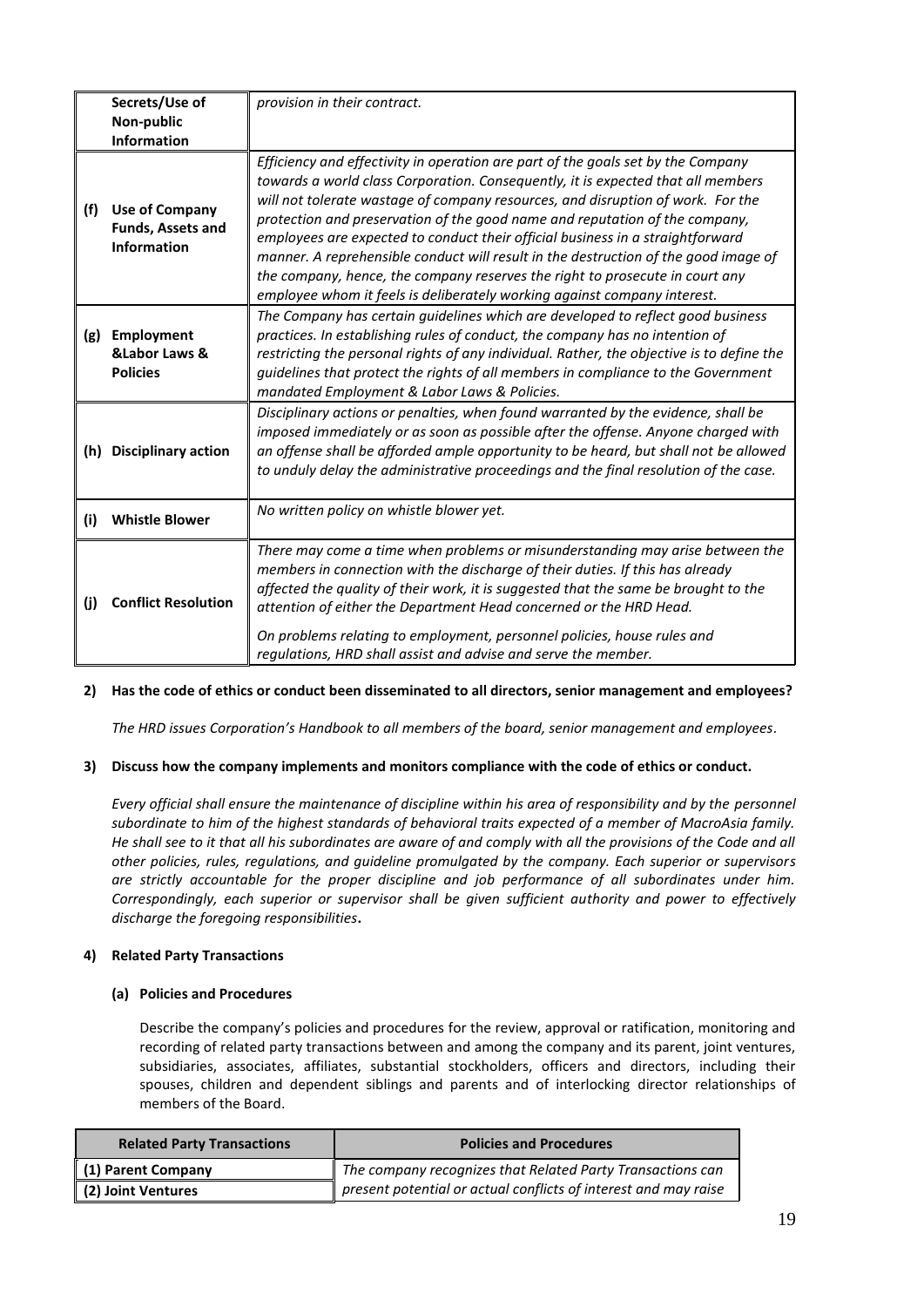| (3) Subsidiaries                                                | questions about whether such transactions are consistent                                                                                                                              |  |  |
|-----------------------------------------------------------------|---------------------------------------------------------------------------------------------------------------------------------------------------------------------------------------|--|--|
| (4) Entities Under Common Control                               | with the Company's and its stockholders' best interests. The                                                                                                                          |  |  |
| (5) Substantial Stockholders                                    | Board has constituted the Audit Committee comprised of five                                                                                                                           |  |  |
| (6) Officers including                                          | members of the Board, two of whom are independent                                                                                                                                     |  |  |
| spouse/children/siblings/parents                                | directors who have adequate understanding and competence                                                                                                                              |  |  |
| (7) Directors including<br>spouse/children/siblings/parents     | at the Company's financial systems and control environment<br>which monitors a transparent financial management system<br>that will ensure the integrity of activities throughout the |  |  |
| (8) Interlocking director relationship<br>of Board of Directors | Company. All identified related party transactions by<br>management shall be brought to the attention of the<br>Committee for consideration and approval.                             |  |  |

# **(b) Conflict of Interest**

**(i) Directors/Officers and 5% or more Shareholders**

**Identify any actual or probable conflict of interest to which directors/officers/5% or more shareholders may be involved.**

|                                         | <b>Details of Conflict</b>                   |
|-----------------------------------------|----------------------------------------------|
|                                         | of Interest (Actual or Probable)             |
| Name of Director/s                      | To the extent known to the Corporation,      |
| Name of Officer/s                       | there are no directors/officers/persons      |
|                                         | holding more than 5% of the Company's        |
| <b>Name of Significant Shareholders</b> | share, which will give rise to any actual or |
|                                         | probable conflict of interest.               |

# **(ii) Mechanism**

**Describe the mechanism laid down to detect, determine and resolve any possible conflict of interest between the company and/or its group and their directors, officers and significant shareholders.**

|         | Directors/Officers/Significant Shareholders                                                                                                                                                                                                                                                                                                                                                                                                  |
|---------|----------------------------------------------------------------------------------------------------------------------------------------------------------------------------------------------------------------------------------------------------------------------------------------------------------------------------------------------------------------------------------------------------------------------------------------------|
| Company | It is the obligation of every member to declare and divulge in<br>writing his own involvement in any conflict of interest with<br>the company. The very existence of a conflict-of-interest<br>situation is not in itself a punishable offense. However,<br>failure, whether deliberate or through neglect, to divulge<br>the same to the company shall be punishable.                                                                       |
| Group   | After the member makes such a declaration, the company<br>shall determine whether or not the actual or potential<br>conflict-of-interest poses any danger to the Company. If so,<br>the company shall take measures to protect itself from any<br>harmful effects of such conflict<br>All identified related party transactions by management<br>shall be brought to the attention of the Audit Committee for<br>consideration and approval. |

# **5) Family, Commercial and Contractual Relations**

1

**(a) Indicate, if applicable, any relation of a family, 4 commercial, contractual or business nature that exists between the holders of significant equity (5% or more), to the extent that they are known to the** 

<sup>&</sup>lt;sup>4</sup>Family relationship up to the fourth civil degree either by consanguinity or affinity.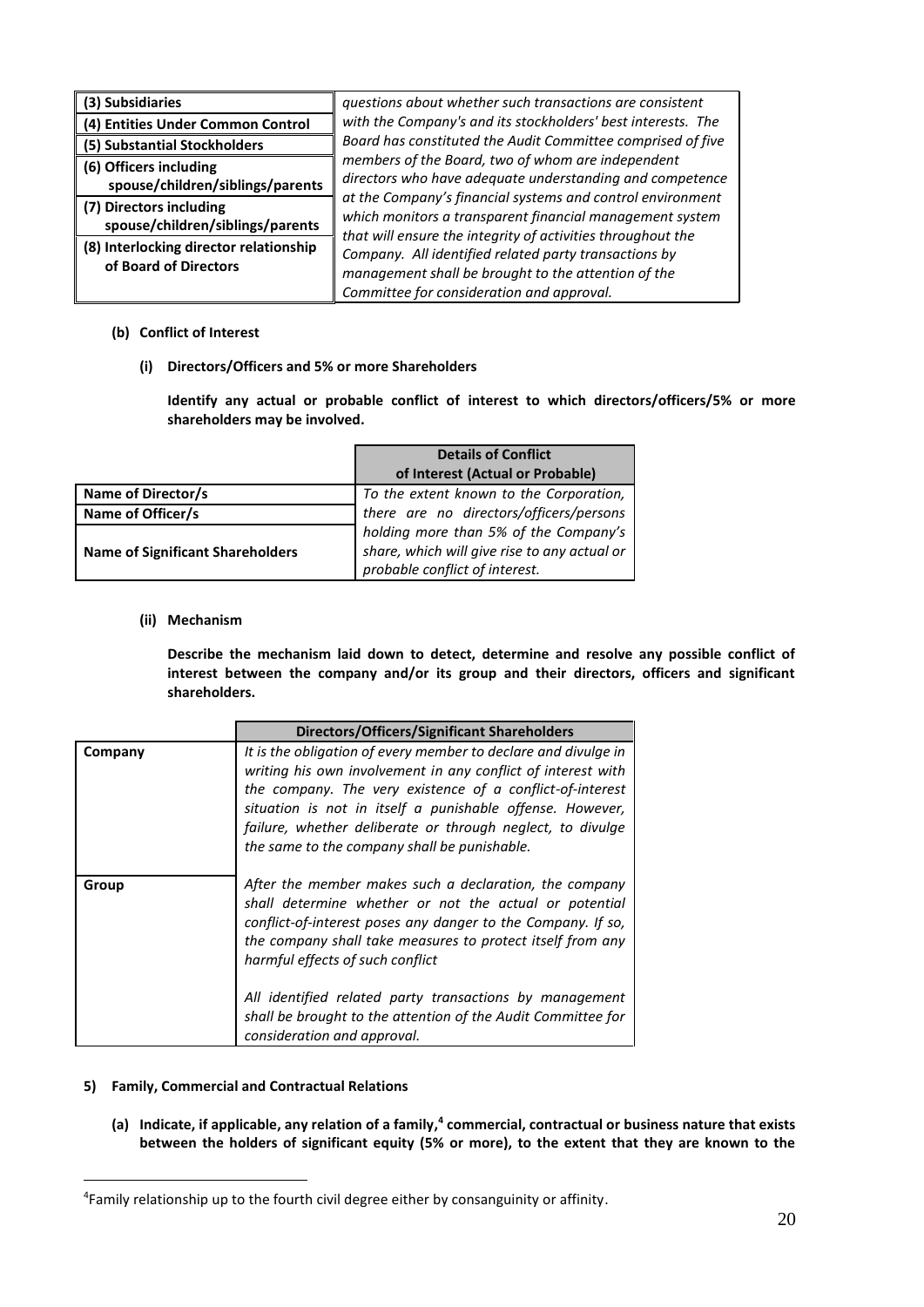### **company:**

| <b>Names of Related</b><br><b>Significant Shareholders</b>         | <b>Type of Relationship</b>                                                         | <b>Brief Description of the</b><br><b>Relationship</b>                                                                                                             |
|--------------------------------------------------------------------|-------------------------------------------------------------------------------------|--------------------------------------------------------------------------------------------------------------------------------------------------------------------|
| PAL Holdings, Inc. (formerly<br><b>Baquio Gold Holdings Corp.)</b> | Shareholder (5% or more<br>beneficial ownership in MAC) as<br>of December 31, 2015. | Trustmark Holdings owns<br>89.78% of PAL Holdings, Inc.<br>Trustmark is a subsidiary of<br>BuonaSorteHoldings, Inc.<br>Lucio C. Tan owns 47.70% of<br>Buona Sorte. |

 **(b) Indicate, if applicable, any relation of a commercial, contractual or business nature that exists between the holders of significant equity (5% or more) and the company:**

| <b>Names of Related</b><br><b>Significant Shareholders</b> | <b>Type of Relationship</b>           | <b>Brief Description</b>                                                                                                                                                                                                                                                                                                                                                                                                                                                                                                                                                                                                 |
|------------------------------------------------------------|---------------------------------------|--------------------------------------------------------------------------------------------------------------------------------------------------------------------------------------------------------------------------------------------------------------------------------------------------------------------------------------------------------------------------------------------------------------------------------------------------------------------------------------------------------------------------------------------------------------------------------------------------------------------------|
| PAL Holdings Inc. (formerly<br>Baguio Gold Holdings Corp.) | <b>Business relationship with PAL</b> | In 2013, PAL remained as one of<br>our affiliate's core client. The<br>company's biggest clients remain<br>to be related-party local carriers.<br>Also, one of our subsidiaries has<br>supported PAL in the supply of its<br>business class meals for a short<br>period of time beginning last<br>quarter of 2011. These business<br>relationships were fully disclosed<br>to the Board of Directors and were<br>done in the regular course of<br>business and conducted on an<br>arm's length basis. Related party<br>transactions are fully disclosed in<br>the Notes to Financial Statements,<br>SEC 17-A, and 20-IS. |

**(c) Indicate any shareholder agreements that may impact on the control, ownership and strategic direction of the company:**

| Name of Shareholders | % of Capital Stock affected<br>(Parties)                                                                                                                                    | <b>Brief Description of the</b><br><b>Transaction</b> |
|----------------------|-----------------------------------------------------------------------------------------------------------------------------------------------------------------------------|-------------------------------------------------------|
| company.             | The Company has no single controlling shareholder and there are no known shareholder<br>agreements that may impact on the control, ownership and strategic direction of the |                                                       |

# **6) Alternative Dispute Resolution**

**Describe the alternative dispute resolution system adopted by the company for the last three (3) years in amicably settling conflicts or differences between the corporation and its stockholders, and the corporation and third parties, including regulatory authorities.**

|                                                 | <b>Alternative Dispute Resolution System</b> |
|-------------------------------------------------|----------------------------------------------|
| <b>Corporation &amp; Stockholders</b>           | The Board of Directors shall establish and   |
| <b>Corporation &amp; Third Parties</b>          | maintain an alternative dispute              |
|                                                 | resolution system in the Corporation that    |
| <b>Corporation &amp; Regulatory Authorities</b> | can amicably settle conflicts or             |
|                                                 | differences between the Corporation and      |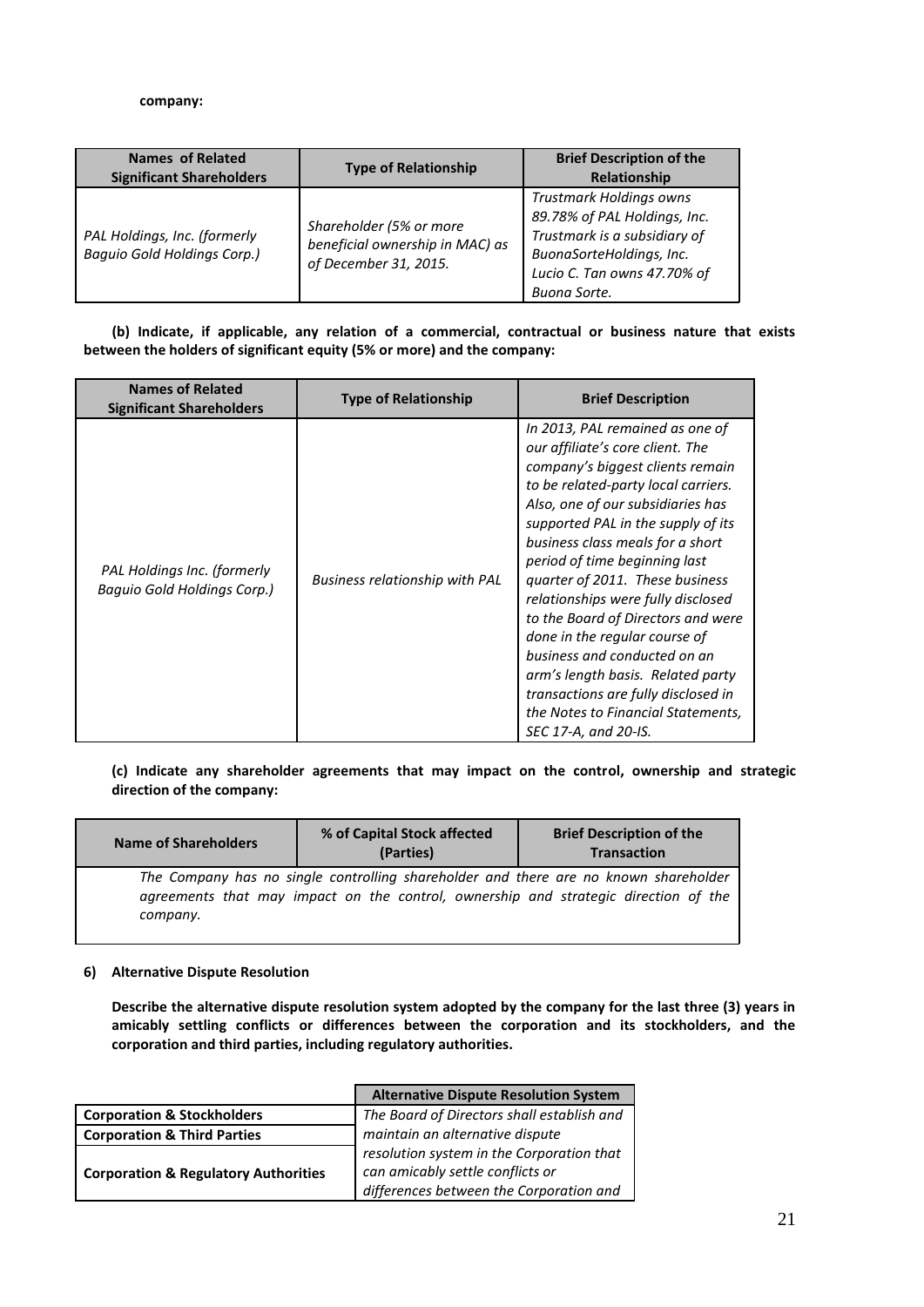| its stockholders, and the Corporation and |
|-------------------------------------------|
| third parties, including the regulatory   |
| authorities.                              |

# **C. BOARD MEETINGS & ATTENDANCE**

# **1) Are Board of Directors' meetings scheduled before or at the beginning of the year?**

*The frequency of board meetings and the quorum requirements are embodied in the Amended By-laws of the Corporation.*

*First Regular Meeting – After each meeting of stockholders at which a Board of Directors shall have been elected, the Board of directors so elected shall meet as soon as practicable for the purpose of organization and the transaction of other business. In the event the Directors are unable to agree as to the day and hour and place of their organization meeting, the said Board of Directors shall meet at such time and place as the majority of the Directors may designate.*

*Additional Regular Meeting – In addition to the first regular meeting, regular meetings of the Board of Directors shall be held on such dates and such places as may be fixed, from time to time, by said Board.*

*Special Meeting – Special Meetings of the Board of Directors shall be held whenever called by the Chairman of the Board or by the President or by any three (3) Directors in writing and such meetings may be held at any place designated in the calls therefore.*

# **2) Attendance of Directors**

| <b>Board of</b><br><b>Directors</b> | <b>Name</b>                | Date of First<br><b>Election as</b><br><b>Director</b> | No. of<br><b>Meetings</b><br><b>Held</b><br>during<br>the year | No. of<br><b>Meetings</b><br><b>Attended</b> | %    |
|-------------------------------------|----------------------------|--------------------------------------------------------|----------------------------------------------------------------|----------------------------------------------|------|
| Co-Chairman                         | <b>WASHINGTON Z. SYCIP</b> | 18 July 1997                                           | 5                                                              | 5                                            | 100% |
| Member                              | <b>CARMEN K. TAN</b>       | 20 July 2012                                           | 5                                                              | 5                                            | 100% |
| Member                              | JOSEPH T. CHUA             | 18 July 1997                                           | 5                                                              | 5                                            | 100% |
| Member                              | LUCIO K. TAN, JR.          | 18 July 1997                                           | 5                                                              | 5                                            | 100% |
| Member                              | <b>JAIME J. BAUTISTA</b>   | 18 July 1997                                           | 5                                                              | 5                                            | 100% |
| Independent                         | JOHNIP G. CUA              | 21 July 2006                                           | 5                                                              | 5                                            | 100% |
| Independent                         | <b>BEN C. TIU</b>          | 19 July 2013                                           | 5                                                              | 5                                            | 100% |

| <b>Board</b> | <b>Name</b>             | <b>Date of First</b><br><b>Election as</b><br><b>Director</b> | No. of<br><b>Meetings</b><br><b>Held</b><br>since<br>their<br>election<br>as<br>director | No. of<br><b>Meetings</b><br><b>Attended</b> | %    |
|--------------|-------------------------|---------------------------------------------------------------|------------------------------------------------------------------------------------------|----------------------------------------------|------|
| Chairman     | DR. LUCIO C. TAN        | 17 July 2015                                                  |                                                                                          |                                              | 100% |
| Member       | <b>MICHAEL G. TAN</b>   | 17 July 2015                                                  | 2                                                                                        | 2                                            | 100% |
| Member       | STEWART C. LIM          | 14 December 2015                                              | 1                                                                                        |                                              | 100% |
| Independent  | <b>MARIXI R. PRIETO</b> | 14 December 2015                                              | 1                                                                                        |                                              | 100% |

**3) Do non-executive directors have a separate meeting during the year without the presence of any executive? If yes, how many times?**

*Not Applicable.*

**4) Is the minimum quorum requirement for Board decisions set at two-thirds of board members? Please explain.**

*In accordance with the Corporation's By-Laws and Manual on Corporate Governance a quorum at any*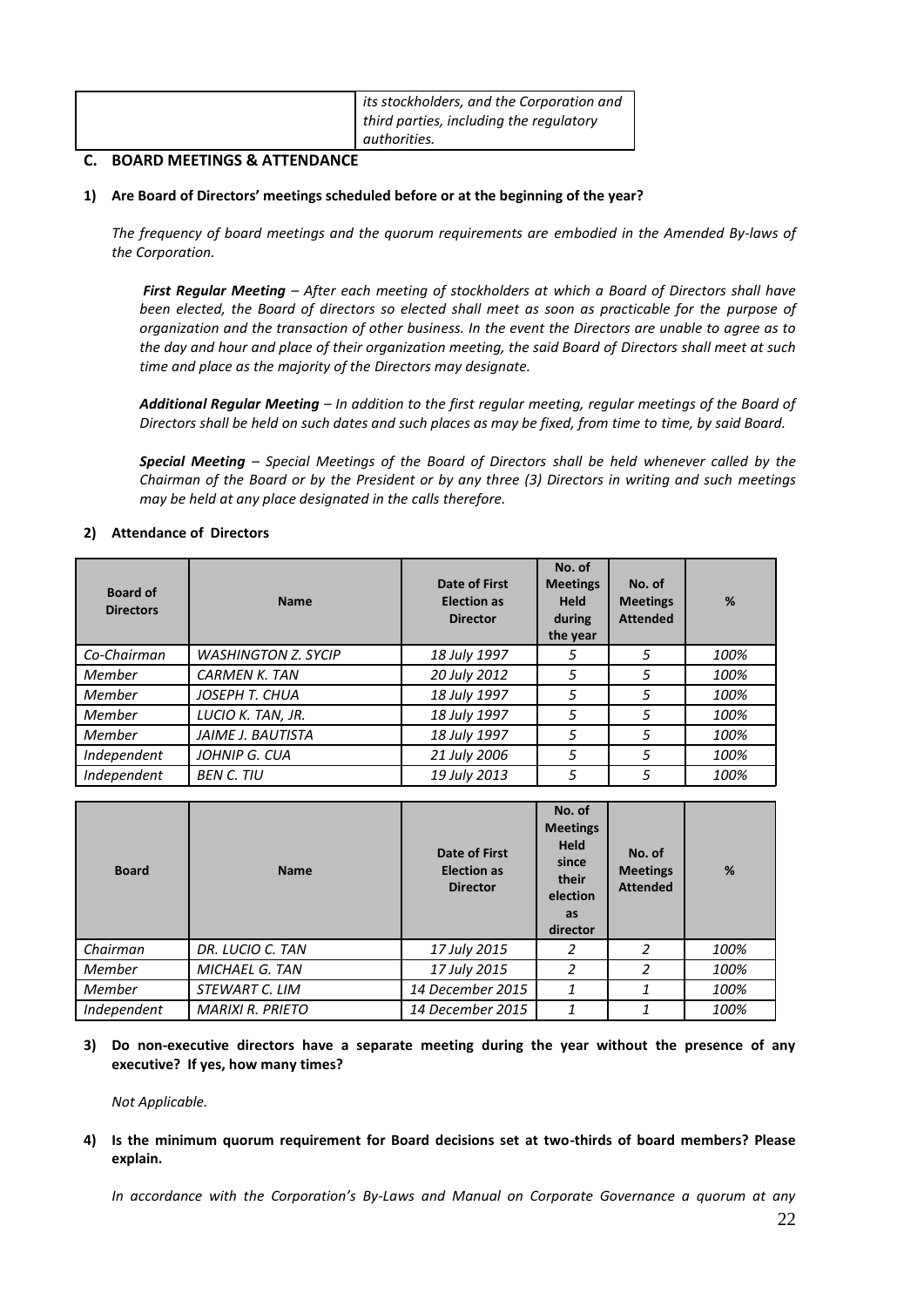*meeting of the Board of Directors shall consist of a majority of the Directors and every decision of a majority of such quorum duly assembles as a Board shall be valid as a corporate act.*

# **5) Access to Information**

<u>.</u>

# **(a) How many days in advance are board papers<sup>5</sup> for board of directors meetings provided to the board?**

*Board papers for board of directors are provided at least three days in advance of the board meetings.*

# **(b) Do board members have independent access to Management and the Corporate Secretary?**

*To enable the members of the Board to properly fulfill their duties and responsibilities, Management shall provide them with complete, adequate and timely information about the matters to be taken up in their meetings.*

*Reliance on information volunteered by Management would not be sufficient in all circumstances and further inquiries may be made by a member of the Board to enable him to properly perform his duties and responsibilities. Hence, the members shall have independent access to Management and the Corporate Secretary.*

*The information from Management may include the background or explanation on matters brought before the Board, disclosures, budgets, forecasts and internal financial documents.*

*The members, either individually or as a Board, and in furtherance of their duties and responsibilities, may have access to independent professional advice at the Corporation's expense.*

*Full Minutes of each Board Meeting are kept by the Corporate Secretary and available for inspection by any Directors during office hours.*

# **(c) State the policy of the role of the company secretary. Does such role include assisting the Chairman in preparing the board agenda, facilitating training of directors, keeping directors updated regarding any relevant statutory and regulatory changes, etc?**

*In accordance with the Corporation's By-Laws and Manual on Corporate Governance the Corporate Secretary shall have the following functions:*

- *1) Be responsible for the safekeeping and preservation of the integrity of the minutes of the meetings of the Board and its committees, as well as the other official records of the Corporation;*
- *2) Be loyal to the mission, vision and objectives of the Corporation;*
- *3) Work fairly and objectively with the Board, Management and stockholders and other stakeholders;*
- *4) Have appropriate administrative and interpersonal skills;*
- *5) If he is not at the same time the Corporation's legal counsel, be aware of the laws, rules and regulations necessary in the performance of his duties and responsibilities;*
- *6) Have a working knowledge of the operations of the Corporation;*
- *7) Inform the members of the Board, in accordance with the by-laws, of the agenda of their meetings and ensure that the members have before them accurate information that will enable them to arrive at intelligent decisions on matters that require their approval;*
- *8) Attend all Board meetings, except when justifiable causes, such as, illness, death in the immediate family and serious accidents, prevent him from doing so;*
- *9) Ensure that all Board procedures, rules and regulations are strictly followed by the members;*
- *10) If he is also the Compliance Officer, perform all the duties and responsibilities of the said officer as provided for in this Manual on Corporate Governance.*

<sup>5</sup> Board papers consist of complete and adequate information about the matters to be taken in the board meeting. Information includes the background or explanation on matters brought before the Board, disclosures, budgets, forecasts and internal financial documents.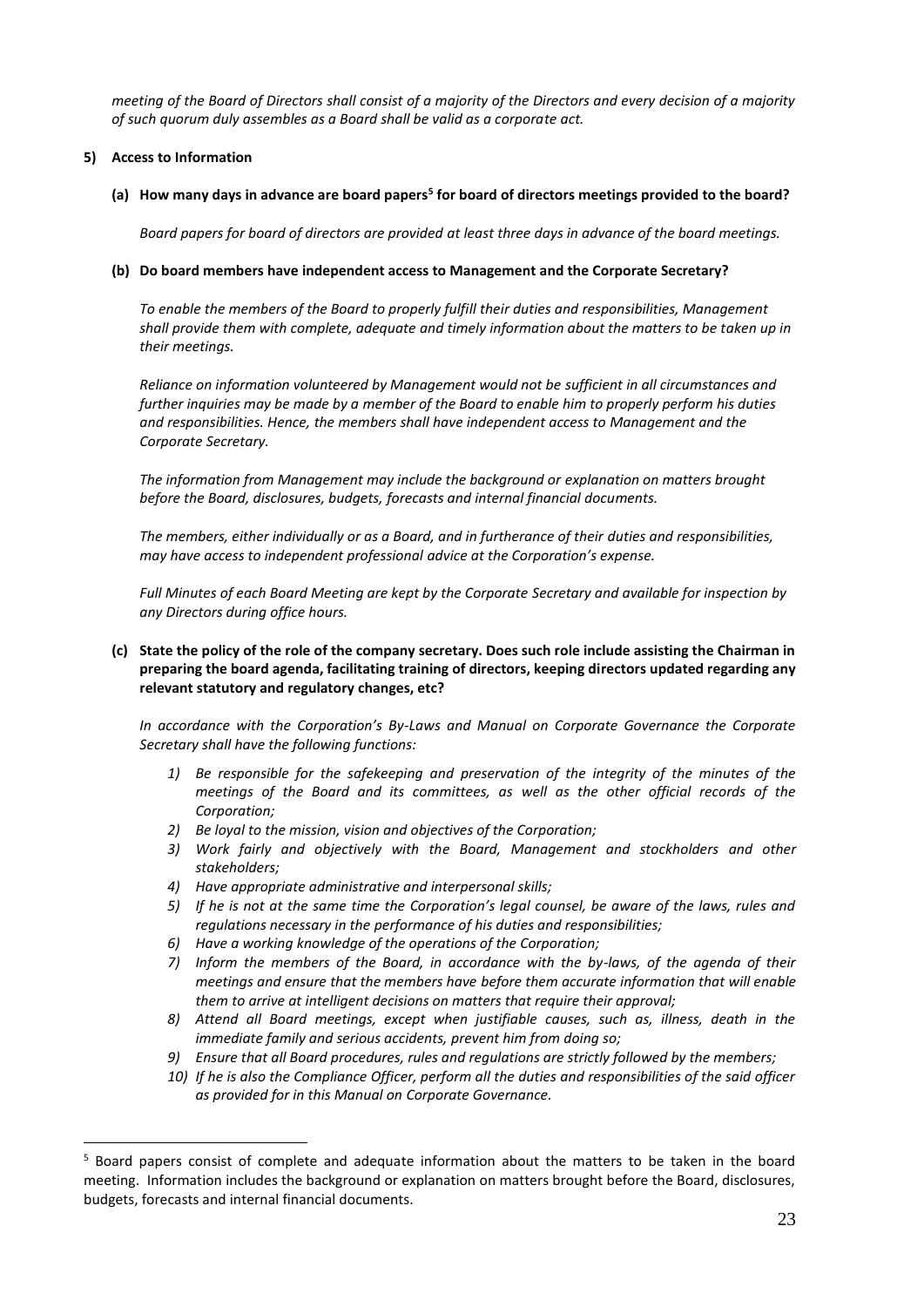# **(d) Is the company secretary trained in legal, accountancy or company secretarial practices? Please explain should the answer be in the negative.**

*"The Corporate Secretary has been engaged in corporate law practice for the past thirty seven (37) years, is aware of the laws, rules and regulations necessary in the performance of his duties and responsibilities and has a working knowledge of the operations of the Company."*

#### **(e) Committee Procedures**

**Disclose whether there is a procedure that Directors can avail of to enable them to get information necessary to be able to prepare in advance for the meetings of different committees:**

| Yes | . . | Νo<br>-<br>- - |  |  |
|-----|-----|----------------|--|--|
|-----|-----|----------------|--|--|

| Committee         | Details of the procedures                                                       |
|-------------------|---------------------------------------------------------------------------------|
| <b>Executive</b>  | The members, either individually or as a Board, and in                          |
| <b>Audit</b>      | furtherance of their duties and responsibilities, may have access               |
| <b>Nomination</b> | to independent professional advice at the Corporation's expense.                |
| Remuneration      | Full Minutes of each Board Meeting are kept by the Corporate                    |
| Others (specify)  | Secretary and available for inspection by any Directors during<br>office hours. |

#### **6) External Advice**

**Indicate whether or not a procedure exists whereby directors can receive external advice and, if so, provide details:**

| <b>Procedures</b>                                                                                                                                                                            | <b>Details</b> |
|----------------------------------------------------------------------------------------------------------------------------------------------------------------------------------------------|----------------|
| The members, either individually or as a Board, and in furtherance of their duties and responsibilities,<br>may have access to independent professional advice at the Corporation's expense. |                |

# **7) Change/s in existing policies**

**Indicate, if applicable, any change/s introduced by the Board of Directors (during its most recent term) on existing policies that may have an effect on the business of the company and the reason/s for the change:**

| <b>Existing Policies</b> | <b>Changes</b>             | Reason |
|--------------------------|----------------------------|--------|
|                          |                            |        |
|                          | There is nothing to report |        |

# **D. REMUNERATION MATTERS**

**Remuneration Process**

**1) Disclose the process used for determining the remuneration of the CEO and the four (4) most highly compensated management officers:**

| <b>Process</b>         | <b>CEO</b>                                                                                                                                                                                                                                                                                                                                                                                     | <b>Top 4 Highest Paid</b>  |  |
|------------------------|------------------------------------------------------------------------------------------------------------------------------------------------------------------------------------------------------------------------------------------------------------------------------------------------------------------------------------------------------------------------------------------------|----------------------------|--|
|                        |                                                                                                                                                                                                                                                                                                                                                                                                | <b>Management Officers</b> |  |
| (1) Fixed remuneration | In accordance to Article V Section 5.08 of the Corporation's By-<br>Laws, the Board of Directors shall have the power to fix, increase or<br>reduce the compensation of all officers of the Corporation. It may<br>authorize any executive officer, upon whom the power of<br>appointing subordinate officers may have been conferred to fix the<br>compensation of such subordinate officers. |                            |  |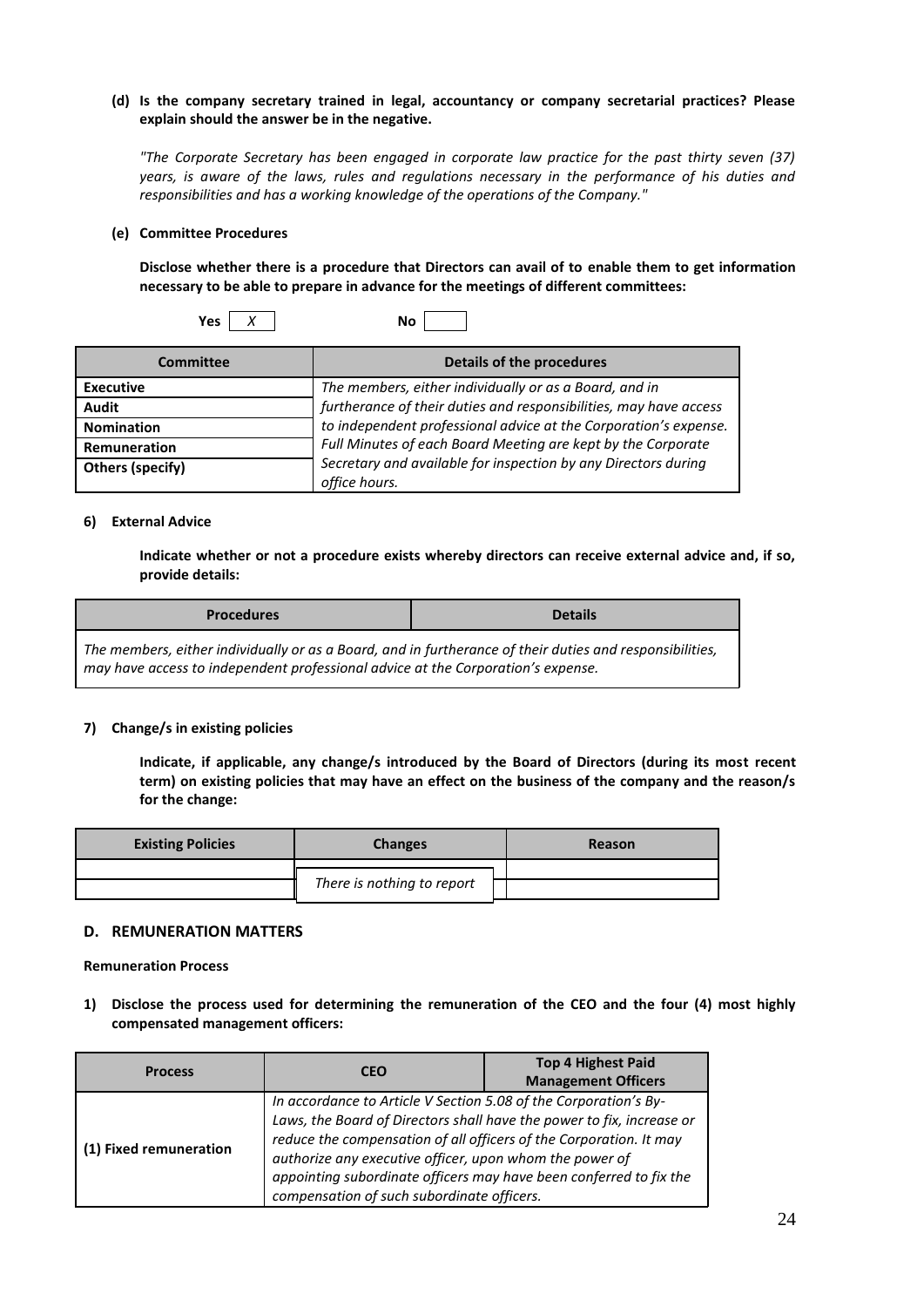|                                                         | The compensation committee is tasked to establish a formal and<br>transparent procedure for developing a policy on executive<br>remuneration and for fixing the remuneration packages of<br>corporate officers and Directors, and provide oversight over<br>remuneration of senior management and other key personnel<br>ensuring that compensation is consistent with the Corporation's<br>culture, strategy and control environment. The compensation<br>committee designates the amount of remuneration, which shall be<br>in a sufficient level to attract and retain Directors and officers who<br>are needed to run the Corporation successfully. |  |
|---------------------------------------------------------|---------------------------------------------------------------------------------------------------------------------------------------------------------------------------------------------------------------------------------------------------------------------------------------------------------------------------------------------------------------------------------------------------------------------------------------------------------------------------------------------------------------------------------------------------------------------------------------------------------------------------------------------------------|--|
| (2) Variable remuneration                               | Reasonable per diem both for local and foreign travel approved by                                                                                                                                                                                                                                                                                                                                                                                                                                                                                                                                                                                       |  |
| (3) Per diem allowance                                  | the Board.                                                                                                                                                                                                                                                                                                                                                                                                                                                                                                                                                                                                                                              |  |
| (4) Bonus                                               | Bonuses are given based on performance of the officers and the<br>Corporation and as recommended by the Compensation<br>Committee.                                                                                                                                                                                                                                                                                                                                                                                                                                                                                                                      |  |
| (5) Stock Options and<br>other financial<br>instruments | Not Applicable                                                                                                                                                                                                                                                                                                                                                                                                                                                                                                                                                                                                                                          |  |
| (6) Others (specify)                                    | None                                                                                                                                                                                                                                                                                                                                                                                                                                                                                                                                                                                                                                                    |  |

# **2) Remuneration Policy and Structure for Executive and Non-Executive Directors**

**Disclose the company's policy on remuneration and the structure of its compensation package. Explain how the compensation of Executive and Non-Executive Directors is calculated.**

|                                | Remuneration<br><b>Policy</b>      | <b>Structure of</b><br><b>Compensation Packages</b>                                                                                                                                                                  | <b>How</b><br><b>Compensation is</b><br><b>Calculated</b> |
|--------------------------------|------------------------------------|----------------------------------------------------------------------------------------------------------------------------------------------------------------------------------------------------------------------|-----------------------------------------------------------|
| <b>Executive Directors</b>     | a per diem of #20,000 to #50,000.  | Members of the Board do not receive any regular compensation from<br>the Company, except for every regular, special or committee meeting<br>actually attended, for which members of the Board of Directors receive   |                                                           |
|                                |                                    | Bonus is in pursuant of Section 3.11 of the Corporation's Amended By-<br>laws which states that "the members of the Board of Directors shall<br>receive as additional compensation an amount not to exceed five per  |                                                           |
|                                | they may deem fit and acceptable". | centum (5%) of the net profit of the Corporation before payment of<br>income tax for each year, to be divided in such manner and proportions                                                                         |                                                           |
| <b>Non-Executive Directors</b> | director                           | There are no material terms of, nor any other arrangements with<br>regard to compensation as to which directors are compensated, or are<br>to be compensated, directly or indirectly, for any services provided as a |                                                           |

**Do stockholders have the opportunity to approve the decision on total remuneration (fees, allowances, benefits-in-kind and other emoluments) of board of directors?** *Yes.* **Provide details for the last three (3) years.**

| <b>Remuneration Scheme</b> | Date of<br><b>Stockholders' Approval</b> |  |
|----------------------------|------------------------------------------|--|
| $-$                        | .<br>.                                   |  |

*There has been no change in the total remuneration of the board of directors for the past 3 years.*

# **3) Aggregate Remuneration**

**Complete the following table on the aggregate remuneration accrued during the most recent year (as of**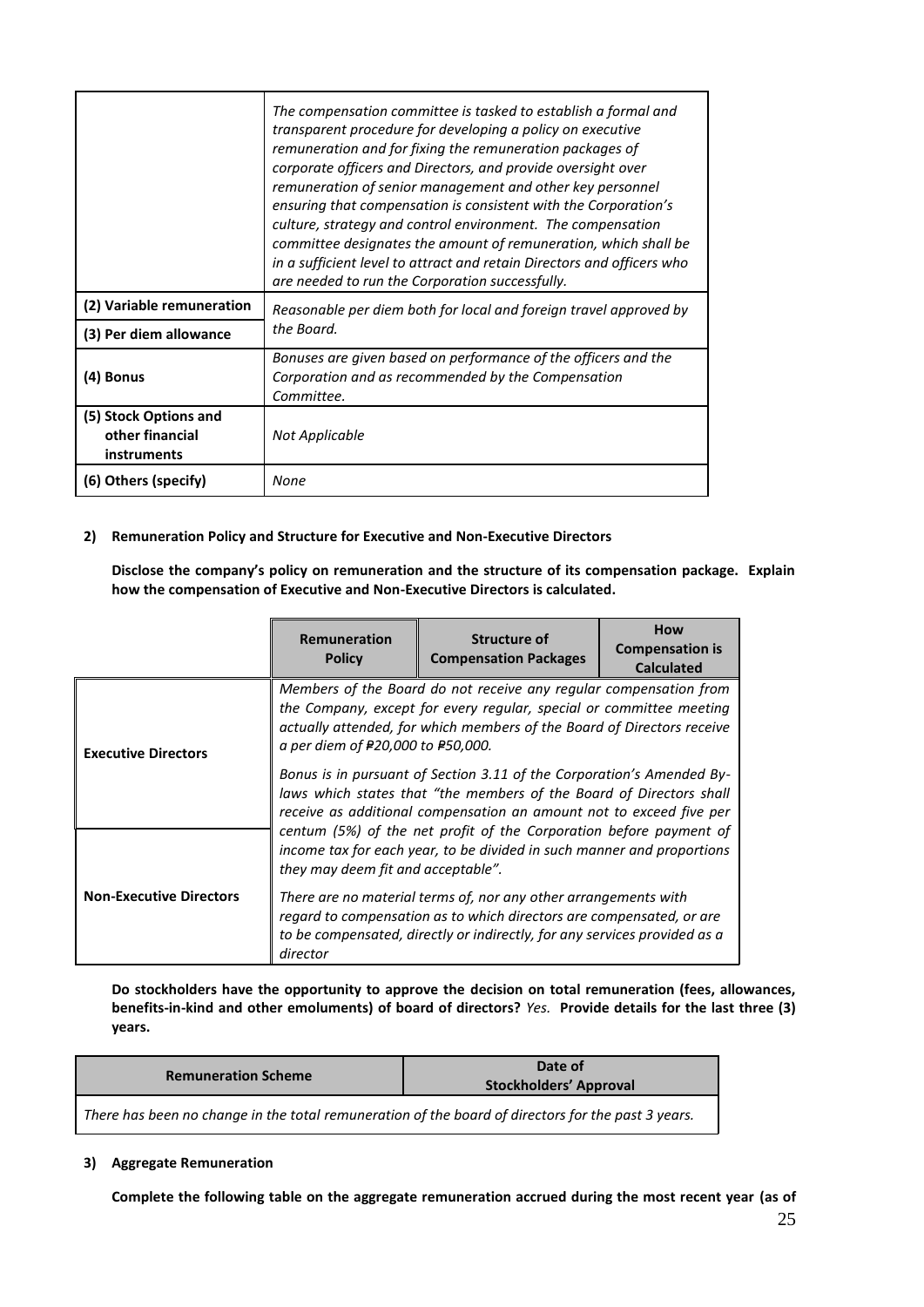# **December 31, 2015):**

|              | <b>Remuneration Item</b>                               | <b>Executive</b><br><b>Directors</b> | <b>Non-Executive Directors</b><br>(other than independent<br>directors) | Independent<br><b>Directors</b> |
|--------------|--------------------------------------------------------|--------------------------------------|-------------------------------------------------------------------------|---------------------------------|
|              | (a) Fixed Remuneration                                 | PHP9.6M                              |                                                                         |                                 |
|              | (b) Variable Remuneration                              |                                      |                                                                         |                                 |
| (c)          | Per diem Allowance                                     | 0.2M                                 | PHP1.8M                                                                 | PHP0.5M                         |
| (d)          | <b>Bonuses</b>                                         |                                      |                                                                         |                                 |
| (e)          | Stock Options and/or<br>other<br>financial instruments |                                      |                                                                         |                                 |
| (f)          | Others (Specify)                                       |                                      |                                                                         |                                 |
|              | <b>Total</b>                                           | PHP9.8M                              | PHP1.8M                                                                 | PHP0.5M                         |
|              |                                                        |                                      |                                                                         |                                 |
|              | <b>Other Benefits</b>                                  | <b>Executive</b><br><b>Directors</b> | <b>Non-Executive Director</b><br>(other than independent<br>directors)  | Independent<br><b>Directors</b> |
| a)           | Advances                                               |                                      |                                                                         |                                 |
| b)           | Credit granted                                         |                                      |                                                                         |                                 |
| $\mathsf{c}$ | Pension Plan/s<br>Contributions                        |                                      |                                                                         |                                 |
|              | (d) Pension Plans,<br>Obligations incurred             |                                      |                                                                         |                                 |
| (e)          | Life Insurance Premium                                 |                                      |                                                                         |                                 |
| (f)          | <b>Hospitalization Plan</b>                            | PHP0.04M                             |                                                                         |                                 |
| (g)          | Car Plan                                               |                                      |                                                                         |                                 |
|              | (h) Others (Specify)                                   |                                      |                                                                         |                                 |

# **d) Stock Rights, Options and Warrants**

#### **(a) Board of Directors**

**Complete the following table, on the members of the company's Board of Directors who own or are entitled to stock rights, options or warrants over the company's shares:**

*The Company has no outstanding stock rights, options and warrants.*

| <b>Director's Name</b> | <b>Number of Direct</b><br>Option/Rights/<br><b>Warrants</b> | Number of<br><b>Indirect</b><br>Option/Rights/<br><b>Warrants</b> | Number of<br>Equivalent<br><b>Shares</b> | Total % from<br><b>Capital Stock</b> |
|------------------------|--------------------------------------------------------------|-------------------------------------------------------------------|------------------------------------------|--------------------------------------|
|                        |                                                              |                                                                   |                                          |                                      |
|                        |                                                              | There is nothing to report                                        |                                          |                                      |

**(b) Amendments of Incentive Programs**

**Indicate any amendments and discontinuation of any incentive programs introduced, including the criteria used in the creation of the program. Disclose whether these are subject to approval during the Annual Stockholders' Meeting:**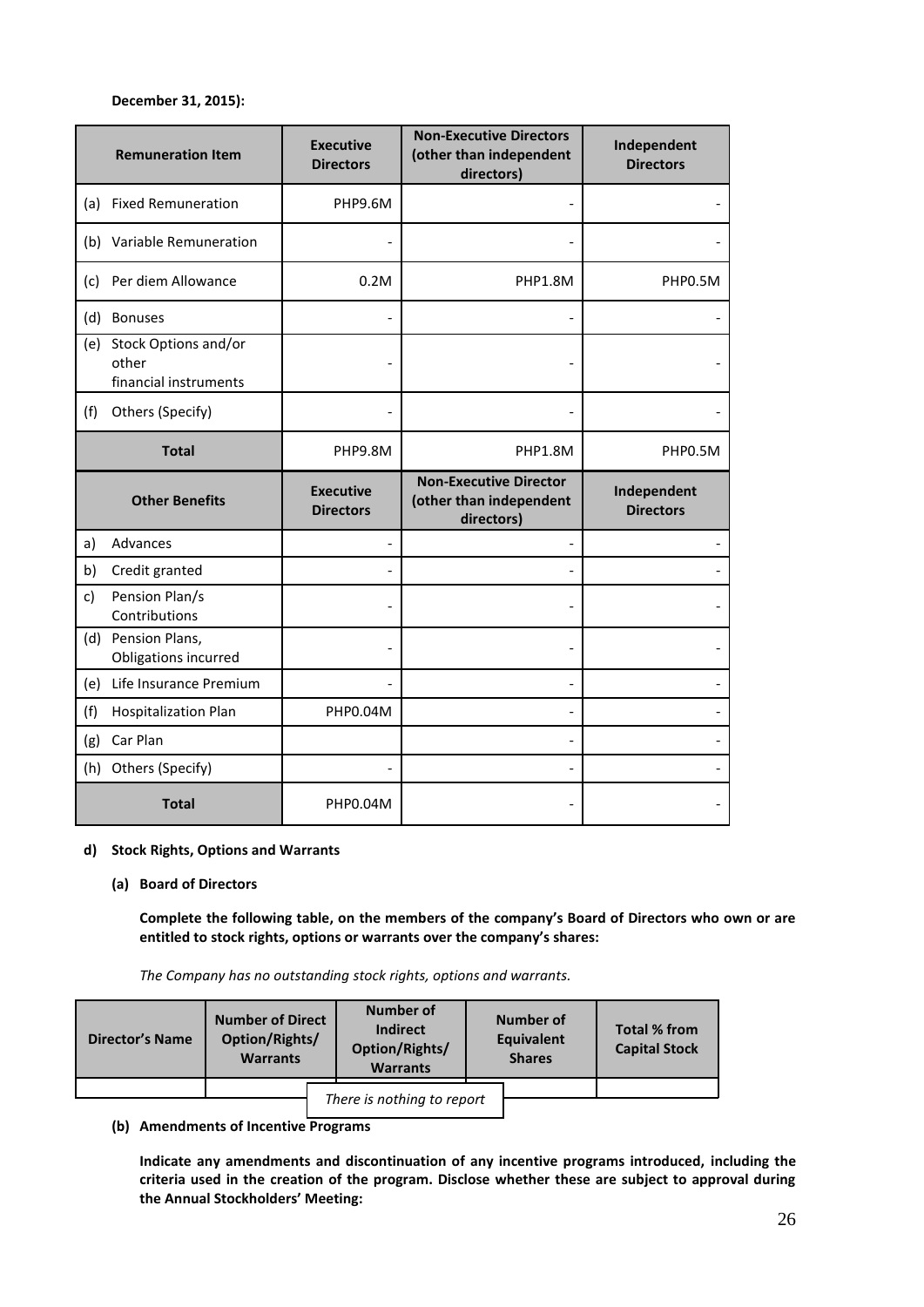| <b>Incentive Program</b> |  | <b>Amendments</b>                                 | Date of<br><b>Stockholders' Approval</b> |  |
|--------------------------|--|---------------------------------------------------|------------------------------------------|--|
|                          |  | There has been no amendment of incentive programs |                                          |  |
|                          |  |                                                   |                                          |  |

# e) **Remuneration of Management**

Identify the five (5) members of management who are not at the same time executive directors and **indicate the total remuneration received during the financial year:** 

| <b>Name of Officer/Position</b>   | <b>Total Remuneration</b> |
|-----------------------------------|---------------------------|
| <b>Amador T. Sendin</b>           |                           |
| CFO, VP - Administration &        | <b>PHP 10.2 M</b>         |
| <b>Business Development</b>       |                           |
| <b>Atty. Marivic T. Moya</b>      |                           |
| VP-HR, Legal & External Relations |                           |
| COO/CIO                           |                           |
|                                   |                           |

# **E. BOARD COMMITTEES**

# **1) Number of Members, Functions and Responsibilities**

**Provide details on the number of members of each committee, its functions, key responsibilities and the power/authority delegated to it by the Board:**

|                   |                                                 | <b>No. of Members</b>                         |                                  |                                    |                                                                                                               |                             |                       |
|-------------------|-------------------------------------------------|-----------------------------------------------|----------------------------------|------------------------------------|---------------------------------------------------------------------------------------------------------------|-----------------------------|-----------------------|
| <b>Committee</b>  | <b>Executiv</b><br>e<br><b>Director</b><br>(ED) | Non-<br>executive<br><b>Director</b><br>(NED) | Independe<br>nt Director<br>(1D) | <b>Committee</b><br><b>Charter</b> | <b>Functions</b>                                                                                              | <b>Key Responsibilities</b> | <b>Power</b>          |
| <b>Management</b> |                                                 |                                               |                                  |                                    | The members of the executive / management committee includes the head of operating subsidiaries, meets weekly |                             |                       |
|                   |                                                 |                                               |                                  |                                    | to discuss the results of operations, including risk management.                                              |                             |                       |
| Audit             |                                                 | 3                                             | $\overline{2}$                   | Approved                           | a) Assist the Board in the                                                                                    | a) Provide oversight        | a) Review the         |
|                   |                                                 |                                               |                                  | 20 July 2012                       | performance of its                                                                                            | over                        | annual audit          |
|                   |                                                 |                                               |                                  |                                    | oversight                                                                                                     | Management's                | plans to ensure       |
|                   |                                                 |                                               |                                  |                                    | responsibility for the                                                                                        | activities in               | <i>its conformity</i> |
|                   |                                                 |                                               |                                  |                                    | financial reporting                                                                                           | managing credit,            | with the              |
|                   |                                                 |                                               |                                  |                                    | process, system of                                                                                            | market, liquidity,          | objectives of         |
|                   |                                                 |                                               |                                  |                                    | Internal Control, audit                                                                                       | operational, legal          | the                   |
|                   |                                                 |                                               |                                  |                                    | process, and                                                                                                  | and other risks of          | Corporation.          |
|                   |                                                 |                                               |                                  |                                    | monitoring of                                                                                                 | the corporation.            | The plan shall        |
|                   |                                                 |                                               |                                  |                                    | compliance with                                                                                               | This function shall         | include the           |
|                   |                                                 |                                               |                                  |                                    | applicable laws, rules                                                                                        | include regular             | audit scope,          |
|                   |                                                 |                                               |                                  |                                    | and regulations.                                                                                              | receipt from                | resources and         |
|                   |                                                 |                                               |                                  |                                    | b) Perform oversight                                                                                          | Management of               | budget                |
|                   |                                                 |                                               |                                  |                                    | functions over the                                                                                            | information on              | necessary to          |
|                   |                                                 |                                               |                                  |                                    | Corporation's Internal                                                                                        | risk exposures and          | implement it.         |
|                   |                                                 |                                               |                                  |                                    | and External auditors.                                                                                        | risk management             | b) Organize an        |
|                   |                                                 |                                               |                                  |                                    | It should ensure that                                                                                         | activities                  | <b>Internal Audit</b> |
|                   |                                                 |                                               |                                  |                                    | the Internal and                                                                                              | b) Monitor and              | Office, and           |
|                   |                                                 |                                               |                                  |                                    | <b>External Auditors act</b>                                                                                  | evaluate the                | consider the          |
|                   |                                                 |                                               |                                  |                                    | independently from                                                                                            | adequacy and                | appointment of        |
|                   |                                                 |                                               |                                  |                                    | each other, and that                                                                                          | effectiveness of            | an Independent        |
|                   |                                                 |                                               |                                  |                                    | both Auditors are                                                                                             | the Corporation's           | <i>Internal</i>       |
|                   |                                                 |                                               |                                  |                                    | given unrestricted                                                                                            | <b>Internal Control</b>     | Auditor and the       |
|                   |                                                 |                                               |                                  |                                    | access to all records,                                                                                        | System, including           | terms and             |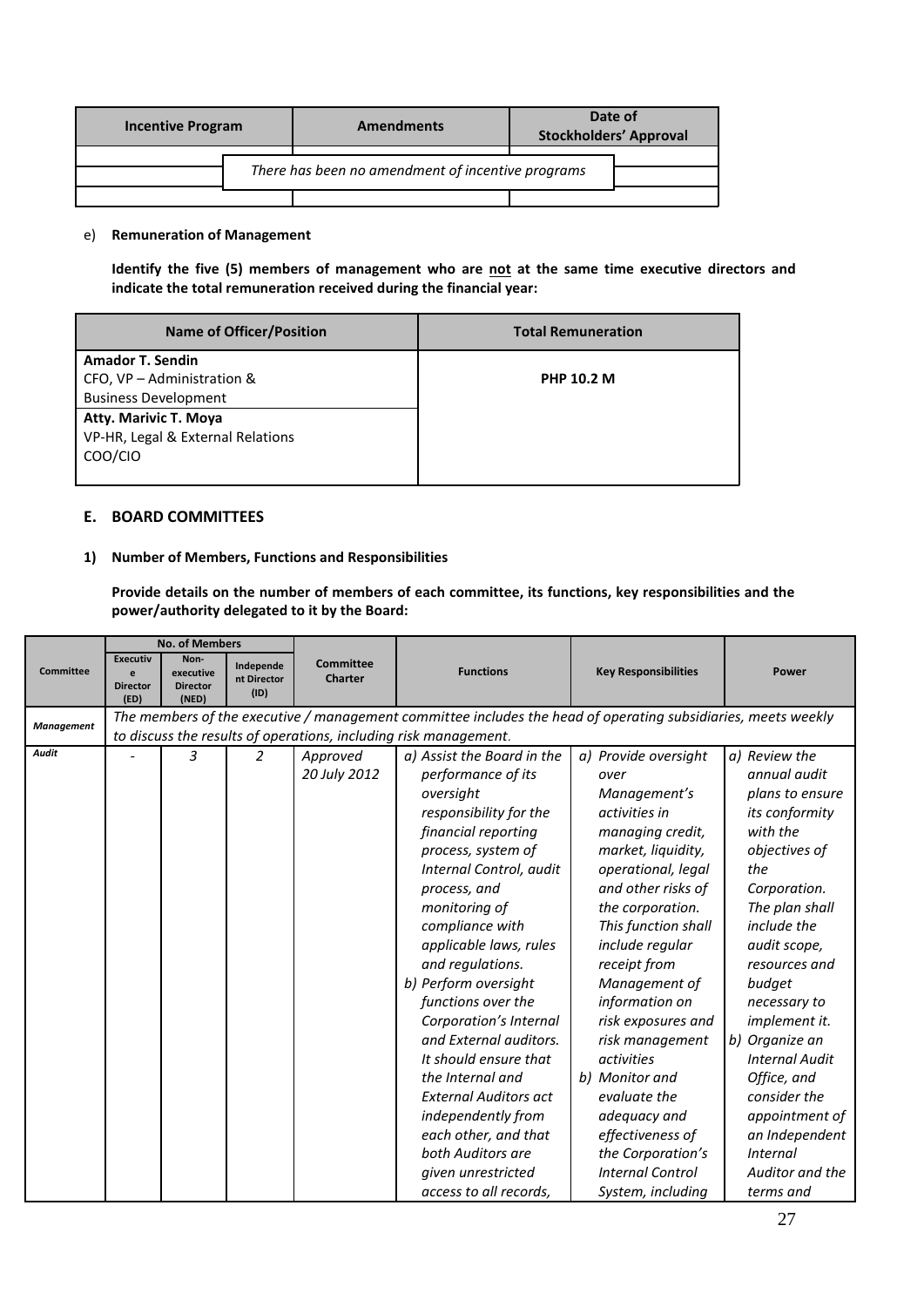| <b>Nomination</b>             | $\overline{2}$ | 1            | Committee                                | properties and<br>personnel to enable<br>them to perform their<br>respective audit<br>functions.<br>c) Review reports<br>submitted by Internal<br>and External Auditors.<br>Install and maintain a                                                                                                                                                                                                                                                                                                                                                                                                                                                                                                                                                                                                                                                                                                                                                                                                                                                                                                                                                                                                                                                                                                                                                                                                                                                                                                                                                                                                                              | financial reporting<br>control and<br>information<br>technology<br>security.<br>Encourage the                                                                                                   | conditions of its<br>engagement<br>and removal.<br>It shall pre-screen                                                                                                                                                                           |
|-------------------------------|----------------|--------------|------------------------------------------|---------------------------------------------------------------------------------------------------------------------------------------------------------------------------------------------------------------------------------------------------------------------------------------------------------------------------------------------------------------------------------------------------------------------------------------------------------------------------------------------------------------------------------------------------------------------------------------------------------------------------------------------------------------------------------------------------------------------------------------------------------------------------------------------------------------------------------------------------------------------------------------------------------------------------------------------------------------------------------------------------------------------------------------------------------------------------------------------------------------------------------------------------------------------------------------------------------------------------------------------------------------------------------------------------------------------------------------------------------------------------------------------------------------------------------------------------------------------------------------------------------------------------------------------------------------------------------------------------------------------------------|-------------------------------------------------------------------------------------------------------------------------------------------------------------------------------------------------|--------------------------------------------------------------------------------------------------------------------------------------------------------------------------------------------------------------------------------------------------|
|                               |                |              | Charter to be<br>formalized              | process to review and<br>evaluate the<br>qualifications of all<br>persons nominated to<br>the Board and other<br>appointments that<br>require Board approval,<br>and ensure that none of<br>the disqualifications (as<br>stated in our Amended<br>Manual on Corporate<br>Governance) are<br>present.                                                                                                                                                                                                                                                                                                                                                                                                                                                                                                                                                                                                                                                                                                                                                                                                                                                                                                                                                                                                                                                                                                                                                                                                                                                                                                                            | selection of a mix of<br>competent Directors,<br>each of whom can<br>add value and create<br>independent<br>judgment as to the<br>formulation of sound<br>corporate strategies<br>and policies. | and shortlist all<br>candidates<br>nominated to<br>become a<br>member of the<br>board of directors<br>in accordance<br>with the<br>qualifications and<br>disqualifications<br>set in our<br><b>Amended Manual</b><br>on Corporate<br>Governance. |
| Remuneration/<br>Compensation | $\overline{4}$ | $\mathbf{1}$ | Committee<br>Charter to be<br>formalized | a) Establish a formal and transparent procedure<br>for developing a policy on executive<br>remuneration and for fixing the remuneration<br>packages of corporate officers and Directors,<br>and provide oversight over remuneration of<br>senior management and other key personnel<br>ensuring that compensation is consistent with<br>the Corporation's culture, strategy and control<br>environment;<br>b) Designate the amount of remuneration, which<br>shall be in a sufficient level to attract and<br>retain Directors and officers who are needed<br>to run the Corporation successfully;<br>c) Establish a formal and transparent procedure<br>for developing a policy on executive<br>remuneration packages of individual Directors,<br>if any, and officers;<br>d) Never allow any Director to decide his or her<br>own remuneration;<br>e) Develop a form on Full Business Interest<br>Disclosure as part of the pre-employment<br>requirements for all incoming officers, which<br>among others compel all officers to declare<br>under the penalty of perjury all their existing<br>business interests or shareholdings that may<br>directly or indirectly be in conflict with the<br>performance of their duties once hired.<br>f) Provide in the Corporation's annual reports,<br>information and proxy statements, a clear,<br>concise and understandable disclosure of<br>compensation of its executive officers for the<br>previous fiscal year and the ensuing year;<br>Review the existing Human Resources<br>Development or Personnel Handbook, to<br>strengthen the provisions on conflict of interest, |                                                                                                                                                                                                 |                                                                                                                                                                                                                                                  |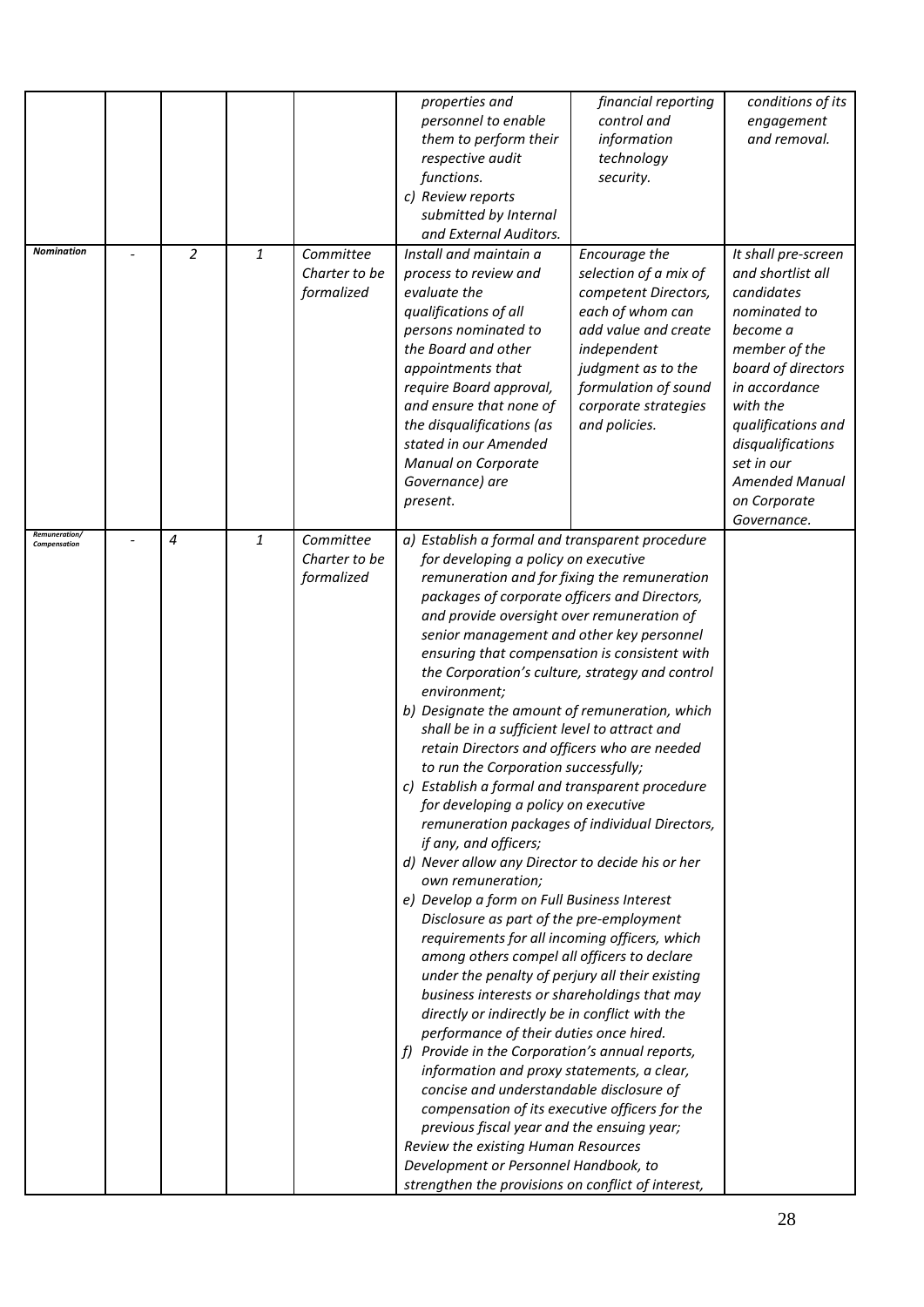|                   |              |                |                |               | salaries and benefits policies, promotion and    |                       |  |  |
|-------------------|--------------|----------------|----------------|---------------|--------------------------------------------------|-----------------------|--|--|
|                   |              |                |                |               | career advancement directives and compliance of  |                       |  |  |
|                   |              |                |                |               | personnel concerned with all statutory           |                       |  |  |
|                   |              |                |                |               | requirements that must be periodically met in    |                       |  |  |
|                   |              |                |                |               | their respective posts.                          |                       |  |  |
| <b>Investment</b> | $\mathbf{1}$ | $\overline{4}$ | $\mathbf{1}$   | Committee     | a) Assist the Board in determining the           |                       |  |  |
|                   |              |                |                | Charter to be | Corporation's investment goals and objectives    |                       |  |  |
|                   |              |                |                | formalized    | based on the culture, strategy and the           |                       |  |  |
|                   |              |                |                |               | business environment in which the                |                       |  |  |
|                   |              |                |                |               | Corporation operates;                            |                       |  |  |
|                   |              |                |                |               | b) Review the Corporation's investment plans     |                       |  |  |
|                   |              |                |                |               | and risks, in line with the business plan or     |                       |  |  |
|                   |              |                |                |               | medium-term plans of the Corporation             |                       |  |  |
|                   |              |                |                |               | Perform such other functions related to          |                       |  |  |
|                   |              |                |                |               | investment decisions as may be designated by     |                       |  |  |
|                   |              |                |                |               | the Board from time to time.                     |                       |  |  |
| Risk              | $\mathbf{1}$ | 3              | $\overline{2}$ | Committee     | The Committee helps the                          | The Committee shall   |  |  |
| <b>Management</b> |              |                |                | Charter to be | Board understand the                             | ensure that the       |  |  |
|                   |              |                |                | formalized    | risks the Group faces                            | management has        |  |  |
|                   |              |                |                |               | (range of outcomes,                              | implemented a         |  |  |
|                   |              |                |                |               | relative probabilities,                          | process and an        |  |  |
|                   |              |                |                |               | etc.) for type of risk like:                     | annual risk           |  |  |
|                   |              |                |                |               | market, credit, liquidity,                       | management plan to    |  |  |
|                   |              |                |                |               | foreign exchange, equity                         | identify, manage,     |  |  |
|                   |              |                |                |               | and structural risks,                            | and report on the     |  |  |
|                   |              |                |                |               | interest rate risk,                              | risks that might      |  |  |
|                   |              |                |                |               | insurance, operational,                          | prevent the Company   |  |  |
|                   |              |                |                |               | regulatory, compliance                           | from achieving its    |  |  |
|                   |              |                |                |               | and reputation, among                            | strategic objectives. |  |  |
|                   |              |                |                |               | others.                                          |                       |  |  |
| <b>Mining</b>     | $\mathbf{1}$ | $\overline{2}$ | $\mathbf{1}$   | Committee     | A special committee that was organized by the    |                       |  |  |
|                   |              |                |                | Charter to be | Board to study, discusses, and assists the Board |                       |  |  |
|                   |              |                |                | formalized    | and Management in the pursuit of the mining      |                       |  |  |
|                   |              |                |                |               | project.                                         |                       |  |  |

# **2)Committee Members**

# **(a) Management Committee**

| <b>Office</b> | <b>Name</b>             | Date of<br>Appointment | No. of<br><b>Meetings</b><br><b>Held</b> | No. of<br><b>Meetings</b><br><b>Attended</b> | %     | <b>Length of Service</b><br>in the Committee |
|---------------|-------------------------|------------------------|------------------------------------------|----------------------------------------------|-------|----------------------------------------------|
| Chairman      |                         |                        |                                          |                                              |       |                                              |
| Member (ED)   | Joseph T. Chua          | Jan 2, 2001            | 28                                       | 28                                           | 100%  | 14 years                                     |
| Member        | Amador T. Sendin        | Oct 16, 2003           | 28                                       | 28                                           | 100%  | 12 years and 2<br>months                     |
| Member        | Atty. Marivic T. Moya   | May 01, 1999           | 28                                       | 28                                           | 100%  | 16 years and 7<br>months                     |
| Member        | Ramon N. Santos         | July 16, 2010          | 28                                       | 26                                           | 100%* | 5 years and 4<br>months                      |
| Member        | Rhodel Esteban          | Oct 11, 2007           | 28                                       | 28                                           | 100%  | 8 years and 2<br>months                      |
| Member        | <b>Emerson Bonoan</b>   | Mar 16, 2004           | 28                                       | 28                                           | 100%  | 11 years and 9<br>months                     |
| Member        | <b>Ferdinand Ylagan</b> | Nov 16, 2012           | 28                                       | 28                                           | 100%  | 3 years and 1<br>month                       |

*The members of the executive / management committee includes the head of operating subsidiaries, meets weekly to discuss the results of operations, including risk management.*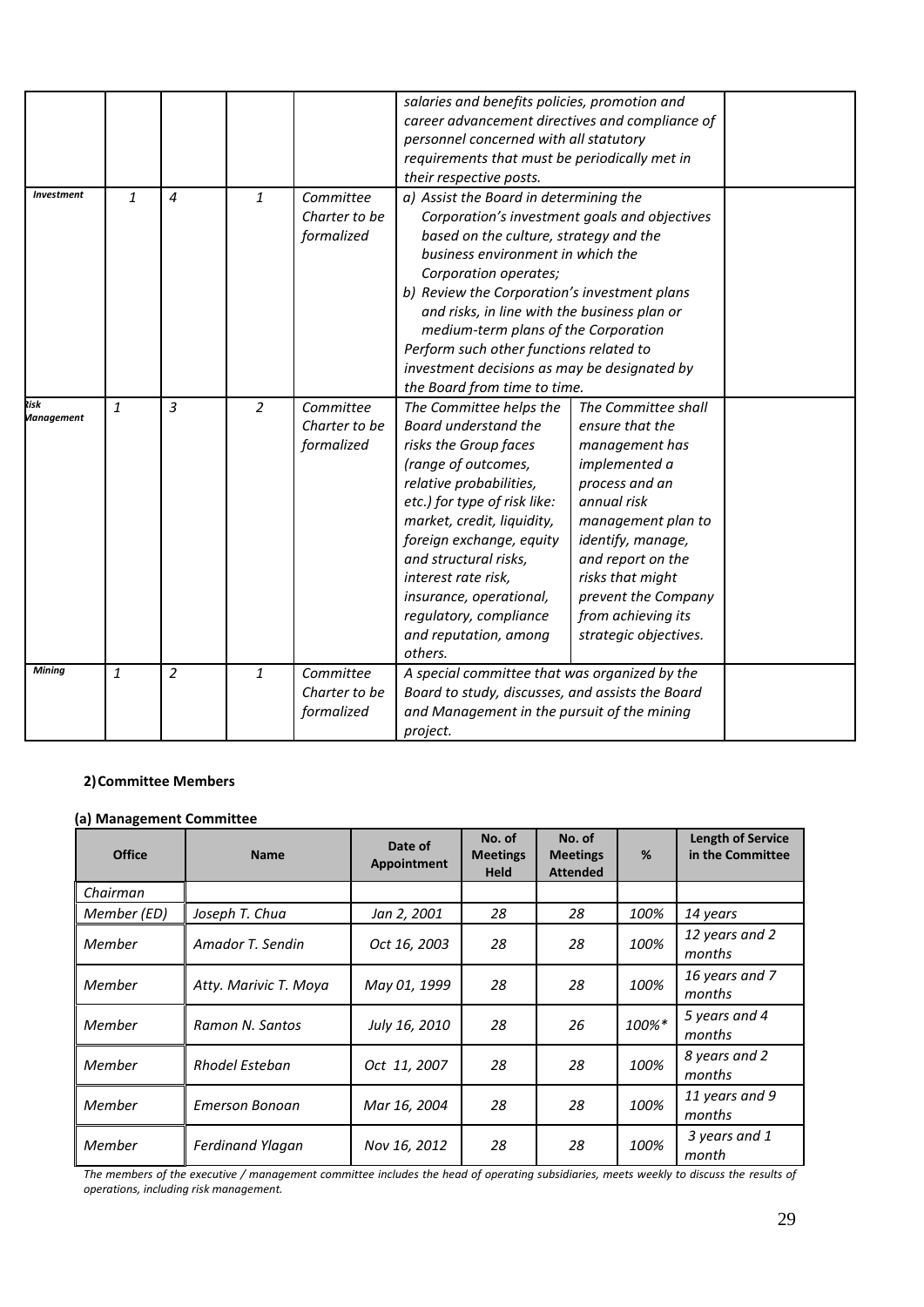*\*Resigned effective October 30, 2015.*

#### **(b) Audit Committee**

| <b>Office</b> | <b>Name</b>       | Date of<br>Appointment | No. of<br><b>Meeting</b><br>s Held<br>since last<br>elected | No. of<br><b>Meetings</b><br><b>Attended</b> | %    | Length of<br>Service in the<br>Committee |
|---------------|-------------------|------------------------|-------------------------------------------------------------|----------------------------------------------|------|------------------------------------------|
| Chairman (ID) | Johnip G. Cua     | 17 July 2015           | 3                                                           | 3                                            | 100% | 9 years and<br>5 months                  |
| Member (NED)  | Carmen K. Tan     | 17 July 2015           | 3                                                           | 3                                            | 100% | 3 years and<br>5 months                  |
| Member (NED)  | Michael G. Tan    | 17 July 2015           | $2*$                                                        | 2                                            | 100% | less than 1<br>year                      |
| Member (ED)   | Jaime J. Bautista | 17 July 2015           | 3                                                           | 3                                            | 100% | 12 years and<br>5 months                 |
| Member (ID)   | Ben C. Tiu        | 17 July 2015           | 3                                                           | 3                                            | 100% | 2 years and<br>5 months                  |

*\*First elected as a member of board of directors last July 17, 2015.*

**Disclose the profile or qualifications of the Audit Committee members.**

*The Audit Committee shall consist of at least three (3) Directors, who shall preferably have accounting or finance backgrounds, one of whom shall be an Independent Director and another with audit experience. A Director with extensive business management experience and with competence on financial management systems and environment may also be considered.*

*The Chair of the Audit Committee shall be an Independent Director.*

*Johnip G. Cua. Mr. Cua, 59, Filipino, has served as Independent Director since 2006. He was formerly the President of Procter & Gamble Philippines Inc. (1995-2006). He serves as the Chairman of the Board of the P&Gers Fund Inc. (2009 to Present) and Xavier School, Inc. since Nov. 2012 (Trustee since 1996). He is the Chairman & President of Taibrews Corporation (2011 to Present). He is an Independent Director of BDO Private Bank (2008 to Present), Philippine Airlines Inc. (Oct 2014 to Present), PAL Holdings Inc. (Oct 2014 to Present), Century Pacific Food Inc. (Jan 2014 to Present), Eton Properties Inc. (May 2014 to Present), MacroAsia Catering Services, Inc. (2007 to Present), MacroAsia Airport Services Corp. (2007 to Present), MacroAsia Properties Development Inc. (2013 to Present), PhilPlans First Inc. (2009 to Present), and STI Education Systems Holdings Inc. (2012 to Present). He's also a member of the Board of Directors of Allied Botanical Corporation (2012 to Present), Alpha Alleanza Manufacturing Inc. (2008 to Present), Bakerson Corporation (2002 to Present), Interbake Marketing Corporation (1991 to Present), Lartizan Corporation (2007 to Present), and Teambake Marketing Corporation (1994 to Present). Additionally, he serves as a member of the Board of Trustees of Xavier School Educational & Trust Fund (1996 to Present).*

*Carmen K. Tan. Ms. Tan, 74, Filipino, has served as Director since July 2012. She currently serves as a Director of the following companies: Asia Brewery Inc., Buona Sorte Holdings, Inc., Dominium Realty & Construction Corp.; Eton City, Inc., Foremost Farms, Inc., Fortune Tobacco Corporation; Fortune Tobacco International Corp.; Himmel Industries, Inc., LT Group Inc., Lucky Travel Corp., Manufacturing Services & Trade Corp.; PAL Holdings Inc., Paramount Land Equities Inc., PMFTC Inc., REM Development Corporation, Progressive Farms, Inc.; Saturn Holdings Inc., Shareholdings, Inc., Sipalay Trading Corp., Tanduay Distillers, Inc., Tangent Holdings Corporation, The Charter House, Inc.*

*Michael G. Tan. Mr. Tan, 49, Filipino, has served as Director since 17 July 2015. He serves as the Director and Chief Operating Officer of Asia Brewery Inc., Director of Abacus Distribution Systems Philippines, Inc., AlliedBankers Insurance Corp., Air Philippines Corporation, Century Park Hotel, Eton Properties Philippines Inc., PMFTC Inc., Grandway Konstruct Inc., Lucky Travel Corp., Philippine Airlines Inc., Philippine Airlines Foundation, Inc, PAL Holdings, Inc., Philippine National Bank, LT Group, Inc., Pan Asia Securities Corp., Shareholdings Inc., Tangent Holdings Corp. and Victorias Milling Company, Inc.*

*Jaime J. Bautista. Mr. Bautista, 58, Filipino, a Certified Public Accountant (CPA) has served as Director*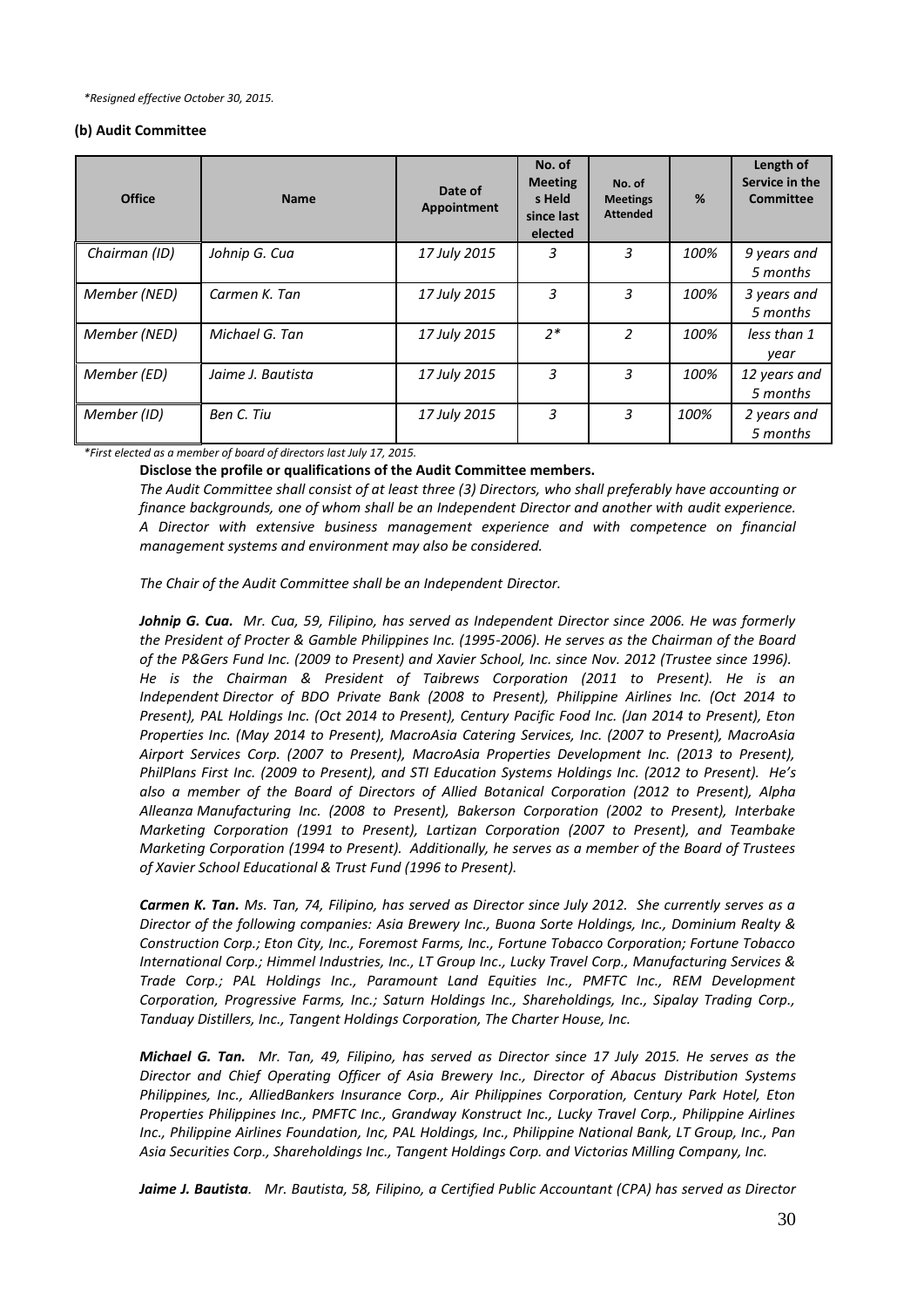*since August 1997. He is currently the Chairman of the Board of MacroAsia Airport Services Corporation and Watergy Business Solutions Inc. He's the Director and Treasurer of MacroAsia Catering Services, Inc. (1997-Present) and serves a Director in MacroAsia Properties Development Corporation and Cavite Business Resources Inc. He is the Vice Chairman, Board of Trustees-University of the East (1991- Present), Board of Trustees member of University of the East Ramon Magsaysay Medical Center Foundation (1991-Present), the Treasurer of Tan Yan Kee Foundation (2009-Present). He was a Member of the Board of Directors of Air Philippines (2001-March 2012). He resumed his position as the President and Chief Operating Officer (COO) of Philippine Airlines Inc. and PAL Holdings Inc. last October 2014. Prior to his current appointment, he served as PAL's President and COO from August 2004 to April 2012.*

*Ben C. Tiu Mr. Tiu, 63, Filipino, has served as an Independent Director since July 2013. He serves as the Chairman of the Board of Fidelity Securities (1993-Present), Tera Investments, Inc. (2001‐Present), TKC Steel Corporation (2007‐Present) and Treasure Steelworks Corp. (2005‐Present). He is currently the Chairman and has served as President of BRJ Trading since 1988. He also serves as the Chairman and President of JTKC Equities, Inc. (1993‐Present). He is currently the Executive Vice President of JTKC Leisure Group. He also serves as Director of I‐Remit Inc. (2006‐Present).*

#### **Describe the Audit Committee's responsibility relative to the external auditor.**

*In accordance to the Corporation's Audit Committee Charter, the Committee shall have the resources and authority appropriate to discharge its responsibilities, including the authority to engage external auditors for special audits, reviews and other procedures and to retain and obtain advice from special counsel and other experts and consultants, without need for Board approval. It shall perform oversight functions over the Corporation's internal and external auditors. It should ensure that internal and external auditors act independently from each other, and that both auditors are given unrestricted access to all records, properties and personnel to enable them to perform their respective duties and functions. The committee is tasked to review the reports submitted by the internal and external auditors.*

| <b>Office</b>        | <b>Name</b>           | Date of<br>Appointment | No. of<br><b>Meetings</b><br><b>Held</b> | No. of<br><b>Meetings</b><br><b>Attended</b> | %    | Length of<br>Service in<br>the<br><b>Committee</b> |
|----------------------|-----------------------|------------------------|------------------------------------------|----------------------------------------------|------|----------------------------------------------------|
| Chairman             | Dr. Lucio C. Tan      | 17 July 2015           | $1^*$                                    | 1                                            | 100% | less than 1<br>year                                |
| Member (NED)         | Washington Z. SyCip   | 17 July 2015           | 2                                        | $\mathcal{P}$                                | 100% | 12 years<br>and 5<br>months                        |
| Member (ID)          | Johnip G. Cua         | 17 July 2015           | 2                                        | $\mathcal{P}$                                | 100% | 2 years and<br>5 months                            |
| Non-Voting<br>Member | Atty. Marivic T. Moya | 17 July 2015           | 2                                        | 2                                            | 100% | 11 years<br>and 5<br>months                        |

#### **(c) Nomination Committee**

*\*First elected as a member of board of directors last July 17, 2015.*

#### **(d) Compensation Committee**

| <b>Office</b> | <b>Name</b>      | Date of<br>Appointment | No. of<br><b>Meetings</b><br><b>Held</b> | No. of<br><b>Meetings</b><br><b>Attended</b> | %    | Length of<br>Service in<br>the<br><b>Committee</b> |
|---------------|------------------|------------------------|------------------------------------------|----------------------------------------------|------|----------------------------------------------------|
| Chairman (ID) | Johnip G. Cua    | 17 July 2015           | 1                                        |                                              | 100% | 9 years and<br>5 months                            |
| Member (NED)  | Lucio K. Tan Jr. | 17 July 2015           | 1                                        | 1                                            | 100% | 9 years and<br>5 months                            |
| Member (NED)  | Michael G. Tan   | 17 July 2015           | 1                                        |                                              | 100% | less than 1<br>vear                                |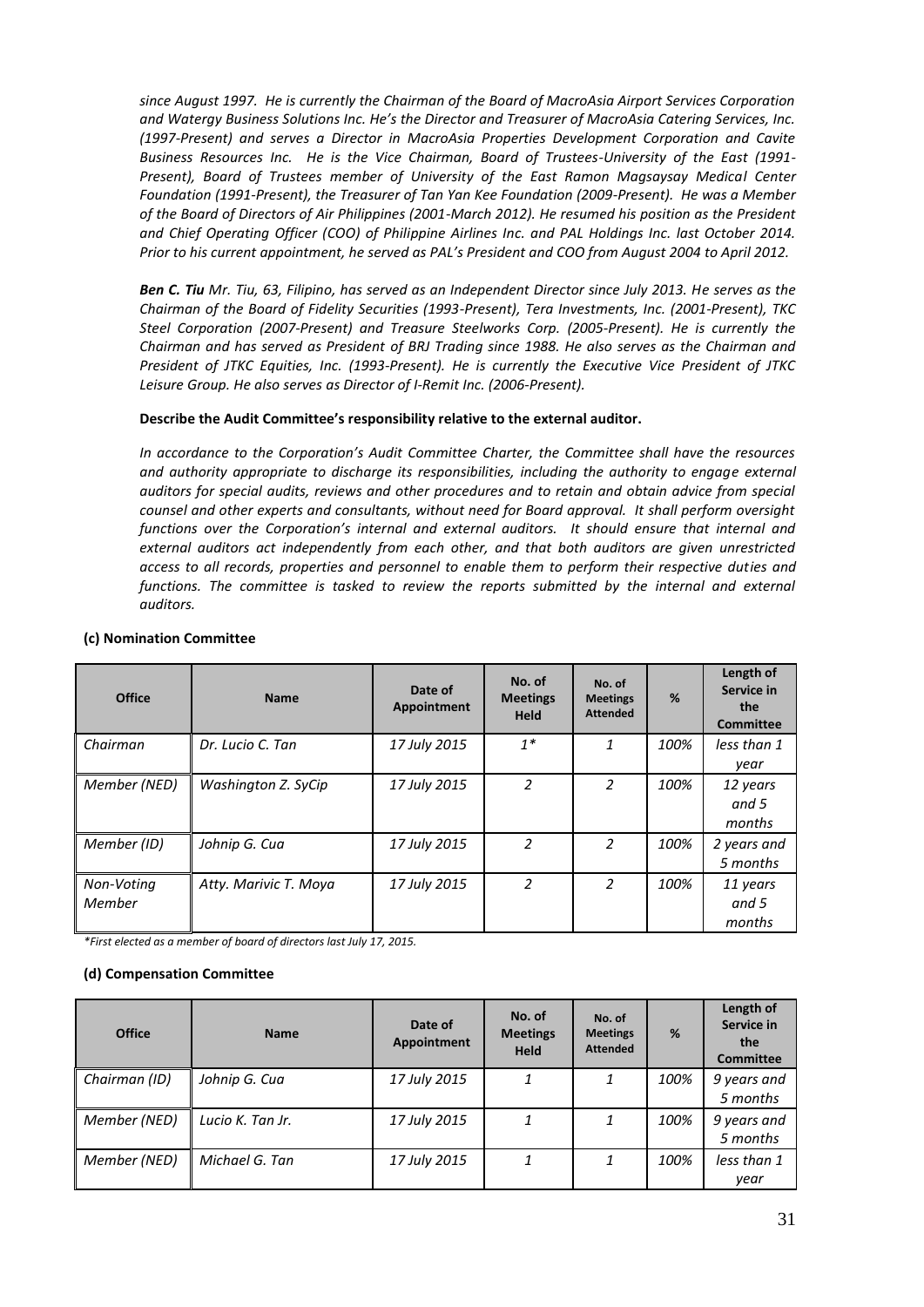| Member (ED) | Jaime J. Bautista | 17 July 2015 |  | 100% | 11 years |
|-------------|-------------------|--------------|--|------|----------|
|             |                   |              |  |      | and 5    |
|             |                   |              |  |      | months   |

# **(e) Investment Committee**

| <b>Office</b> | <b>Name</b>         | Date of<br>Appointment | No. of<br><b>Meetings</b><br><b>Held</b> | No. of<br><b>Meetings</b><br><b>Attended</b> | % | Length of<br>Service in<br>the<br><b>Committee</b> |
|---------------|---------------------|------------------------|------------------------------------------|----------------------------------------------|---|----------------------------------------------------|
| Chairman      | Dr. Lucio C. Tan    | 17 July 2015           |                                          |                                              |   | less than 1<br>year                                |
| Member (NED)  | Washington Z. SyCip | 17 July 2015           |                                          |                                              |   | 3 years and<br>5 months                            |
| Member (NED)  | Carmen K. Tan       | 17 July 2015           |                                          |                                              |   | 3 years and<br>5 months                            |
| Member (NED)  | Lucio K. Tan Jr.    | 17 July 2015           |                                          |                                              |   | 9 years and<br>5 months                            |
| Member (NED)  | Michael G. Tan      | 17 July 2015           |                                          |                                              |   | less than 1<br>year                                |
| Member (ED)   | Joseph T. Chua      | 17 July 2015           |                                          |                                              |   | 10 years<br>and 5<br>months                        |
| Member (ID)   | Johnip G. Cua       | 17 July 2015           |                                          |                                              |   | 9 years and<br>5 months                            |

# **(f) Risk Management Committee**

| <b>Office</b> | <b>Name</b>       | Date of<br>Appointment | No. of<br><b>Meetings</b><br><b>Held</b> | No. of<br><b>Meetings</b><br><b>Attended</b> | % | Length of<br>Service in<br>the<br><b>Committee</b> |
|---------------|-------------------|------------------------|------------------------------------------|----------------------------------------------|---|----------------------------------------------------|
| Chairman (ED) | Jaime J. Bautista | 17 July 2015           |                                          |                                              |   | 5 years and<br>5 months                            |
| Member (NED)  | Lucio K. Tan, Jr. | 17 July 2015           |                                          |                                              |   | 5 years and<br>5 months                            |
| Member (NED)  | Michael G. Tan    | 17 July 2015           |                                          |                                              |   | less than 1<br>year                                |
| Member (ED)   | Joseph T. Chua    | 17 July 2015           |                                          |                                              |   | 5 years and<br>5 months                            |
| Member (ID)   | Johnip G. Cua     | 17 July 2015           |                                          |                                              |   | 5 years and<br>5 months                            |
| Member (ID)   | Ben C. Tiu        | 17 July 2015           |                                          |                                              |   | 2 years and<br>5 months                            |

# **(g) Mining Committee**

| <b>Office</b> | <b>Name</b>       | Date of<br>Appointment | No. of<br><b>Meetings</b><br><b>Held</b> | No. of<br><b>Meetings</b><br><b>Attended</b> | % | Length of<br>Service in<br>the<br><b>Committee</b> |
|---------------|-------------------|------------------------|------------------------------------------|----------------------------------------------|---|----------------------------------------------------|
| Chairman (ID) | Johnip G. Cua     | 17 July 2015           |                                          |                                              |   | 8 years and<br>5 months                            |
| Member (NED)  | Lucio K. Tan, Jr. | 17 July 2015           |                                          |                                              |   | 6 years and<br>5 months                            |
| Member (NED)  | Michael G. Tan    | 17 July 2015           |                                          |                                              |   | less than 1                                        |
|               |                   |                        |                                          |                                              |   | year                                               |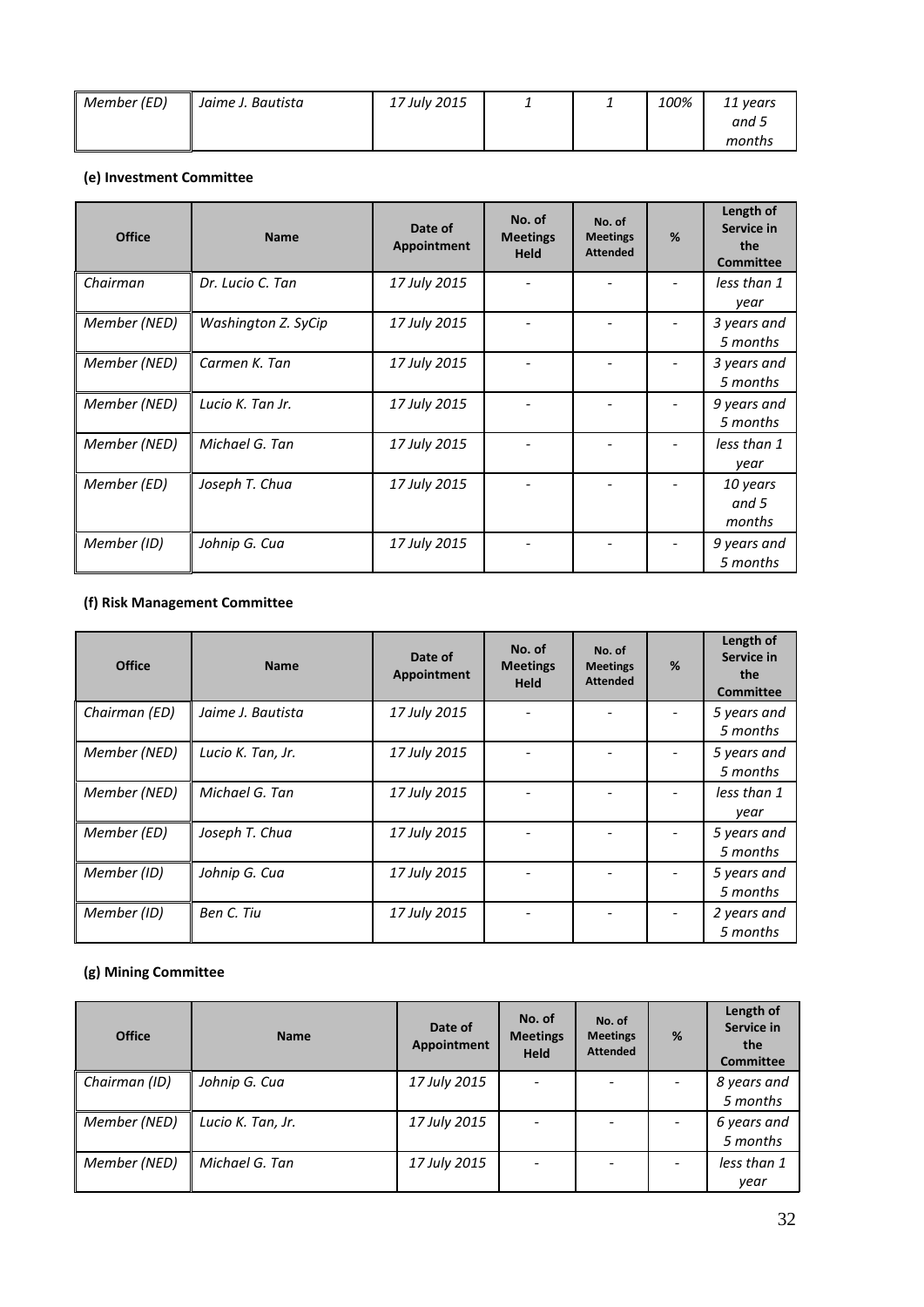| Member (ED) | Joseph T. Chua | 17 July 2015 | $\overline{\phantom{0}}$ | $\overline{\phantom{0}}$ | 8 vears and |
|-------------|----------------|--------------|--------------------------|--------------------------|-------------|
|             |                |              |                          |                          | 5 months    |

# **3) Changes in Committee Members**

**Indicate any changes in committee membership that occurred during the year and the reason for the changes:**

| <b>Name of Committee</b>                                                        | <b>Name</b>     | Reason             |
|---------------------------------------------------------------------------------|-----------------|--------------------|
| Audit,<br>Nomination,<br>Compensation<br>and<br>Risk<br>Management<br>Committee | Harry C. Tan    | <b>End of Term</b> |
| <i>Investment</i><br>and<br>Mining Committee                                    | George Y. Sycip | <b>End of Term</b> |

# 4) **Work Done and Issues Addressed**

#### **Describe the work done by each committee and the significant issues addressed during the year.**

| <b>Name of Committee</b> | <b>Work Done</b>                                                                                                                                                                                                                                                                  | <b>Issues Addressed</b>                                                                                                                                                                                                                                                       |
|--------------------------|-----------------------------------------------------------------------------------------------------------------------------------------------------------------------------------------------------------------------------------------------------------------------------------|-------------------------------------------------------------------------------------------------------------------------------------------------------------------------------------------------------------------------------------------------------------------------------|
| Management               | Meets weekly to discuss business<br>operating results, including business<br>risks management.                                                                                                                                                                                    | Mitigate any identified business<br>risks, such as but not limited to the<br>following: foreign currency risks,<br>liquidity risks and other financial and<br>non-financial risks.                                                                                            |
| Audit                    | Approves the scope of the audit for<br>internal and external auditors.<br>Review and recommend approval of<br>the audited financial statement to<br>the Board of Directors.<br>Discussed with the internal and<br>external auditors, the result of the<br>audit done for the year | Recommended the approval of the<br>audited financial statement for the<br>year 2014.<br>Evaluate the performance of the<br>committee through the self-<br>assessment worksheet prepared in<br>accordance with the committee<br>charter and manual on corporate<br>governance. |
| Nomination               | Review and evaluate the<br>qualifications of all persons<br>nominated to the Board and other<br>appointments that require Board<br>approval, and ensure that none of<br>the disqualifications (as stated in our<br>Amended Manual on Corporate<br>Governance) are present.        | Pre-screened and shortlisted all<br>candidates nominated to become a<br>member of the board of directors in<br>accordance with the qualifications<br>and disqualifications set in amended<br>manual on corporate governance.                                                  |
| Compensation             | Review the established policy on<br>executive remuneration and<br>remuneration packages for<br>corporate officers and directors.                                                                                                                                                  | Updated remuneration packages for<br>corporate officers and directors are<br>in place.                                                                                                                                                                                        |

# 5) **Committee Program**

**Provide a list of programs that each committee plans to undertake to address relevant issues in the**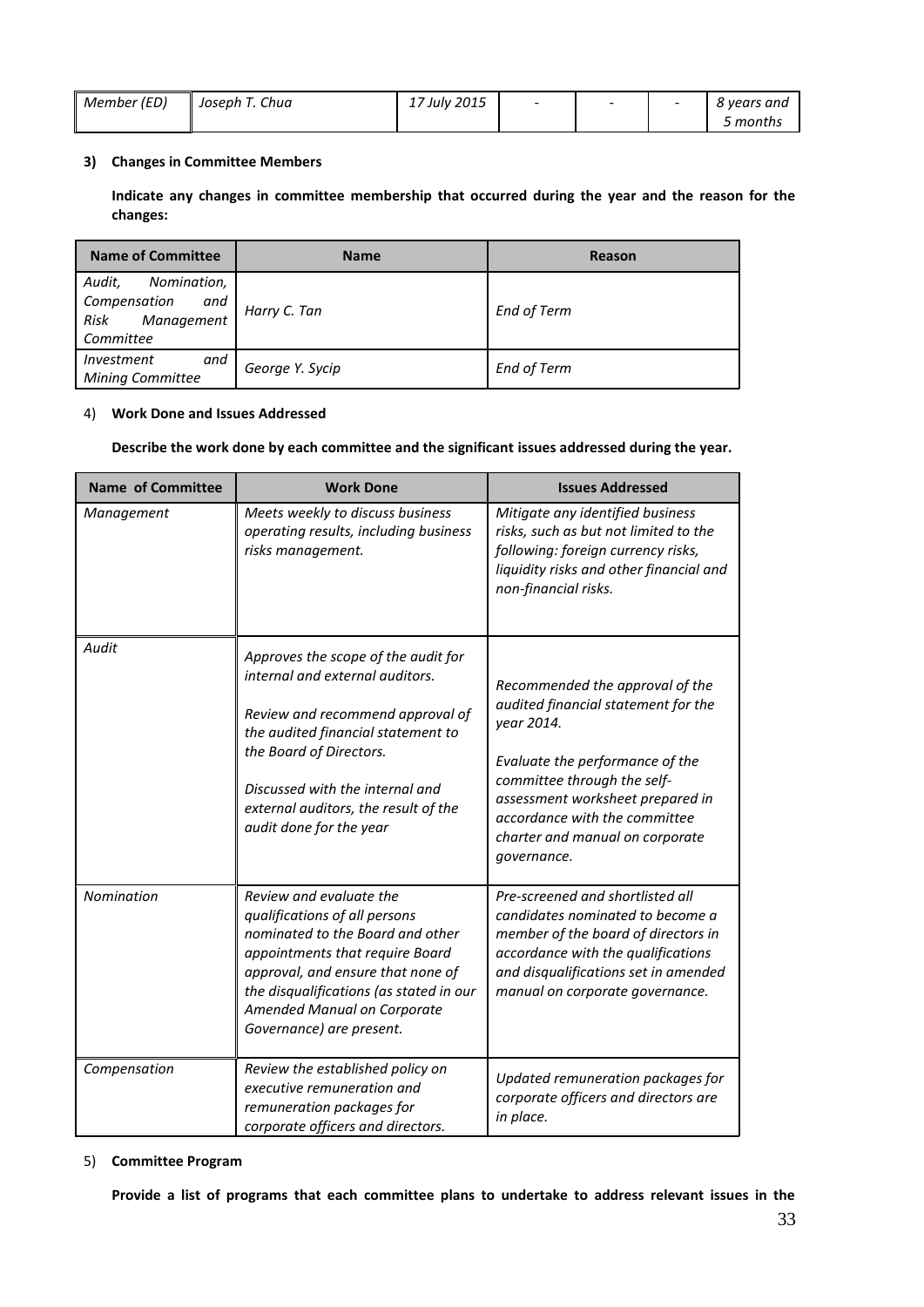#### **improvement or enforcement of effective governance for the coming year.**

| Name of Committee | <b>Planned Programs</b>                                                                                                      | <b>Issues to be Addressed</b>                                                                                                               |
|-------------------|------------------------------------------------------------------------------------------------------------------------------|---------------------------------------------------------------------------------------------------------------------------------------------|
| Executive         | Review of the results of operations<br>identified<br>of<br>management<br>and<br>business risks.                              | Management of identified business<br>risks<br>improve<br>results<br>to<br>οf<br>operations.                                                 |
| Audit             | Compliance<br>the<br>Audit<br>with<br>Committee Charter                                                                      | Possible non-compliance with the<br>existing Audit Committee Charter.                                                                       |
| Nomination        | Review and evaluate qualifications of<br>the nominated executive officers and<br>directors of the company                    | Review the criteria in evaluating the<br>qualifications and disqualifications of<br>the executive officers and directors<br>of the company. |
| Remuneration      | the<br>evaluate<br>Review<br>and<br>remuneration packages given to the<br>executive officers and directors of<br>the company | Update the remuneration packages<br>executive officers<br>οf<br>the<br>and<br>directors of the company.                                     |
| Others (specify)  |                                                                                                                              |                                                                                                                                             |

# **F. RISK MANAGEMENT SYSTEM**

# **1) Disclose the following:**

#### **(a) Overall risk management philosophy of the company;**

*To ensure a high standard of business practice for the Corporation and its stakeholders, the Board has established a process and an annual risk management plan to identify, manage, and report on the risks that might prevent the Company from achieving its strategic objectives.*

# **(b) A statement that the directors have reviewed the effectiveness of the risk management system and commenting on the adequacy thereof;**

*Through the Audit Committee a report is being issued on an annual basis which forms part of the annual report. The Internal and External Auditor meets separately with the Audit Committee to discuss the results of all audit works performed, including internal control evaluations and the overall substance of the MacroAsia Group's financial reports.*

#### **(c) Period covered by the review;**

*Year 2014*

# **(d) How often the risk management system is reviewed and the directors' criteria for assessing its effectiveness; and**

*Risk Management system is reviewed annually. COSO ERM Framework is used in assessing the effectiveness of the risk management system.*

#### **(e) Where no review was conducted during the year, an explanation why not.**

*Annual review is conducted.*

# **2) Risk Policy**

**(a) Company**

**Give a general description of the company's risk management policy, setting out and assessing the risk/s covered by the system (ranked according to priority), along with the objective behind the policy for each kind of risk:**

| <b>Risk Exposure</b>                           | <b>Risk Management Policy</b>                                                                                  | <b>Objective</b>                                          |
|------------------------------------------------|----------------------------------------------------------------------------------------------------------------|-----------------------------------------------------------|
| Volatility of Foreign<br><b>Exchange Rates</b> | • Engage in foreign exchange<br>hedging transactions to<br>minimize impact of losses from<br>such fluctuation; | To minimize exposure to foreign<br>exchange fluctuations. |
| <b>Increased Liquidity</b>                     | Investment in placements with                                                                                  | To generate better yields and limit                       |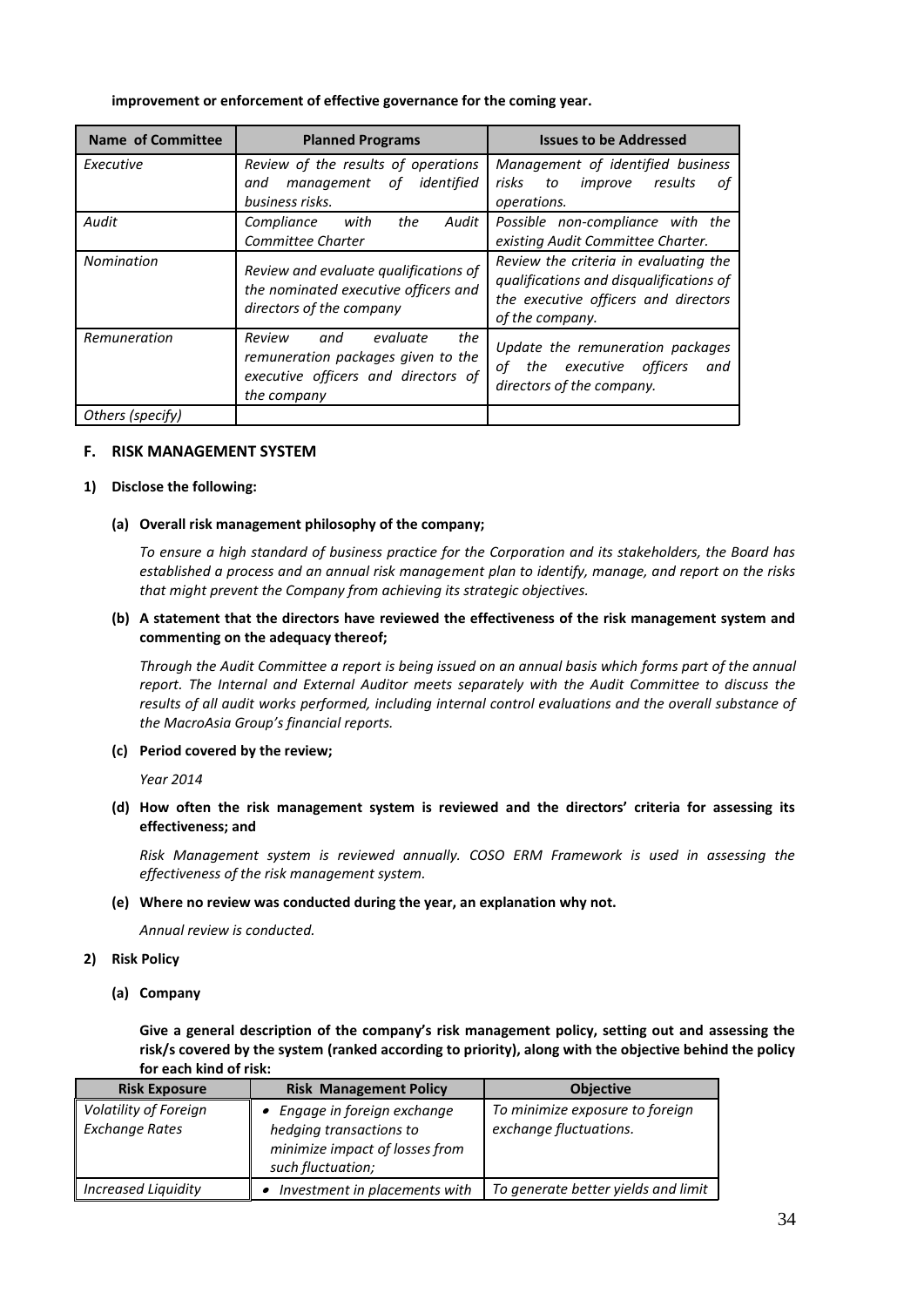|                                            | better yields and hedged for<br>foreign exchange volatility.                                                             | investments to instruments with<br>minimum exposure to significant<br>risks.                                  |
|--------------------------------------------|--------------------------------------------------------------------------------------------------------------------------|---------------------------------------------------------------------------------------------------------------|
| Valuation of Non-<br><b>Current Assets</b> | • Non-current assets are<br>adjusted at fair values for<br>impairment, recoverability and<br>timing of reclassification. | To ensure that assets are fairly<br>valued in accordance with<br>generally accepted accounting<br>principles. |

# **(b) Group**

**Give a general description of the Group's risk management policy, setting out and assessing the risk/s covered by the system (ranked according to priority), along with the objective behind the policy for each kind of risk:**

| <b>Risk Exposure</b>                                                    | <b>Risk Management Policy</b>                                                                                                                                                                                                                                                                                                                                                                                                                                                                                                                                                            | <b>Objective</b>                                                                                                                                                                                                                      |
|-------------------------------------------------------------------------|------------------------------------------------------------------------------------------------------------------------------------------------------------------------------------------------------------------------------------------------------------------------------------------------------------------------------------------------------------------------------------------------------------------------------------------------------------------------------------------------------------------------------------------------------------------------------------------|---------------------------------------------------------------------------------------------------------------------------------------------------------------------------------------------------------------------------------------|
| Operational and<br>financial risks of<br>subsidiaries and<br>affiliates | • Group-wide monitoring<br>process performed by<br>executive/management<br>committee held on a weekly<br>basis.                                                                                                                                                                                                                                                                                                                                                                                                                                                                          | To hold timely business reviews of<br>each operating subsidiary and<br>affiliate for operational and<br>financial assessments, business<br>risks evaluation and control<br>process planning to mitigate and<br>eliminate risks.       |
| Global Economic<br>Slowdown                                             | • Aggressive marketing, offering<br>of innovative products and<br>service;<br>Optimizing resources and<br>provision of quality services;<br>• Sustainable cost leadership<br>efforts.                                                                                                                                                                                                                                                                                                                                                                                                    | To continuously adopt a<br>simultaneous approach of<br>employing revenue generating<br>strategies for both core and non-<br>core businesses while cutting<br>down on costs that will help<br>maintain and expand client<br>patronage. |
| <b>Industry Regulations</b>                                             | • Year-round preventive<br>maintenance of helicopter units<br>and equipment in accordance<br>with the manufacturer's<br>specifications;<br>• Employees year-round training<br>program in order to keep up<br>with the latest trends with<br>emphasis on operational safety,<br>reliability and customer service;<br>Regular audits to ensure<br>compliance with local and<br>international quality standards;<br>• Regular renewal of<br>accreditations and certifications<br>to ensure services are carried<br>out in accordance with<br>respective countries' aviation<br>regulations. | To strictly comply with the<br>stringent safety standards and<br>procedures set by international<br>and local industrial regulating<br>agencies.                                                                                      |
| Competition                                                             | • Maintain close relationships<br>with airline clients, which in turn<br>enables reciprocal<br>arrangements for auxiliary<br>aviation services;<br>Strong backing of the<br>Company's venture partners for<br>a globally-competitive expertise<br>and market reach;                                                                                                                                                                                                                                                                                                                      | To maintain operational track<br>record and high quality of services<br>coupled with competitive prices.                                                                                                                              |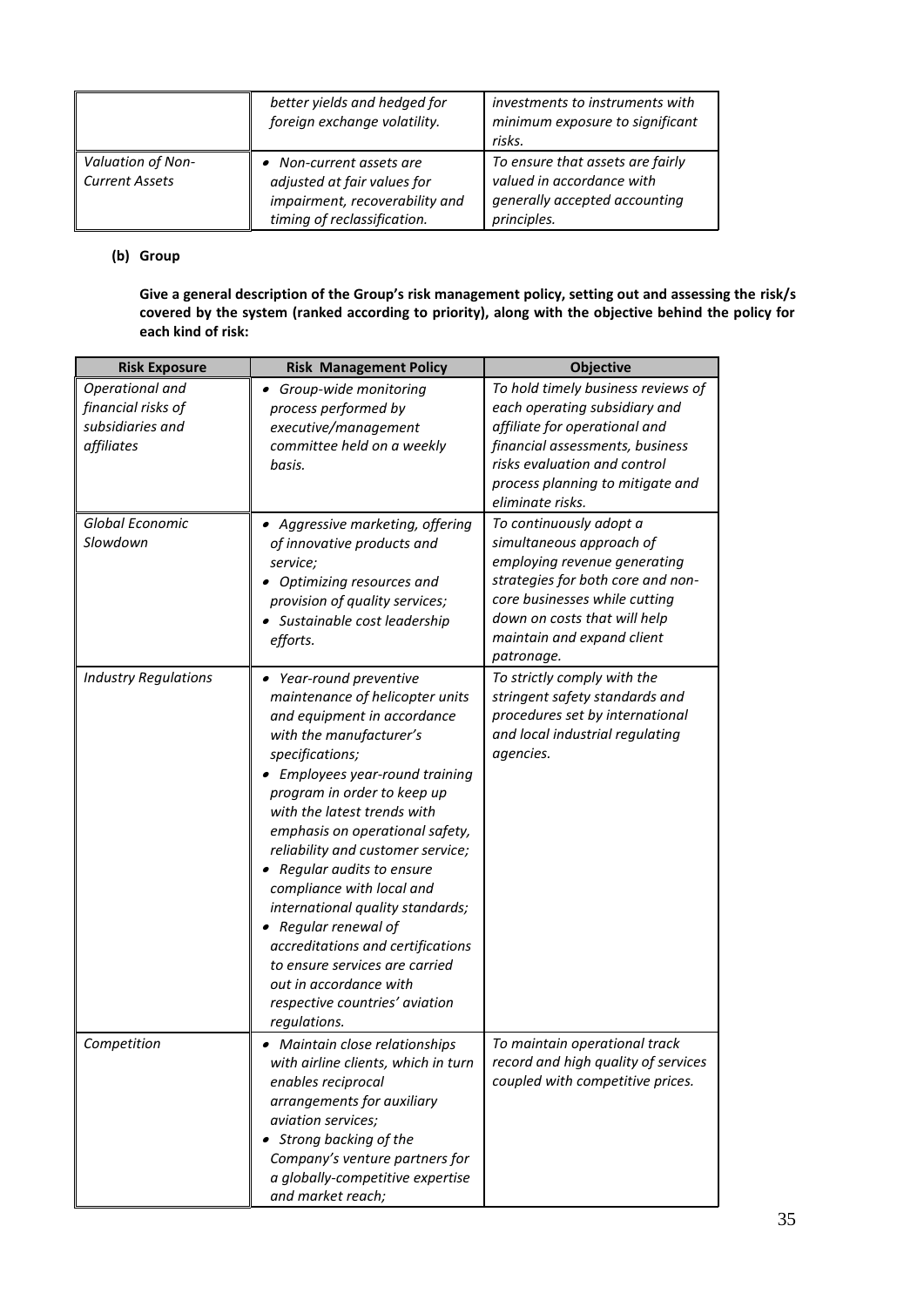|                                                   | • Operational funding<br>requirements and adequate<br>capital to continue and expand<br>its existing businesses and<br>develop or venture into new<br>business activities. |                                                                                                                      |
|---------------------------------------------------|----------------------------------------------------------------------------------------------------------------------------------------------------------------------------|----------------------------------------------------------------------------------------------------------------------|
| Volatility of Foreign<br><b>Exchange Rates</b>    | • Engage in foreign exchange<br>hedging transactions to<br>minimize impact of losses from<br>such fluctuation;                                                             | To minimize exposure to foreign<br>exchange fluctuations.                                                            |
| <b>Valuation of Non-</b><br><b>Current Assets</b> | • Non-current assets are<br>adjusted at fair values for<br>impairment, recoverability and<br>timing of reclassification.                                                   | To ensure that assets are fairly<br>valued in accordance with<br><i>generally accepted accounting</i><br>principles. |

# **(c) Minority Shareholders**

# **Indicate the principal risk of the exercise of controlling shareholders' voting power.**

# **Risk to Minority Shareholders**

*The Board of Directors and Management are committed to respect and protect investor's rights and interests, whether majority or minority, at all times. In order to mitigate and eliminate risks arising from restriction of rights of minority and undue preference to controlling shareholders, the following provisions are being recognized by the Corporation as set out in our Amended Manual on Corporate Governance:*

- *A director shall not be removed without cause if it will deny minority shareholders representation in the Board.*
- *It is the duty of the Board to promote the rights of the stockholders, remove impediments to the exercise of those rights and provide an adequate avenue for them to seek timely redress for breach of their rights.*
- *Although all stockholders should be treated equally or without discrimination, the Board should give minority stockholders the right to propose the holding of meetings and the items for discussion in the agenda that relate directly to the business of the Corporation.*

# **3) Control System Set Up**

# **(a) Company**

**Briefly describe the control systems set up to assess, manage and control the main issue/s faced by the company:**

| <b>Risk Exposure</b>                                           | <b>Risk Assessment</b><br>(Monitoring and Measurement Process)                                          | <b>Risk Management and Control</b><br>(Structures, Procedures, Actions Taken)                                                                                                                                                                                                                                                                                                                                              |
|----------------------------------------------------------------|---------------------------------------------------------------------------------------------------------|----------------------------------------------------------------------------------------------------------------------------------------------------------------------------------------------------------------------------------------------------------------------------------------------------------------------------------------------------------------------------------------------------------------------------|
| Volatility of Foreign<br>Exchange Rates<br>Increased Liquidity | Established Investment Committee<br>to perform oversight role on<br>investment management<br>functions. | $\bullet$ Utilized foreign exchange hedging<br>to minimize impact of losses from<br>foreign exchange fluctuations;<br>• Limit was set on the Company's<br>foreign currency holdings to not<br>more than 25% in US Dollar<br>portfolio and hold the rest in local<br>currency (at least 75% of the<br>portfolio in Philippine Peso);<br>• Excess cash are considered for<br>investment to placements with<br>better yields. |
| Valuation of Non-<br><b>Current Assets</b>                     | <b>Established Audit Committee to</b><br>perform oversight role on financial<br>management functions.   | • Periodic review of financial<br>reports to ensure compliance with<br>both the internal and regulatory<br>requirements                                                                                                                                                                                                                                                                                                    |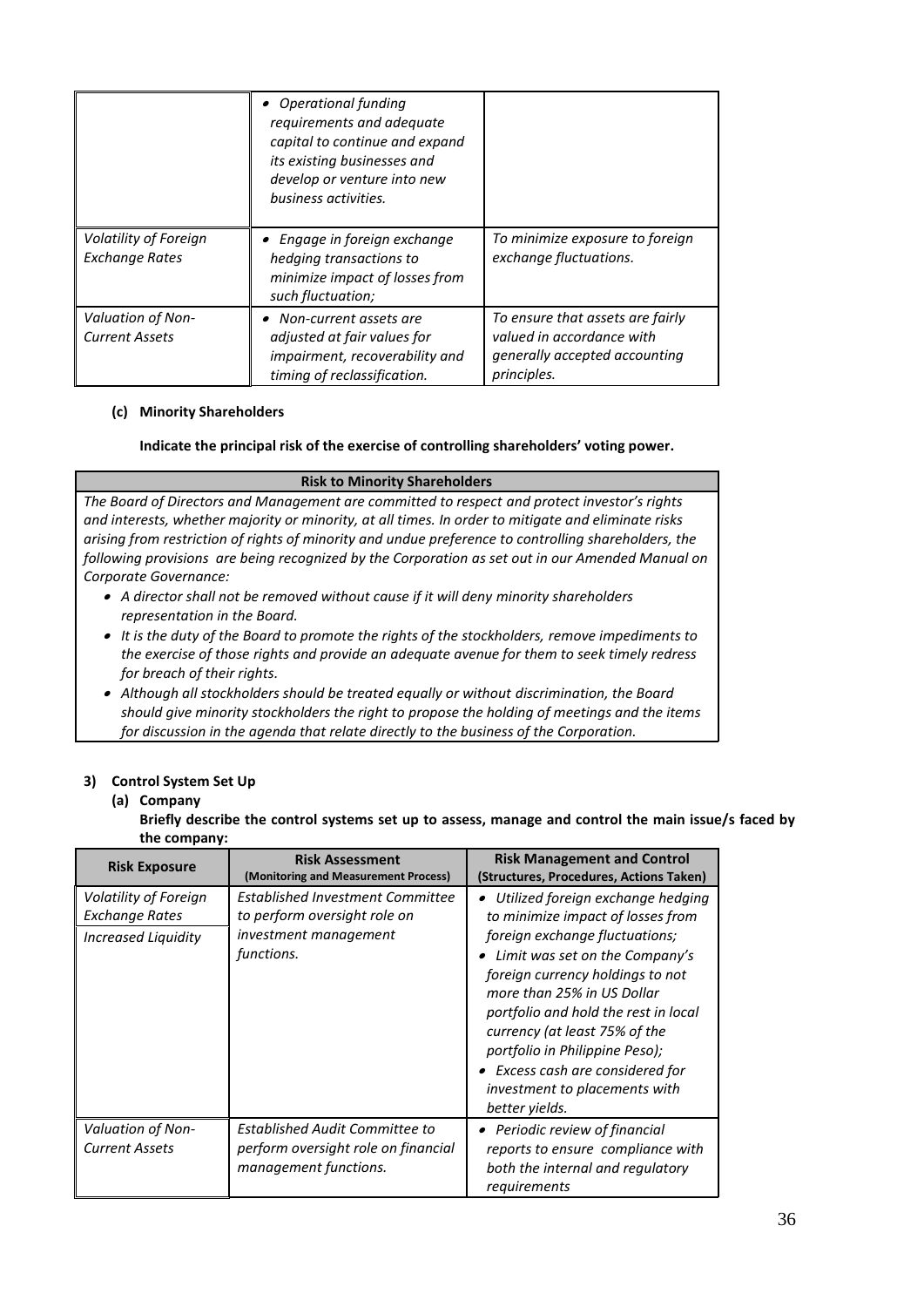| • Recommends external auditors<br>based on track record and<br>qualifications and in consideration<br>of management's proposal; |
|---------------------------------------------------------------------------------------------------------------------------------|
| • Conducted discussions with<br>external auditors on results of<br>audit works, including internal                              |
| control evaluations.                                                                                                            |

# **(b) Group**

**Briefly describe the control systems set up to assess, manage and control the main issue/s faced by the company:**

| <b>Risk Exposure</b>                                                    | <b>Risk Assessment</b><br>(Monitoring and Measurement Process)                                                                                                                                                                                                                                                                                                                               | <b>Risk Management and Control</b><br>(Structures, Procedures, Actions Taken) |  |
|-------------------------------------------------------------------------|----------------------------------------------------------------------------------------------------------------------------------------------------------------------------------------------------------------------------------------------------------------------------------------------------------------------------------------------------------------------------------------------|-------------------------------------------------------------------------------|--|
| Operational and<br>financial risks of<br>subsidiaries and<br>affiliates | As part of its Corporate Governance practice, a Risk Management<br>oversight responsibilities with regards to managing inherent risks and<br>control process with respect to such risks.                                                                                                                                                                                                     | Committee has been formed to assist the Board of Directors in fulfilling its  |  |
| Global Economic<br>Slowdown                                             | As part of its group-wide monitoring process, an executive/management                                                                                                                                                                                                                                                                                                                        |                                                                               |  |
| <b>Industry Regulations</b>                                             |                                                                                                                                                                                                                                                                                                                                                                                              | committee meeting is held on a weekly basis. The President/CEO presides       |  |
| Competition                                                             | over the meeting and is attended by the executive management team, as<br>well as management heads of each operating subsidiary and affiliate.<br>Business reviews of each operating subsidiary are done on a timely basis,<br>to include operational and financial assessments, business risks evaluation<br>and control process planning to mitigate or completely eliminate such<br>risks. |                                                                               |  |
| Volatility of Foreign<br><b>Exchange Rates</b>                          |                                                                                                                                                                                                                                                                                                                                                                                              |                                                                               |  |
| Valuation of Non-<br><b>Current Assets</b>                              |                                                                                                                                                                                                                                                                                                                                                                                              |                                                                               |  |
|                                                                         | The MAC Group observes the following four-objective categories of the<br>Committee of Sponsoring Organizations of the Treadway Commission<br>(COSO) ERM Framework as its standard:<br>• Strategy - goals that are supportive of the Group's objectives;<br>Operations – effective and efficient use of resources;                                                                            | Financial Reporting – reliability of operational and financial reporting;     |  |
|                                                                         | Compliance - adherence to applicable laws and Regulations.                                                                                                                                                                                                                                                                                                                                   |                                                                               |  |

# **(c) Committee**

**Identify the committee or any other body of corporate governance in charge of laying down and supervising these control mechanisms, and give details of its functions:**

| <b>Committee/Unit</b>     | <b>Control Mechanism</b>                                                                                                 | <b>Details of its Functions</b>                                                                                                                                                                                      |
|---------------------------|--------------------------------------------------------------------------------------------------------------------------|----------------------------------------------------------------------------------------------------------------------------------------------------------------------------------------------------------------------|
| <b>Audit Committee</b>    | The Committee checks all<br>financial reports in compliance<br>with both the internal and<br>regulatory requirements.    | The Committee performs an<br>oversight role on financial<br>management functions<br>specifically in the areas of<br>managing credit, market,<br>liquidity, operational, legal and<br>other risks of the Corporation. |
| Risk Management Committee | The Committee assists the<br>Board in assessing the different<br>types of risks to which the<br>organization is exposed. | The Audit Committee<br>Chairman is a member of the<br><b>Risk Management Committee</b><br>to ensure the flow of relevant<br>information between the Audit<br>and Risk Management                                     |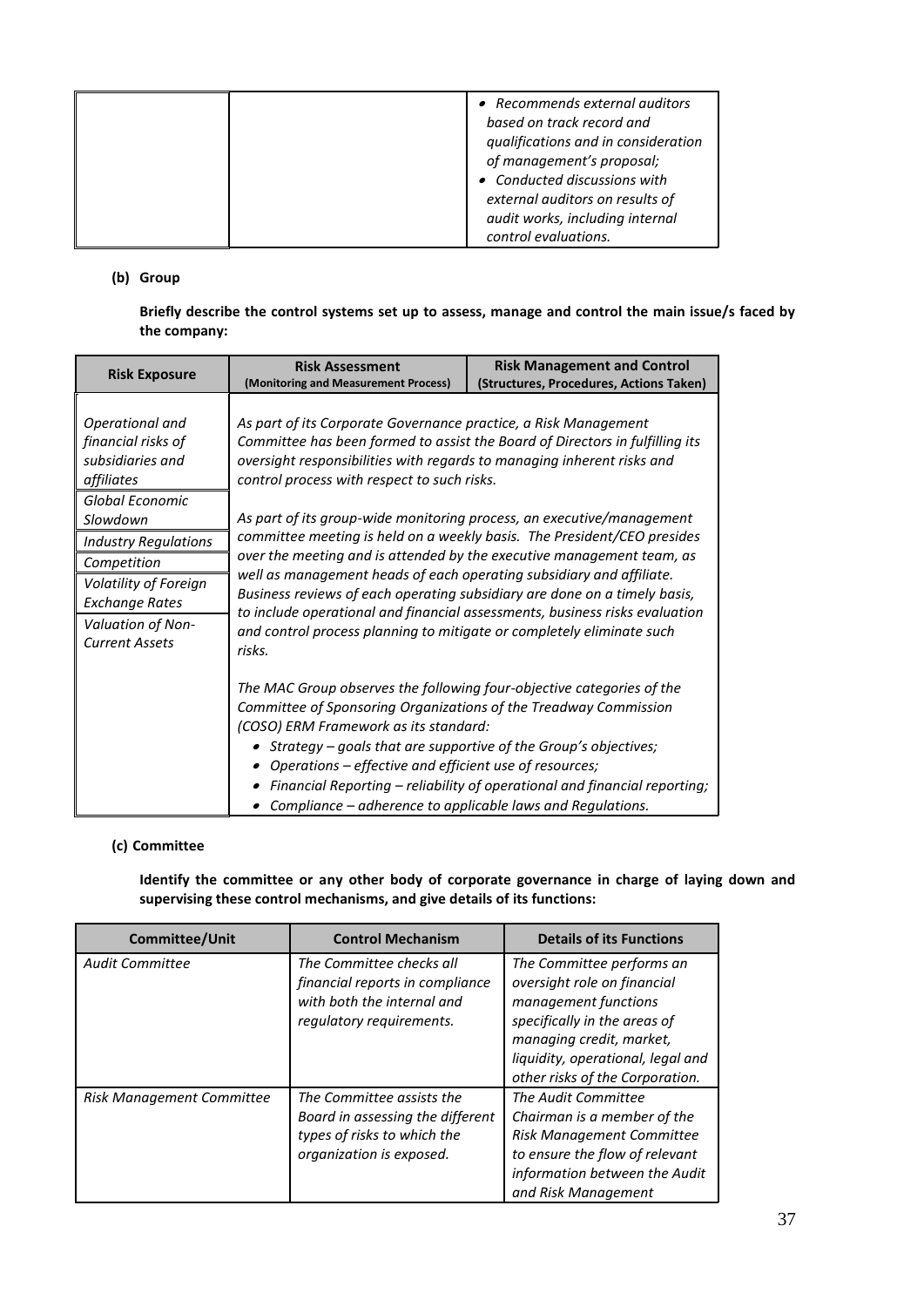|                             |                                                                                                                         | Committees. The Risk<br>Management Committee helps<br>the Board understand the risks<br>the Group faces and ensures<br>that the management has<br>implemented a process and an<br>annual risk management plan<br>to identify, manage, and report<br>on the risks that might prevent<br>the Company from achieving<br>its strategic objectives. |
|-----------------------------|-------------------------------------------------------------------------------------------------------------------------|------------------------------------------------------------------------------------------------------------------------------------------------------------------------------------------------------------------------------------------------------------------------------------------------------------------------------------------------|
| <b>Investment Committee</b> | The Committee is the<br>investment fiduciary for the<br>prudent management of the<br>Company's investment<br>portfolio. | The Committee has the<br>exclusive authority to<br>establish, execute and<br>interpret investment policy<br>statement for the portfolio<br>It monitors a transparent<br>financial management system<br>that will ensure the integrity of<br>activities throughout the<br>Company.                                                              |

# **G. INTERNAL AUDIT AND CONTROL**

#### **1) Internal Control System**

#### **Disclose the following information pertaining to the internal control system of the company:**

#### **(a) Explain how the internal control system is defined for the company;**

*Internal control system is the framework under which internal controls are developed and implemented (alone or in concert with other policies or procedures) to manage and control a particular risk or business activity, or combination of risks or business activities, to which the Corporation is exposed.* 

*Internal control is the system established by the Board of Directors and Management for the accomplishment of the Corporation's objectives, the efficient operation of its business, the reliability of its financial reporting and faithful compliance with applicable laws, regulations and internal rules.*

# **(b) A statement that the directors have reviewed the effectiveness of the internal control system and whether they consider them effective and adequate;**

*The Audit Committee issues a report on an annual basis which forms part of the annual report available to the stakeholders through the company's website.*

*The Internal and External Auditor meets separately with the Audit Committee to discuss the results of all audit works performed, including internal control evaluations and the overall substance of the MacroAsia Group's financial reports.* 

**(c) Period covered by the review;** 

*Year ended December 31, 2014.*

**(d) How often internal controls are reviewed and the directors' criteria for assessing the effectiveness of the internal control system; and**

*Internal controls are reviewed regularly through the reports of the auditors (internal and external) and representations made by management. COSO ERM framework is used is assessing the effectiveness of internal control system.*

#### **(e) Where no review was conducted during the year, an explanation why not.**

*Review of Internal controls is regularly conducted.*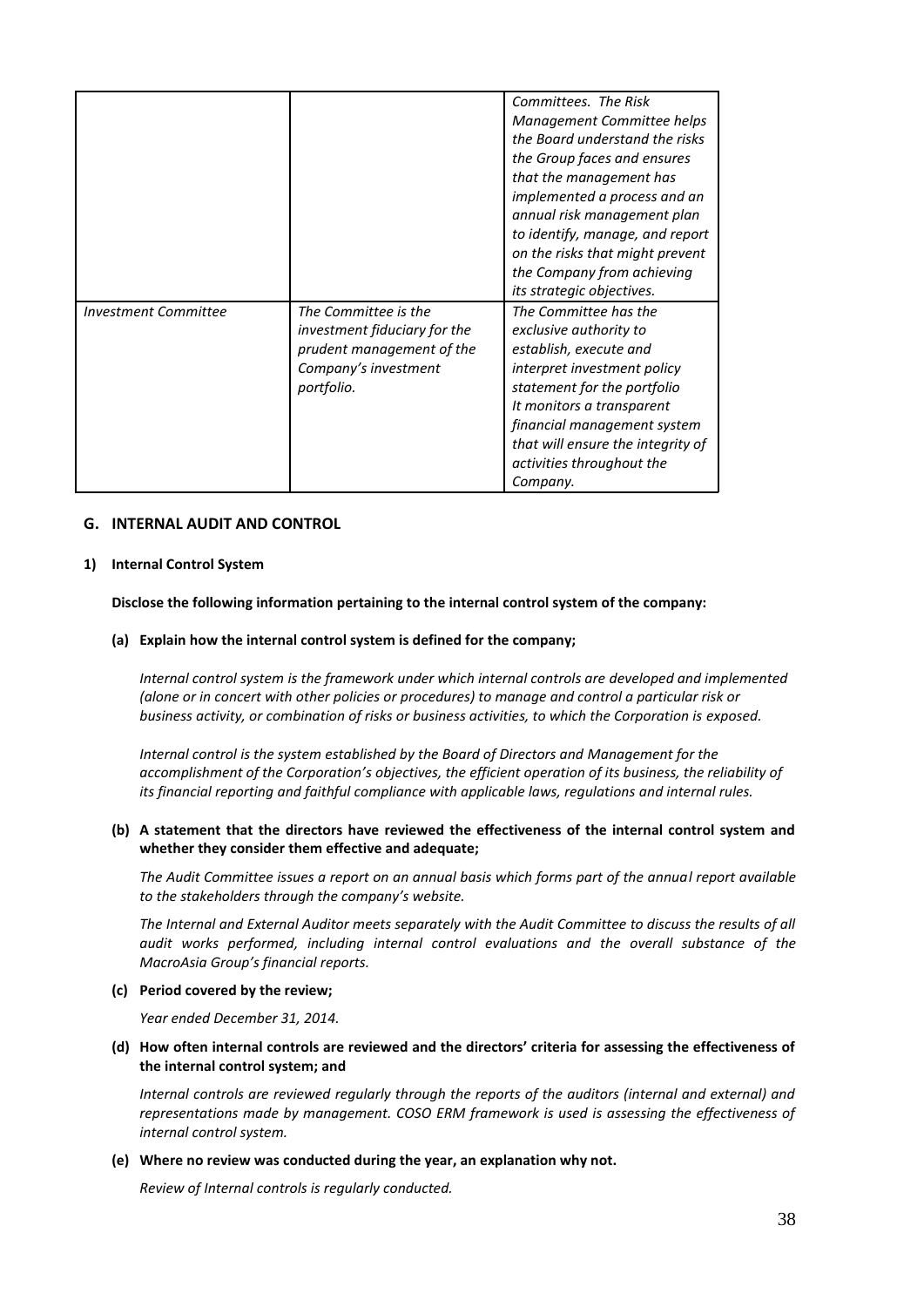# **2) Internal Audit**

# **(a) Role, Scope and Internal Audit Function**

**Give a general description of the role, scope of internal audit work and other details of the internal audit function.**

| <b>Role</b>                     | <b>Scope</b>                | <b>Indicate whether</b><br>In-house or<br><b>Outsource</b><br><b>Internal Audit</b> | <b>Name of Chief</b><br>Internal<br><b>Auditor/Auditing</b> | <b>Reporting</b><br>process |
|---------------------------------|-----------------------------|-------------------------------------------------------------------------------------|-------------------------------------------------------------|-----------------------------|
|                                 |                             | <b>Function</b>                                                                     | <b>Firm</b>                                                 |                             |
| To provide an                   | The scope of work           | In-house                                                                            | Allan P. Tabayan                                            | <b>Internal Audit</b>       |
| independent,                    | of the internal audit       |                                                                                     |                                                             | reports                     |
| objective assurance             | is to assess and            |                                                                                     |                                                             | administratively            |
| and consulting                  | make appropriate            |                                                                                     |                                                             | to the                      |
| services designed to            | recommendations             |                                                                                     |                                                             | Management                  |
| add value to and                | for improving the           |                                                                                     |                                                             | and functionally            |
| improve the                     | governance process          |                                                                                     |                                                             | to the Audit                |
| Corporation's                   | in its                      |                                                                                     |                                                             | Committee                   |
| operations, and help            | accomplishment of           |                                                                                     |                                                             | and/or Risk                 |
| it accomplish its               | the following               |                                                                                     |                                                             | Management                  |
| objectives by                   | objectives:                 |                                                                                     |                                                             | Committee.                  |
| providing a                     | • Promoting                 |                                                                                     |                                                             |                             |
| systematic and                  | appropriate                 |                                                                                     |                                                             |                             |
| disciplined approach            | ethics and values           |                                                                                     |                                                             |                             |
| in the evaluation               | within the                  |                                                                                     |                                                             |                             |
| and improvement of              | organization                |                                                                                     |                                                             |                             |
| the effectiveness of            | Ensuring<br>$\bullet$       |                                                                                     |                                                             |                             |
| risk management,<br>control and | effective                   |                                                                                     |                                                             |                             |
|                                 | organizational              |                                                                                     |                                                             |                             |
| governance                      | performance                 |                                                                                     |                                                             |                             |
| processes.                      | management                  |                                                                                     |                                                             |                             |
|                                 | and                         |                                                                                     |                                                             |                             |
|                                 | accountability              |                                                                                     |                                                             |                             |
|                                 | Communicating<br>$\bullet$  |                                                                                     |                                                             |                             |
|                                 | risk and control            |                                                                                     |                                                             |                             |
|                                 | information to              |                                                                                     |                                                             |                             |
|                                 | appropriate<br>areas of the |                                                                                     |                                                             |                             |
|                                 | organization                |                                                                                     |                                                             |                             |
|                                 | Coordinating the            |                                                                                     |                                                             |                             |
|                                 | activities of and           |                                                                                     |                                                             |                             |
|                                 | communicatina               |                                                                                     |                                                             |                             |
|                                 | information                 |                                                                                     |                                                             |                             |
|                                 | among the                   |                                                                                     |                                                             |                             |
|                                 | board, external             |                                                                                     |                                                             |                             |
|                                 | and internal                |                                                                                     |                                                             |                             |
|                                 | auditors, and               |                                                                                     |                                                             |                             |
|                                 | management                  |                                                                                     |                                                             |                             |
|                                 | To evaluate the risk        |                                                                                     |                                                             |                             |
|                                 | exposures relating          |                                                                                     |                                                             |                             |
|                                 | to, and the                 |                                                                                     |                                                             |                             |
|                                 | adequacy and                |                                                                                     |                                                             |                             |
|                                 | effectiveness of the        |                                                                                     |                                                             |                             |
|                                 | controls in                 |                                                                                     |                                                             |                             |
|                                 | responding to risks         |                                                                                     |                                                             |                             |
|                                 | within the                  |                                                                                     |                                                             |                             |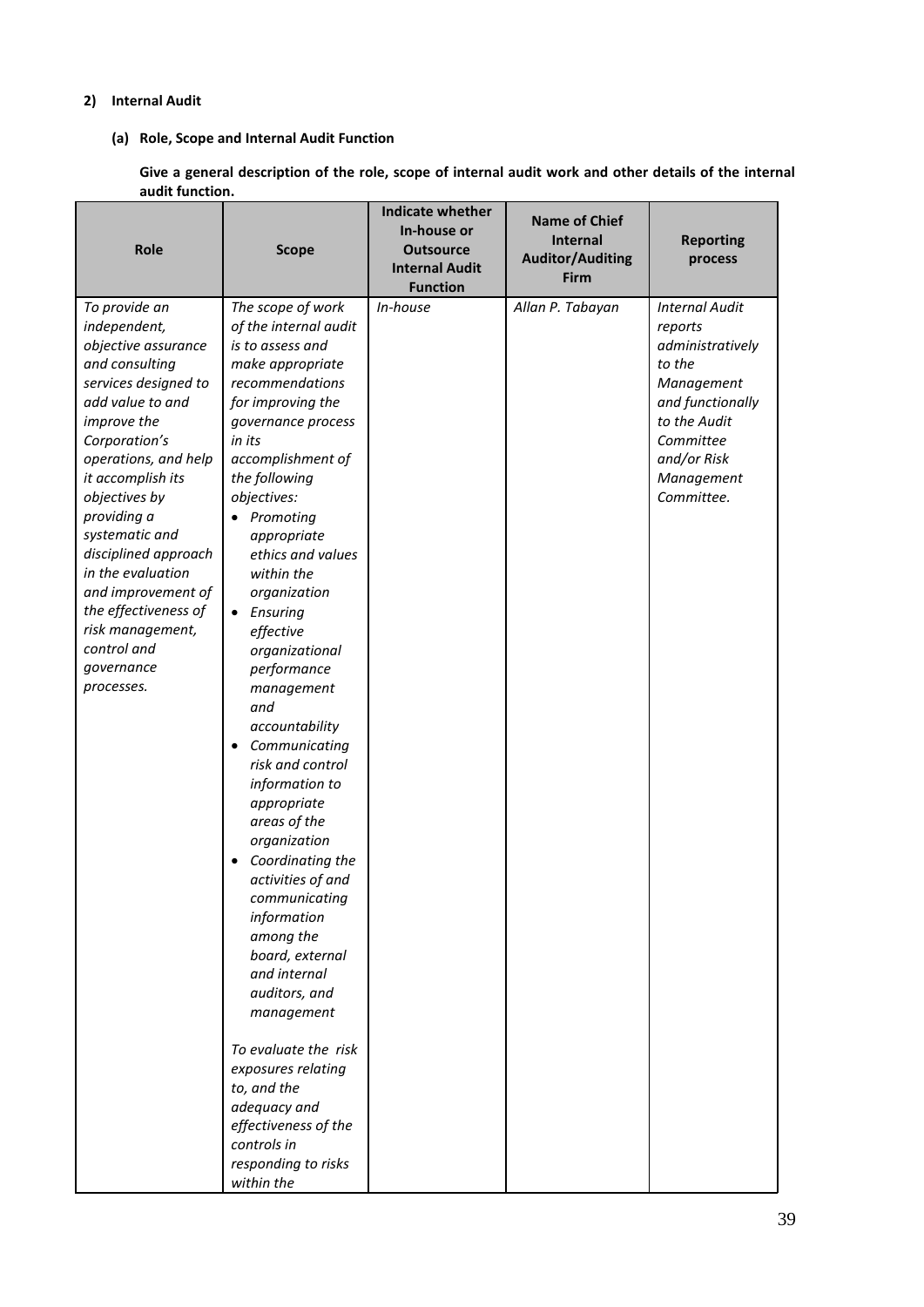| organization's                 |  |  |
|--------------------------------|--|--|
| governance,                    |  |  |
| operations, and                |  |  |
| information systems            |  |  |
| regarding the:                 |  |  |
| • Achievement of               |  |  |
| the                            |  |  |
| organization's                 |  |  |
| strategic                      |  |  |
| objectives                     |  |  |
| Reliability and<br>٠           |  |  |
| integrity of                   |  |  |
| financial and                  |  |  |
| operational                    |  |  |
| information                    |  |  |
| Effectiveness and<br>$\bullet$ |  |  |
| efficiency of                  |  |  |
| operations and                 |  |  |
| programs                       |  |  |
| Safeguarding of<br>٠           |  |  |
| assets                         |  |  |
| Compliance with<br>$\bullet$   |  |  |
| laws,                          |  |  |
| regulations,                   |  |  |
| policies,                      |  |  |
| procedures, and                |  |  |
| contracts.                     |  |  |
|                                |  |  |
|                                |  |  |

**(b) Do the appointment and/or removal of the Internal Auditor or the accounting /auditing firm or corporation to which the internal audit function is outsourced require the approval of the audit committee?**

*Yes, the committee reviews/approves the appointment and replacement of the internal auditor.*

**(c) Discuss the internal auditor's reporting relationship with the audit committee. Does the internal auditor have direct and unfettered access to the board of directors and the audit committee and to all records, properties and personnel?**

*Internal Audit reports administratively to the Management and functionally to the Audit Committee and/or Risk Management Committee. Internal Auditor/s have free and full access to all the Corporation's records, properties, and personnel relevant to and required by its function and that the internal audit activity is free from interference in determining its scope, performing its work, and communicating its results.*

**(d) Resignation, Re-assignment and Reasons**

**Disclose any resignation/s or re-assignment of the internal audit staff (including those employed by the third-party auditing firm) and the reason/s for them.**

| <b>Name of Audit Staff</b> | Reason                     |  |
|----------------------------|----------------------------|--|
|                            |                            |  |
|                            | There is nothing to report |  |
|                            |                            |  |

**(e) Progress against Plans, Issues, Findings and Examination Trends**

**State the internal audit's progress against plans, significant issues, significant findings and examination trends.**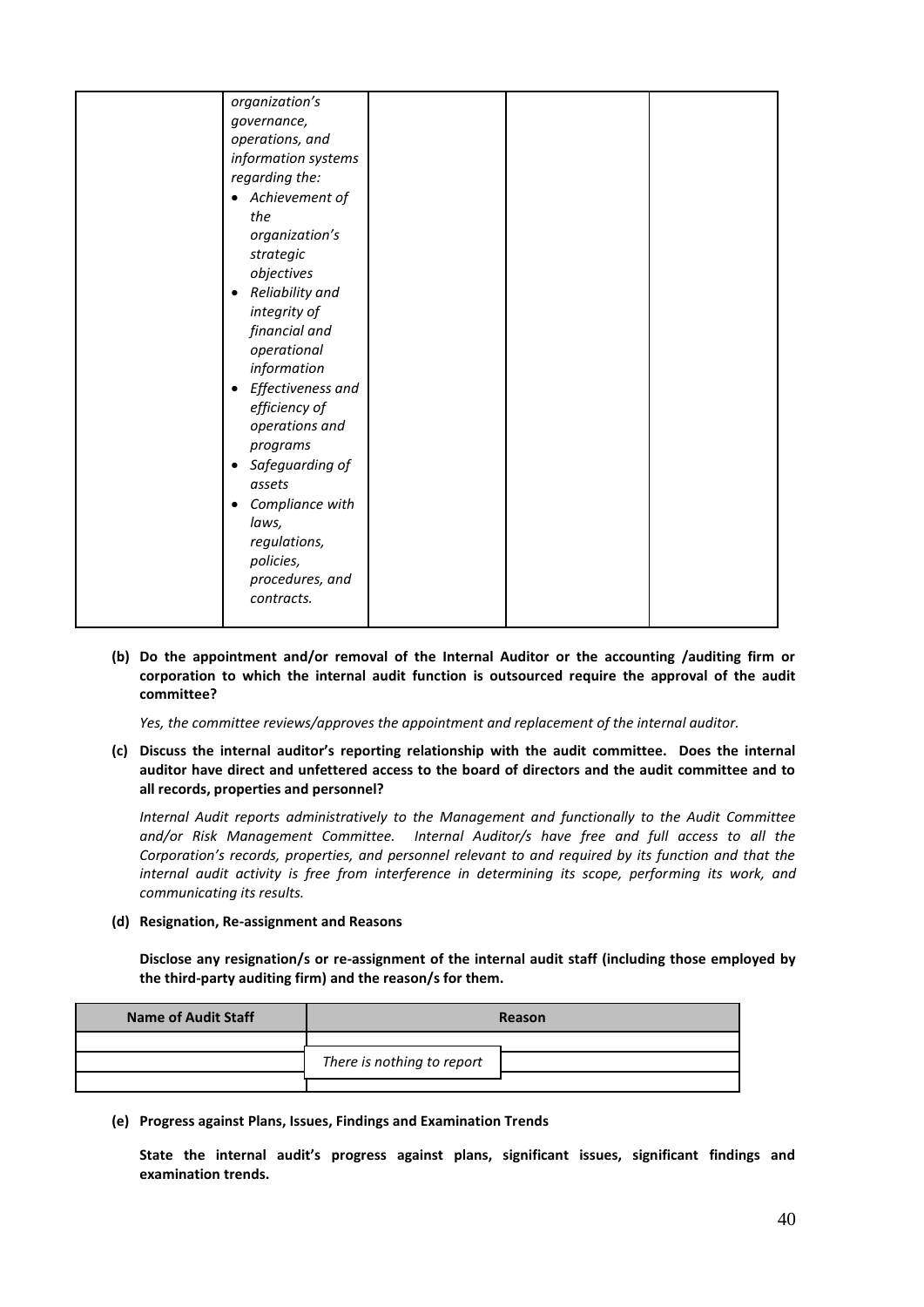| <b>Progress Against Plans</b> | The progress of the actual audit activity against<br>annual internal audit plan is being monitored on a<br>semi-annual basis and is reported to the<br>management and Audit Committee |  |
|-------------------------------|---------------------------------------------------------------------------------------------------------------------------------------------------------------------------------------|--|
| Issues <sup>6</sup>           | No Significant Issues noted.                                                                                                                                                          |  |
| Findings <sup>7</sup>         | No Significant Findings noted.                                                                                                                                                        |  |
| <b>Examination Trends</b>     | The examinations are done mostly on the<br>subsidiaries and investments of the company.                                                                                               |  |

[The relationship among progress, plans, issues and findings should be viewed as an internal control review cycle which involves the following step-by-step activities:

*In all of its activities, the Internal Auditor follows the International Standards for the Professional Practice of Internal Auditing (the "Standards").* 

# *1)* **Preparation of an audit plan inclusive of a timeline and milestones;**

*The audit planning process encompasses all activities related to the development of the internal audit plan and schedule, which includes determinations of the engagement's objectives, scope, timing, and resource allocations. In undertaking this process the Internal Auditor must consider the following:*

- *Understanding the activity being reviewed and control environment*
- *Define factors to be used in assessing risk (Risk Assessment)*
- *Schedule audits and allocate Internal Audit resources according to the priorities established and the current level and expertise of Internal Auditor*

# 2) **Conduct of examination based on the plan;**

*The process of conducting the examination based on the plan is part of the Internal Audit Process. It includes the following:*

- *Engagement Planning*
	- o *Establishing audit objectives and scope of work.*
	- o *Obtaining background information about the activities to be audited.*
	- o *Determining the resources necessary to perform the audit.*
	- o *Communicating with all who need to know about the audit.*
	- o *Performing, as appropriate, an on-site survey to become familiar with the activities and controls to be audited, to identify areas for audit emphasis, and to invite audited entity comments and suggestions.*
	- o *Preparation of audit engagement work program and allocation of audit resources.*
- *Performing the engagement*
	- o *Identify, analyze, evaluate, and document sufficient information to achieve the engagement's objectives.*
	- o *Information should be sufficient, reliable, relevant, and useful to achieve the engagement's objectives. Sufficient information is factual, adequate, and convincing so that a prudent, informed person would reach the same conclusions as the auditor. Reliable information is the best attainable information through the use of appropriate engagement techniques. Relevant information supports engagement observations and recommendations and is consistent with the objectives for the engagement. Useful information helps the organization meet its goals.*
- *Communicating results*
	- o *Draft audit report*

1

<sup>&</sup>lt;sup>6</sup>"Issues" are compliance matters that arise from adopting different interpretations.

 $7$ "Findings" are those with concrete basis under the company's policies and rules.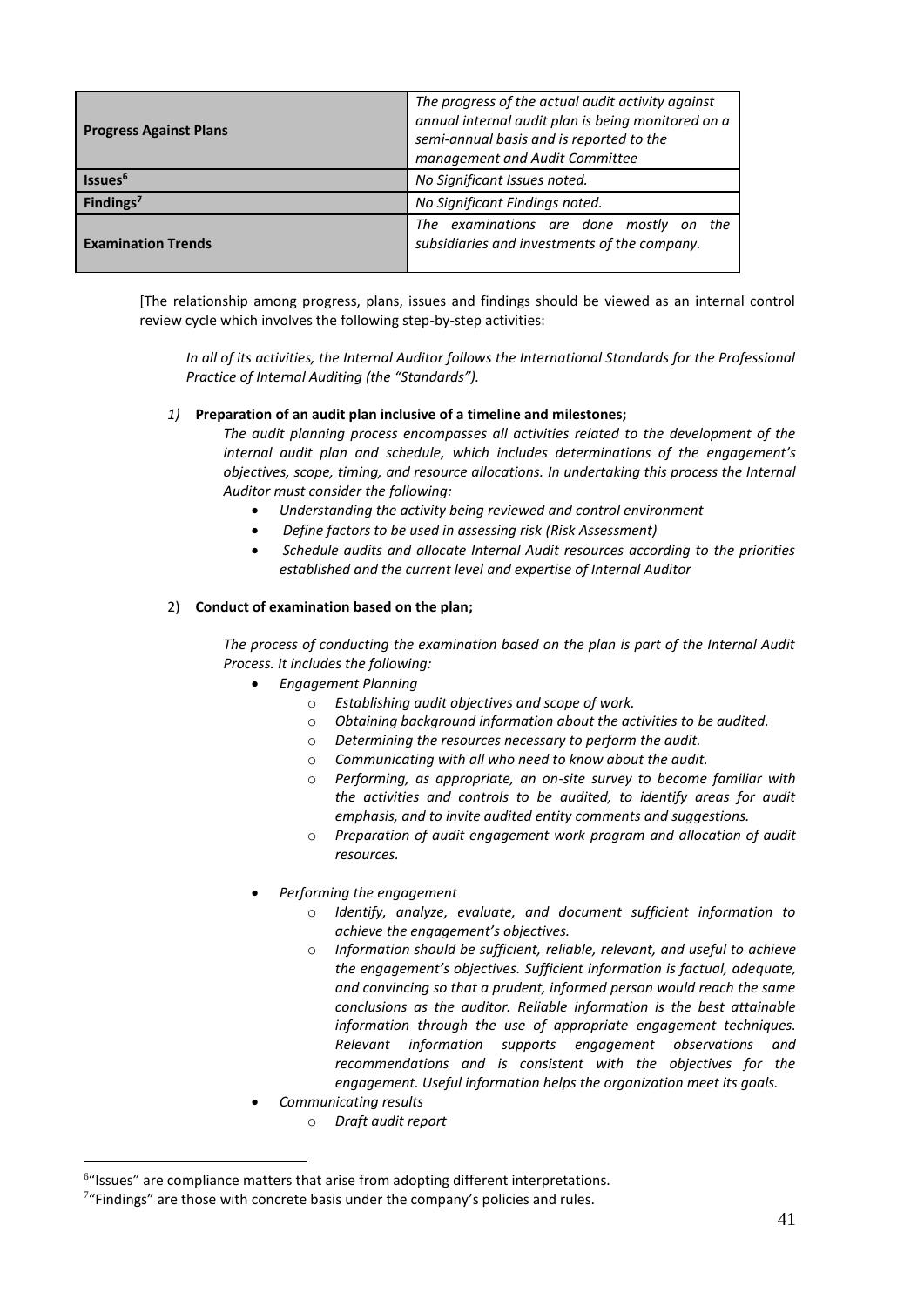- o *Review of draft audit report*
- o *Exit conference with auditee*
- o *Preparation of final audit report*
- o *Disseminate approved audit report*
- *Follow-up and monitoring*
	- o *Follow-up audit*
	- o *Disseminate approved report*

# 3) **Evaluation of the progress in the implementation of the plan;**

*The progress in the implementation of the plan is being monitored on a regular basis.*

#### 4) **Documentation of issues and findings as a result of the examination;**

*Documentation of the issues and findings is done through the auditor's working paper. Working papers serve both as tools to aid the auditor in performing his work, and as written evidence of the work done to support the auditor's report. Information included in working papers should be sufficient, reliable, relevant, and useful to achieve the engagement's objectives.*

# 5) **Determination of the pervasive issues and findings ("examination trends") based on single year result and/or year-to-year results;**

*This is done through the follow-up audit and monitoring process.* 

#### 6) **Conduct of the foregoing procedures on a regular basis.**

*The Internal Audit activities are being performed on regular basis through the Internal Auditor and Audit Committee.*

# **(f) Audit Control Policies and Procedures**

**Disclose all internal audit controls, policies and procedures that have been established by the company and the result of an assessment as to whether the established controls, policies and procedures have been implemented under the column "Implementation."**

| <b>Policies &amp; Procedures</b>                                                                                                                                                                                                                                                                                                                                                                                                                                                                                                                                                                                                 | Implementation     |
|----------------------------------------------------------------------------------------------------------------------------------------------------------------------------------------------------------------------------------------------------------------------------------------------------------------------------------------------------------------------------------------------------------------------------------------------------------------------------------------------------------------------------------------------------------------------------------------------------------------------------------|--------------------|
| In all of its activities, the Internal Auditor follows<br>the International Standards for the Professional<br>Practice of Internal Auditing                                                                                                                                                                                                                                                                                                                                                                                                                                                                                      | Implemented        |
| The Audit Committee shall review the<br>appointment and replacement of the internal<br>auditor                                                                                                                                                                                                                                                                                                                                                                                                                                                                                                                                   | Implemented        |
| The internal auditor shall report periodically to<br>the Audit Committee regarding any significant<br>deficiencies in the design or operation of the<br>Company's internal controls, material weaknesses<br>in the internal controls and any fraud (regardless<br>of materiality) involving persons having a<br>significant role in the internal controls, as well as<br>any significant changes in internal controls<br>implemented by management during the most<br>recent reporting period of the Company,<br>corporate governance issues and other matters<br>requested by the Audit Committee or the Board of<br>Directors. | <i>Implemented</i> |
| Internal Auditor/s have free and full access to all<br>the Corporation's records, properties and                                                                                                                                                                                                                                                                                                                                                                                                                                                                                                                                 | Implemented        |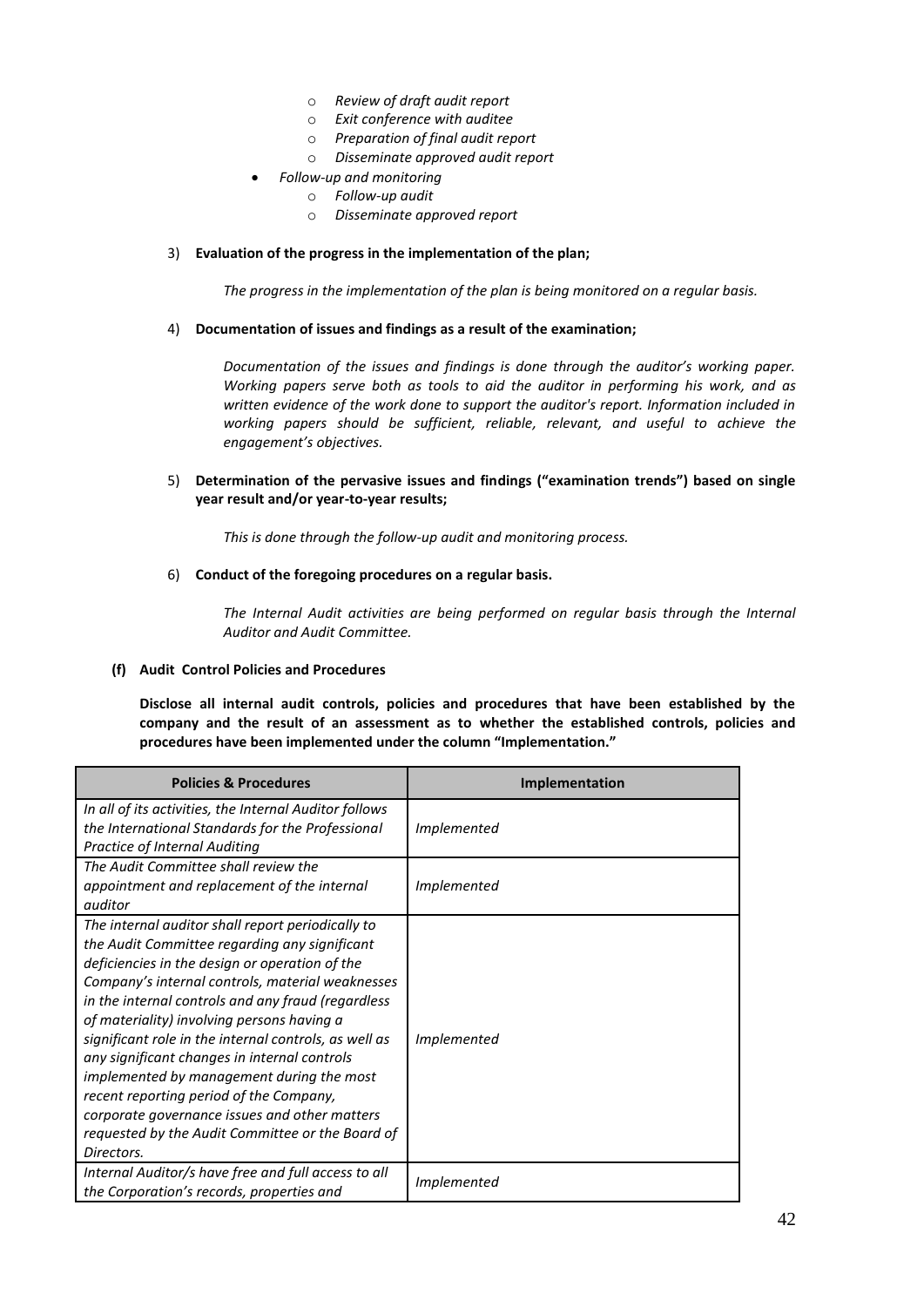| personnel relevant to and required by its function<br>and that the internal audit activity shall be free<br>from interference in determining its scope,<br>performing its work and communicating its<br>results.                                                                                                                                                                                                                                 |                    |
|--------------------------------------------------------------------------------------------------------------------------------------------------------------------------------------------------------------------------------------------------------------------------------------------------------------------------------------------------------------------------------------------------------------------------------------------------|--------------------|
| The Committee shall review at least annually the<br>structure, resources and performance of the<br>Company's Internal Auditor/s. The Committee<br>shall meet periodically with the Company's<br>internal auditor to discuss the overall<br>responsibilities and budget for the annual internal<br>audit plan, including the adequacy of staffing and<br>other factors that may affect the effectiveness<br>and timeliness of the internal audit. | <i>Implemented</i> |

# **(g) Mechanism and Safeguards**

**State the mechanism established by the company to safeguard the independence of the auditors, financial analysts, investment banks and rating agencies (example, restrictions on trading in the company's shares and imposition of internal approval procedures for these transactions, limitation on the non-audit services that an external auditor may provide to the company):**

| <b>Auditors</b><br>(Internal and External)                                                                                                                                                                                                                                                                                                                                                                             | <b>Financial Analysts</b> | <b>Investment Banks</b>                                                                                                                                                                                                                                                                         | <b>Rating Agencies</b> |
|------------------------------------------------------------------------------------------------------------------------------------------------------------------------------------------------------------------------------------------------------------------------------------------------------------------------------------------------------------------------------------------------------------------------|---------------------------|-------------------------------------------------------------------------------------------------------------------------------------------------------------------------------------------------------------------------------------------------------------------------------------------------|------------------------|
| • The Internal Auditor is<br>responsible to an<br>individual in the<br>organization with<br>sufficient authority to<br>promote<br>independence and to<br>ensure broad audit<br>coverage, adequate<br>consideration of audit<br>reports, and<br>appropriate action on<br>audit<br>recommendations.<br>• The Internal Auditor<br>should have direct<br>communication with<br>the Board of Directors<br>through the Audit |                           | The Company does not provide any material information to any group of<br>financial analysts, investment banks and rating agencies, therefore, no<br>independence issue to be address. Material information are available to the<br>general public after the disclosures made to PSE and/or SEC. |                        |
| Committee.<br>• The Audit Committee<br>concurs in the<br>appointment and/or<br>removal of the<br>Internal Auditor.                                                                                                                                                                                                                                                                                                     |                           |                                                                                                                                                                                                                                                                                                 |                        |
| • The Internal Auditor<br>should submit<br>annually to<br>management for<br>approval and to the<br><b>BOD</b> for its<br>information a<br>summary of the audit                                                                                                                                                                                                                                                         |                           |                                                                                                                                                                                                                                                                                                 |                        |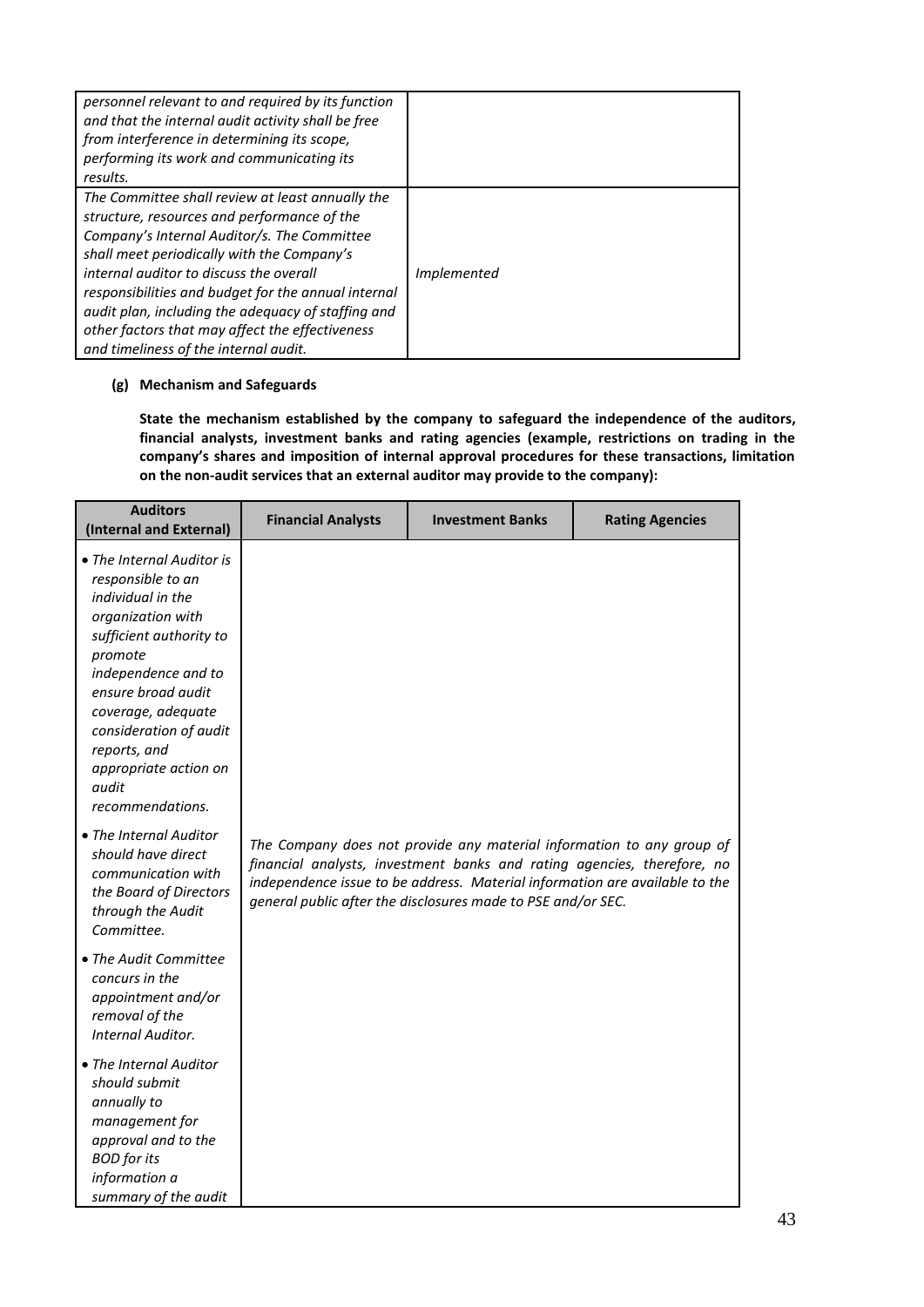*work schedule, staffing plan, and financial budget.* 

- *The Internal Auditor should submit activity reports to management and to the BOD annually or more frequently as necessary. Activity reports should highlight significant audit findings and recommendations.*
- *The Internal Auditor should not assume operating responsibilities. But if on occasion management directs the Internal Auditor to perform non-audit work, it should be understood that he/she is not functioning as Internal Auditor*
- *Persons transferred to or temporarily engaged to do internal audit should not be assigned to audit those activities they previously performed until a reasonable period of time has elapsed*
- *The Internal Auditor should not accept anything of value from an employee, supplier, or business associate of the Company which would impair or be perceived to impair their professional judgment or objectivity*
- *Appointment of External Auditors requires majority vote of stockholders.*

44 **(h) State the officers (preferably the Chairman and the CEO) who will have to attest to the company's full**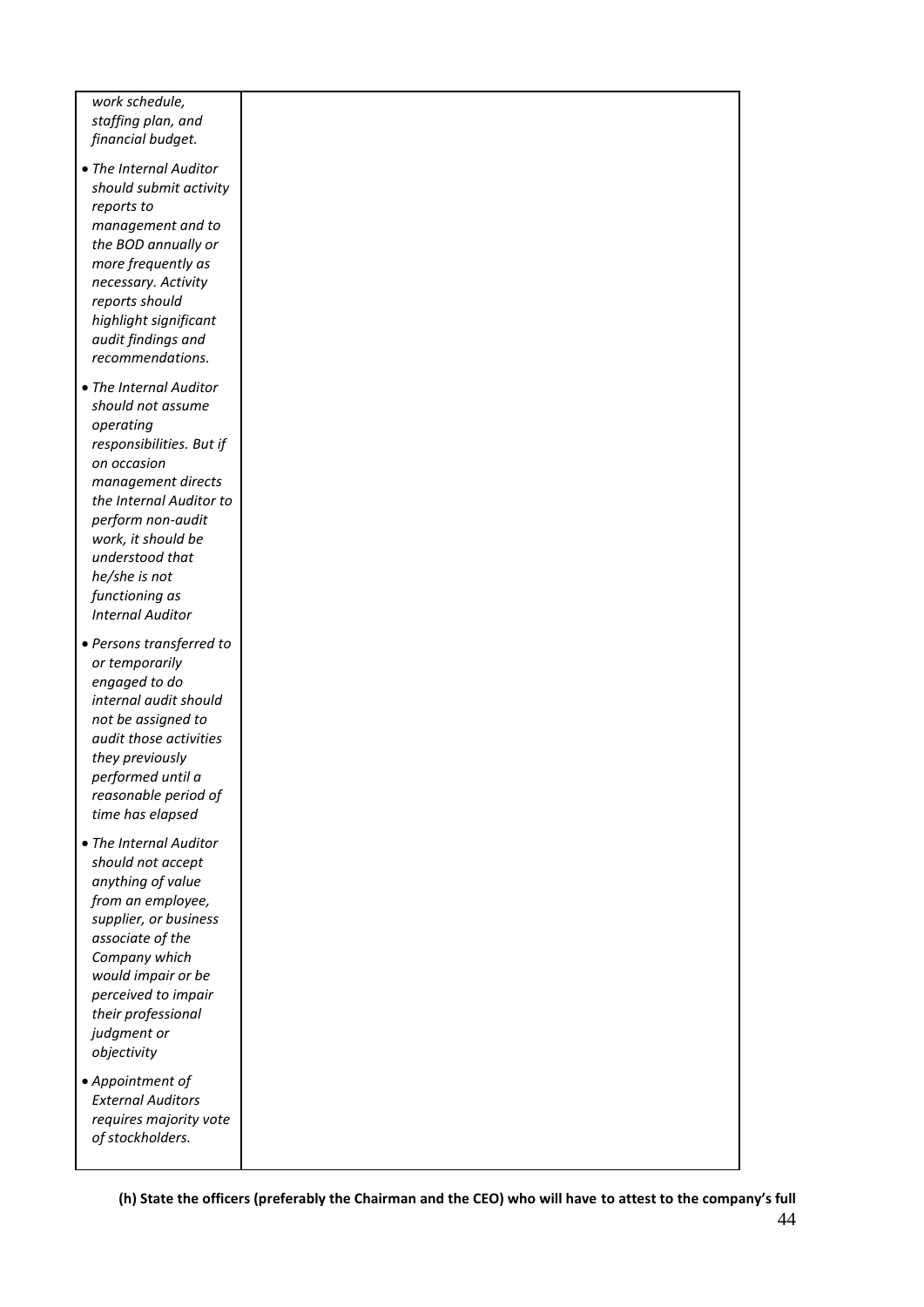**compliance with the SEC Code of Corporate Governance. Such confirmation must state that all directors, officers and employees of the company have been given proper instruction on their respective duties as mandated by the Code and that internal mechanisms are in place to ensure that compliance.**

- *Mr. Joseph T. Chua – President and COO*
- *Atty. Marivic T. Moya – Compliance Officer*

# **H. ROLE OF STAKEHOLDERS**

# 1) **Disclose the company's policy and activities relative to the following:**

|                                               | <b>Policy</b>                                                                                                                                                                               | <b>Activities</b>                                                                                                                                                                                                                                                                                                                                                              |
|-----------------------------------------------|---------------------------------------------------------------------------------------------------------------------------------------------------------------------------------------------|--------------------------------------------------------------------------------------------------------------------------------------------------------------------------------------------------------------------------------------------------------------------------------------------------------------------------------------------------------------------------------|
| Customers' welfare                            | The Company depends on its clients<br>and should not be the other way<br>around. Everyone is expected to give<br>clients utmost courtesy and respect.                                       | Clients should be attended<br>promptly and never argue or<br>quarrel with them. Should there<br>be any matter that cannot be<br>resolved, the matter should be<br>referred to the concerned<br>Department Head.                                                                                                                                                                |
| Supplier/contractor selection<br>practice     | Company profile is required for<br>accreditation of suppliers. All major<br>suppliers of goods and/or services<br>should be a legitimate provider of<br>such.                               | The company implements a<br>bidding process for the selection<br>of a supplier. All qualified<br>suppliers of goods and/or services<br>will be sent an invitation to<br>submit bid proposals for<br>evaluation.                                                                                                                                                                |
| Environmentally friendly value-<br>chain      | The company focuses on helping the<br>community in protecting the<br>environment.                                                                                                           | The company is protecting the<br>environment through tree<br>planting activities coordinated<br>with the academe.                                                                                                                                                                                                                                                              |
| Community interaction                         |                                                                                                                                                                                             | Sponsoring activities related to<br>traditions and festivities involving<br>local community.                                                                                                                                                                                                                                                                                   |
| Anti-corruption programmes and<br>procedures? | For the protection and preservation<br>of the good name and reputation of<br>the company, employees are<br>expected to conduct their official<br>business in the straightforward<br>manner. | All directors, officers and<br>employees are encouraged not to<br>involve in any unauthorized<br>solicitation / accepting directly or<br>indirectly, money or anything in<br>value from suppliers, creditors or<br>other parties doing business with<br>the Company in exchange for a<br>favor, decision or service that may<br>or maybe not be detrimental to<br>the Company. |
| Safeguarding creditors' rights                | It is in the company's values to<br>honor the rights and belief of our<br>employees, our customers, our<br>shareholders, our suppliers and our<br>community.                                | The management monitors the<br>liquidity of the company and sees<br>to it that the company will be able<br>to settle its current and non-<br>current obligations.                                                                                                                                                                                                              |

# 2) **Does the company have a separate corporate responsibility (CR) report/section or sustainability report/section?**

*Yes. Corporate responsibility report/section is presented as part of our annual report.*

# 3) **Performance-enhancing mechanisms for employee participation.**

**(a) What are the company's policy for its employees' safety, health, and welfare?**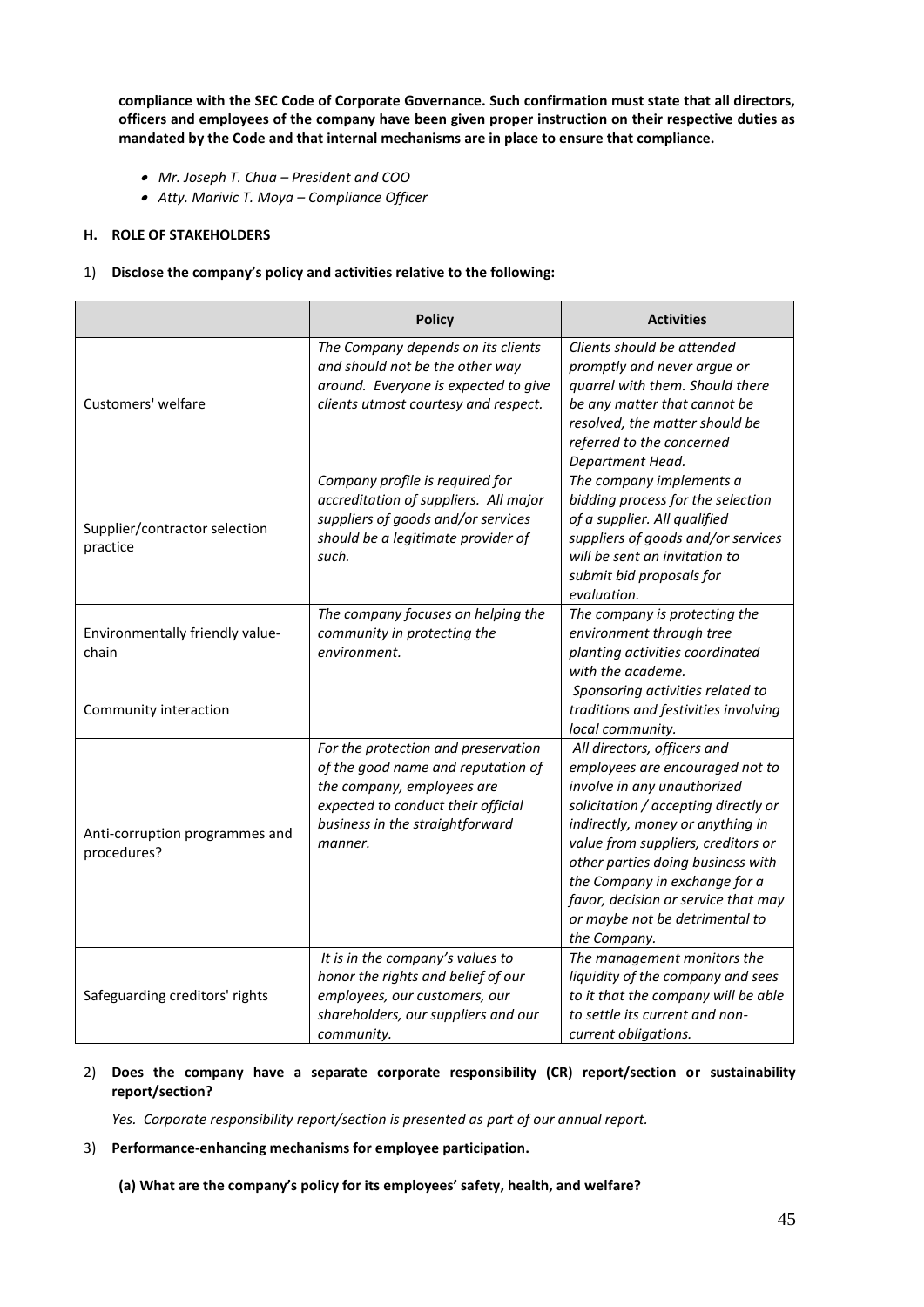*In the implementation of Security and Safety Regulations, all employees are enjoined to:*

- *1. Subject themselves to routinary inspection. Employees should undergo frisking and inspection of their bags, attache' cases, packages and other belongings before leaving the Company premises.*
- *2. Use only entrances and exits that have been authorized and designated by Management*
- *3. Leave Company premises after the scheduled working time except when on overtime work. No one shall be allowed to loiter around, or go from one department to another where he is not authorized.*
- *4. Report all areas that have unsafe conditions and security risk problems. This would include all accidents and injuries that been incurred within the Company premises.*
- *5. Observe and be conscious of safety sign, which must not be removed or defaced.*
- *6. Refrain from selling products inside the Company premises specially during working hours*
- *7. Observe non-smoking areas*
- *8. Keep aisle and all passageways clear of unnecessary objects*
- *9. Wear the required uniforms, safety and hygienic gadgets while on duty*
- *10. Switch off or unplug lights and electrically operated machines or equipments when not in use. It is the responsibility of the person nearest to the light switch and to the air-conditioning unit to turn it off after office hours before leaving the office.*
- *11. Resigned or terminated employees shall not be allowed to enter Company premises without prior permission from HRD.*

*All regular employees of the company enjoyed the benefits of having a health care program provided by Health Organization.*

#### **(b) Show data relating to health, safety and welfare of its employees.**

*All regular employees are required to undergo annual physical examination. No work-related incidents or health concerns have been reported in the Company during the year.*

#### **(c) State the company's training and development programmes for its employees. Show the data.**

*The Company is committed to provide further training and education to all of its employees for the development of their fundamental knowledge and skills in the job they are performing and to create opportunities for advancement.*

*HRD will regularly conduct Training Need Evaluation to determine what training an employee needs. This is done in coordination with the employee's Supervisor or Department Head.*

#### **(d) State the company's reward/compensation policy that accounts for the performance of the company beyond short-term financial measures**

*The company's system of incentives will help ensure (1) that overall corporate objectives are achieved; and (2) that the performance of each executive is suitably measured, evaluated and financially compensated.*

*In order to achieve an effective incentive system, all performance targets must be agreed in advance. It is thus the nature and quality of the target – agreement process that will determine whether the Performance Incentive Plan can offer a genuine additional management incentive through which, with extraordinary performance and application, even ambitious targets can be achieved.* 

*Performance Incentive will be given for all levels if the minimum quantitative (strategy, budget and business plan) and qualitative ("soft" factors, some of which may not be directly measurable) targets set are achieved.* 

#### 4) **What are the company's procedures for handling complaints by employees concerning illegal (including corruption) and unethical behaviour? Explain how employees are protected from retaliation.**

*Any behavior or acts committed by an employee which the Company may have reasons to believe are violation of Company Rules and Regulations will be reflected in the Incident Report prepared by the*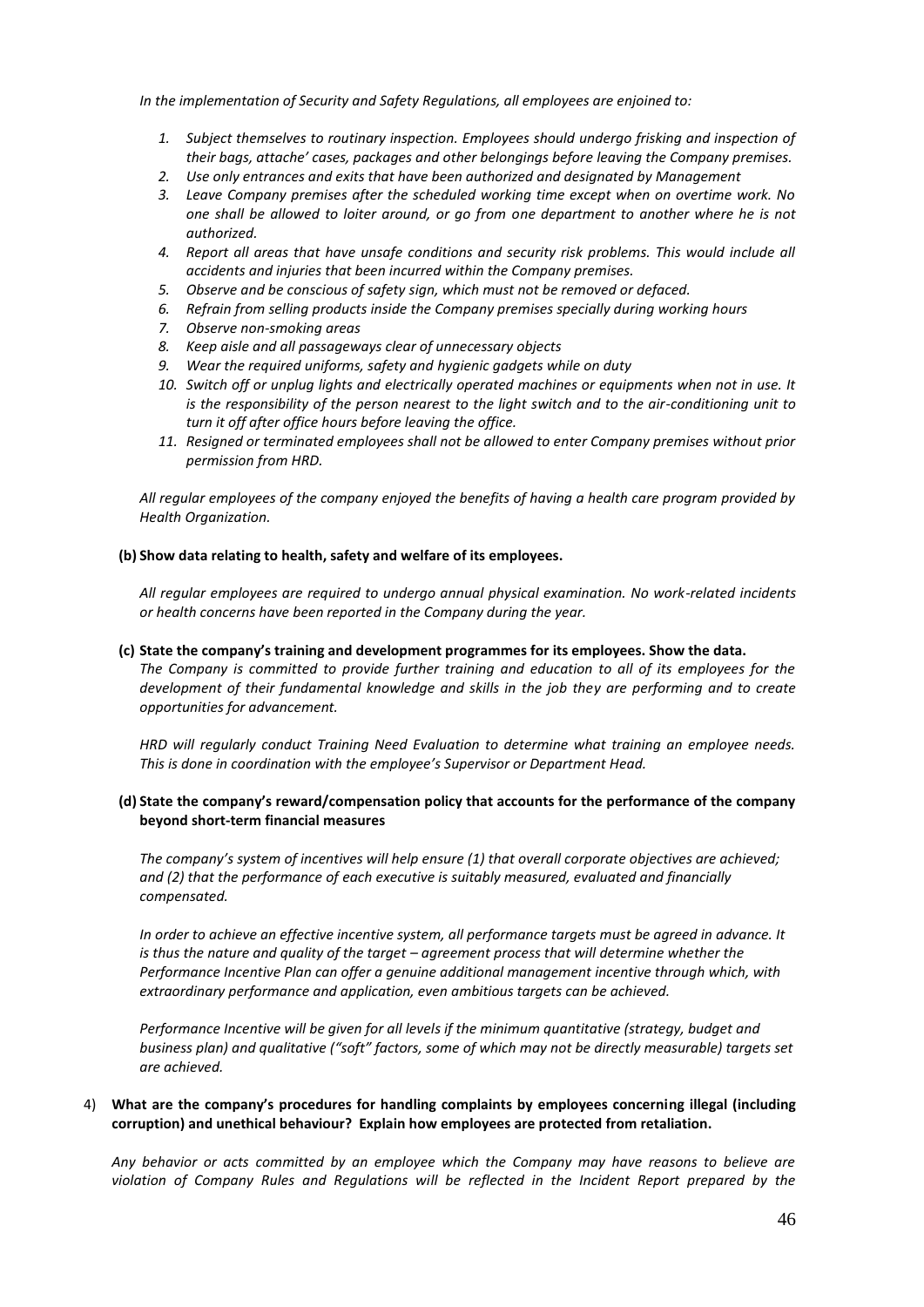*immediate supervisor or by the reporting party.*

*If the reporting party is not the direct Supervisor of the employee, he should submit the form to the Supervisor of the concerned employee. It is the responsibility of the Supervisor to discuss with the concerned employee the reported violation or incident.*

*The concerned employee must acknowledge receipt of the Incident Report and explain within forty-eight (48) hours in writing the reason for such act.*

*The Supervisor, after evaluating the written explanation of the employee will make his recommendations and forward the same to HRD.*

*HRD will evaluate the case and determine if further investigation is necessary.*

*HRD will render the final decision within five (5) days from conclusion of the investigation. HRD will advise the employee in writing of its decision.*

*The decision of the HRD can be appealed in writing by the employees to the General Manager who will render its decision in writing within five (5) calendar days from receipt of the written appeal.*

*No decision on a case can be made by any Company Official without going through these procedures.* 

*All investigation proceedings will be recorded in writing at all times and will form part of the case record.*

*The Incident Report will be filed in the employee's 201 file.*

#### **I. DISCLOSURE AND TRANSPARENCY**

*1)* **Ownership Structure** (a*s of December 31, 2015)*

#### **(a) Holding 5% shareholding or more**

| <b>Shareholder</b>           | <b>Number of Shares</b> | Percent | <b>Beneficial Owner</b>    |
|------------------------------|-------------------------|---------|----------------------------|
| <b>PCD Nominee</b>           | 203,623,561             | 16.51%  | $\ast$                     |
| Corporation (Filipino)       |                         |         |                            |
| PAL Holdings, Inc.           | 88,000,000              | 7.13%   | <b>Trust Mark Holdings</b> |
| (formerly Baguio Gold        |                         |         | Corp. (89.78%              |
| <b>Holdings Corporation)</b> |                         |         | ownership)                 |
| <b>PCD Nominee</b>           | 83,826,007              | 6.80%   | $\ast$                     |
| <b>Corporation (Non-</b>     |                         |         |                            |
| Filipino)                    |                         |         |                            |
| Conway Equities, Inc.        | 85,110,000              | 6.90%   | Melito K. Tan-             |
|                              |                         |         | President                  |

*\*PCD Nominee Corp. (PCD) is a registered owner of certain shares in the books of the Company's transfer agent in the Philippines. The beneficial owners of such shares are PCD's participant, who hold shares on their behalf or in behalf of their clients. The securities are voted by the trustee's designated officers who are not known to the Company. None of the PCD Nominee Corporation (Filipino and Non-Filipino) account beneficially owns 5% or more of the Company's outstanding common shares.*

| Name of Senior<br>Management | Number of Direct shares                                          | Number of<br>Indirect shares / Through<br>(name of record owner) | $%$ of<br>Capital<br><b>Stock</b> |
|------------------------------|------------------------------------------------------------------|------------------------------------------------------------------|-----------------------------------|
|                              |                                                                  |                                                                  |                                   |
|                              |                                                                  |                                                                  |                                   |
|                              | None of the senior management holds 5% or more ownership in MAC. |                                                                  |                                   |
|                              |                                                                  |                                                                  |                                   |
|                              |                                                                  |                                                                  |                                   |
| <b>TOTAL</b>                 |                                                                  |                                                                  |                                   |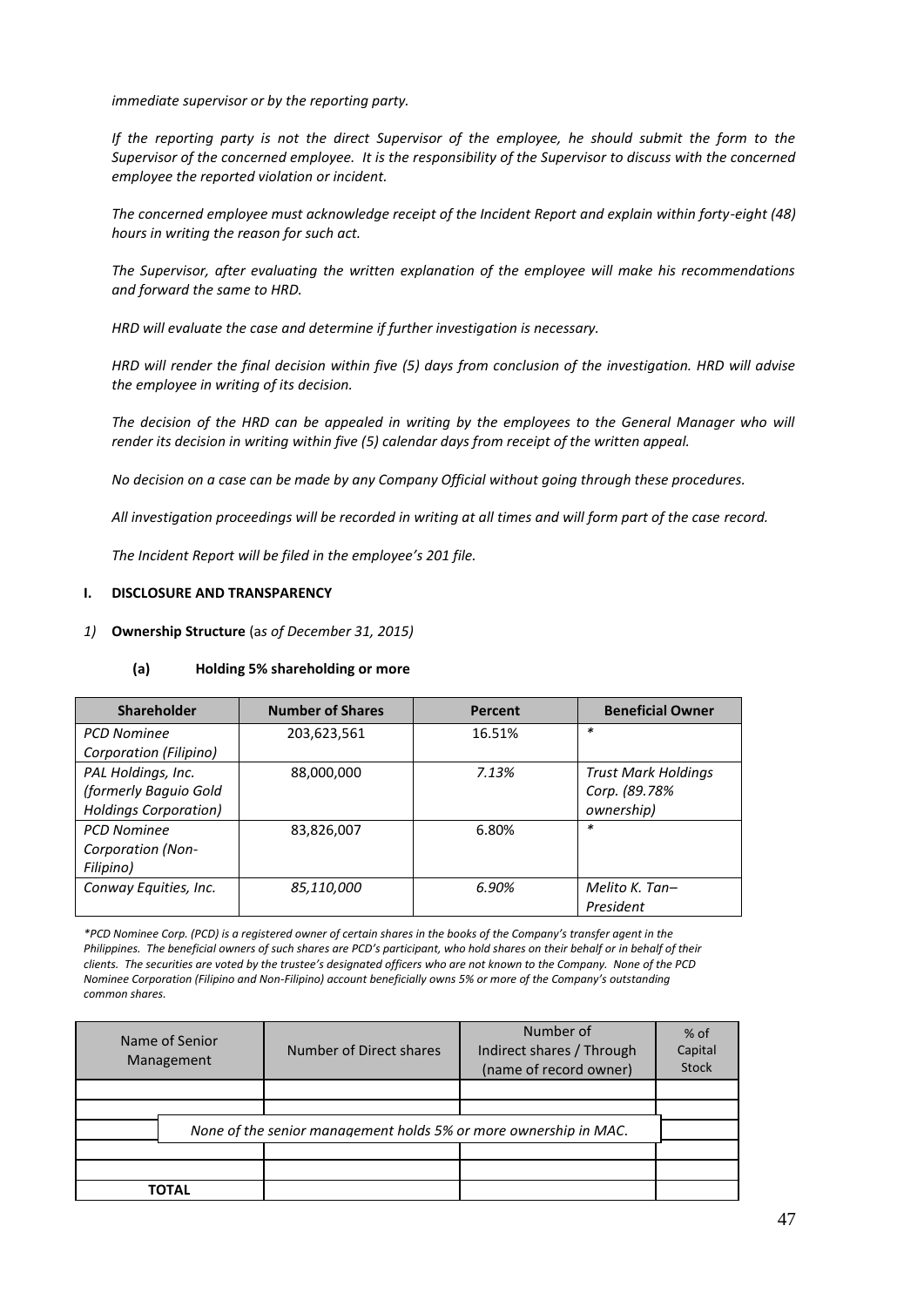# 2) **Does the Annual Report disclose the following:**

| Key risks                                                                                                                                                                             | Yes |
|---------------------------------------------------------------------------------------------------------------------------------------------------------------------------------------|-----|
| <b>Corporate objectives</b>                                                                                                                                                           | Yes |
| <b>Financial performance indicators</b>                                                                                                                                               | Yes |
| Non-financial performance indicators                                                                                                                                                  | Yes |
| Dividend policy                                                                                                                                                                       | Yes |
| Details of whistle-blowing policy                                                                                                                                                     | No  |
| Biographical details (at least age, qualifications, date of first appointment, relevant<br>experience, and any other directorships of listed companies) of<br>directors/commissioners | Yes |
| Training and/or continuing education programme attended by each<br>director/commissioner                                                                                              | Yes |
| Number of board of directors/commissioners meetings held during the year                                                                                                              | Yes |
| Attendance details of each director/commissioner in respect of meetings held                                                                                                          | Yes |
| Details of remuneration of the CEO and each member of the board of<br>directors/commissioners                                                                                         | Yes |

**Should the Annual Report not disclose any of the above, please indicate the reason for the nondisclosure.**

*The Company has no written policy on whistle blower yet. To be formalized.*

# 3) **External Auditor's fee** *(as of December 31, 2014)*

| Name of auditor         | <b>Audit Fee</b>            | <b>Non-audit Fee</b> |
|-------------------------|-----------------------------|----------------------|
| SyCip Gorres and Velayo | P3,409,250*<br>P1,270,000** | -                    |

**MAC Group MAC Parent** 

#### 4) **Medium of Communication**

# **List down the mode/s of communication that the company is using for disseminating information.**

*All material information about the Corporation which could adversely affect its viability or the interests of the stockholders shall be publicly and timely disclosed.*

*Such information shall include, among others, earnings results, acquisition or disposition of assets, off balance sheet transactions, related party transactions, and direct and indirect remuneration of members of the Board and Management.*

*All such information shall be disclosed through the appropriate Exchange mechanisms and submissions to the Commission;*

- *1. Other information that shall always be disclosed includes Board changes, related party transactions, shareholdings of Directors and changes to ownership;*
- *2. All disclosed information shall be released via the approved stock exchange procedure for Company announcements as well as through the annual report. The Corporation shall cause the filing of all required information for the interest of the stakeholders;*
- *3. The Board and Officers shall commit at all times to fully disclose material information dealings. The Corporation shall be compliant with disclosure rules and regulations being issued by competent authorities, specifically, but not limited to Sec 4.2 (Selective Disclosures of Material Information) of the Revised Disclosure Rules of the Philippine Stock Exchange.*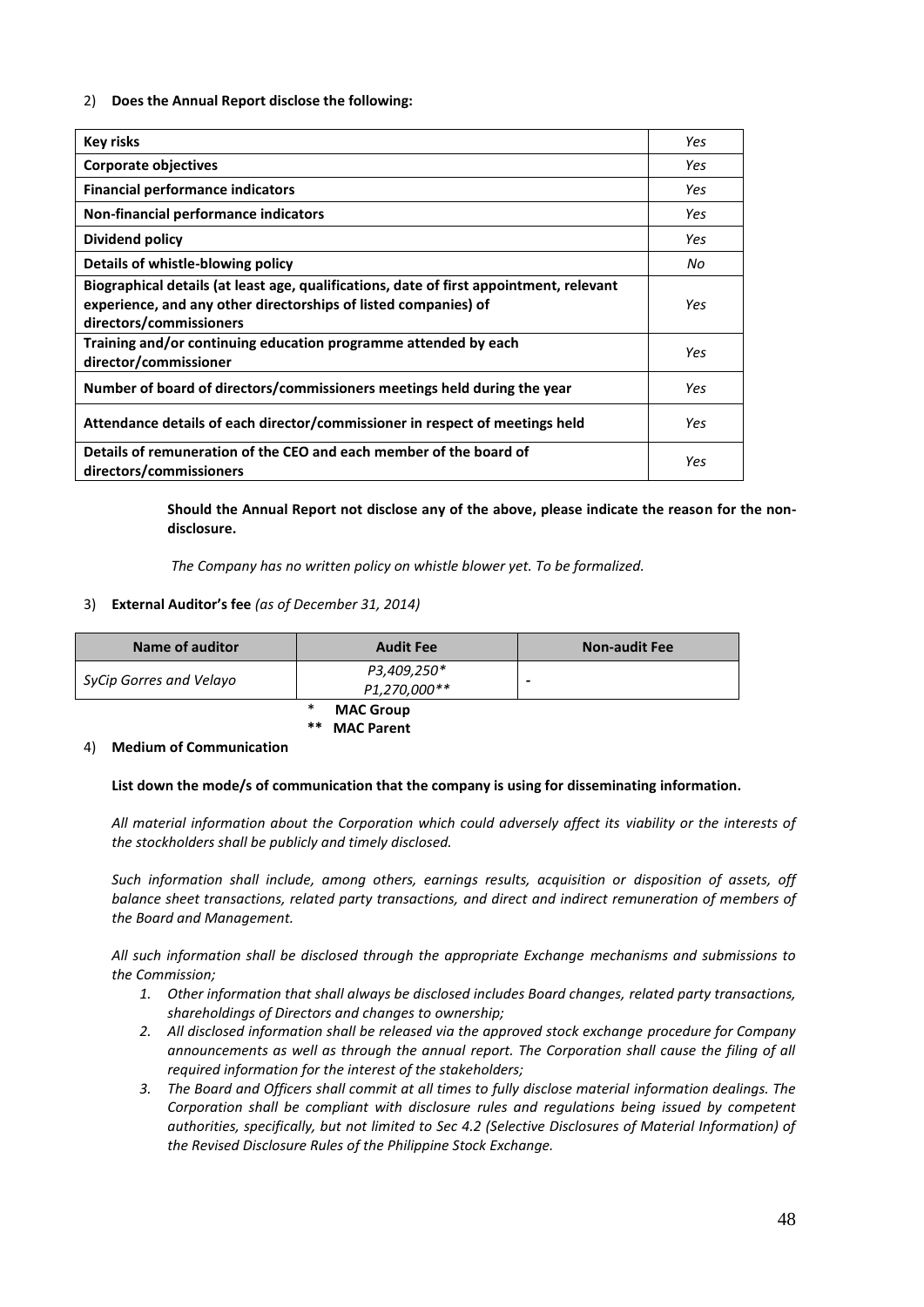# 5) **Date of release of audited financial report:**

# *April 15, 2015.*

# 6) **Company Website**

# **Does the company have a website disclosing up-to-date information about the following?**

| <b>Business operations</b>                                                            | Yes |
|---------------------------------------------------------------------------------------|-----|
| Financial statements/reports (current and prior years)                                | Yes |
| Materials provided in briefings to analysts and media                                 | Yes |
| <b>Shareholding structure</b>                                                         | Yes |
| Group corporate structure                                                             | Yes |
| Downloadable annual report                                                            | Yes |
| Notice of AGM and/or EGM                                                              | Yes |
| Company's constitution (company's by-laws, memorandum and articles of<br>association) | Yes |

**Should any of the foregoing information be not disclosed, please indicate the reason thereto.**

# 7) **Disclosure of RPT**

| <b>RPT</b>                                                                                    | Relationship                                                                                             | <b>Nature</b>                                                                                       | Value |
|-----------------------------------------------------------------------------------------------|----------------------------------------------------------------------------------------------------------|-----------------------------------------------------------------------------------------------------|-------|
|                                                                                               | For detailed discussion of material related party transactions, please see Note 18 of the Company's      |                                                                                                     |       |
|                                                                                               | Notes to Consolidated Financial Statements attached as part of SEC 17-A 2014 report. Except as           |                                                                                                     |       |
|                                                                                               | otherwise disclosed in the annual report, there are no other parties that fall outside the definition of |                                                                                                     |       |
| "related parties" under Philippine Accounting Standards (PAS) 24 with whom the Company or its |                                                                                                          |                                                                                                     |       |
|                                                                                               |                                                                                                          | related parties have a relationship that enabled the parties to negotiate terms of material         |       |
|                                                                                               |                                                                                                          | transactions that may not be available from others or independent parties on an arm's length basis. |       |

# **When RPTs are involved, what processes are in place to address them in the manner that will safeguard the interest of the company and in particular of its minority shareholders and other stakeholders?**

*All related party transactions are fully disclosed to the Board of Directors. Related party transactions are performed in the regular course of business and are conducted on an arm's length basis.*

# **J. RIGHTS OF STOCKHOLDERS**

# **1) Right to participate effectively in and vote in Annual/Special Stockholders' Meetings**

**(a) Quorum**

**Give details on the quorum required to convene the Annual/Special Stockholders' Meeting as set forth in its By-laws.** 

| <b>Quorum Required</b> | Majority of the subscribed capital<br>stock (entitled to vote) of the<br>Corporation are represented in<br>person or by proxy |
|------------------------|-------------------------------------------------------------------------------------------------------------------------------|
|------------------------|-------------------------------------------------------------------------------------------------------------------------------|

# **(b) System Used to Approve Corporate Acts**

**Explain the system used to approve corporate acts.** 

| <b>System Used</b> | All corporate acts/resolutions are submitted to the SEC on an annual basis at |
|--------------------|-------------------------------------------------------------------------------|
|                    | the first quarter of every year.                                              |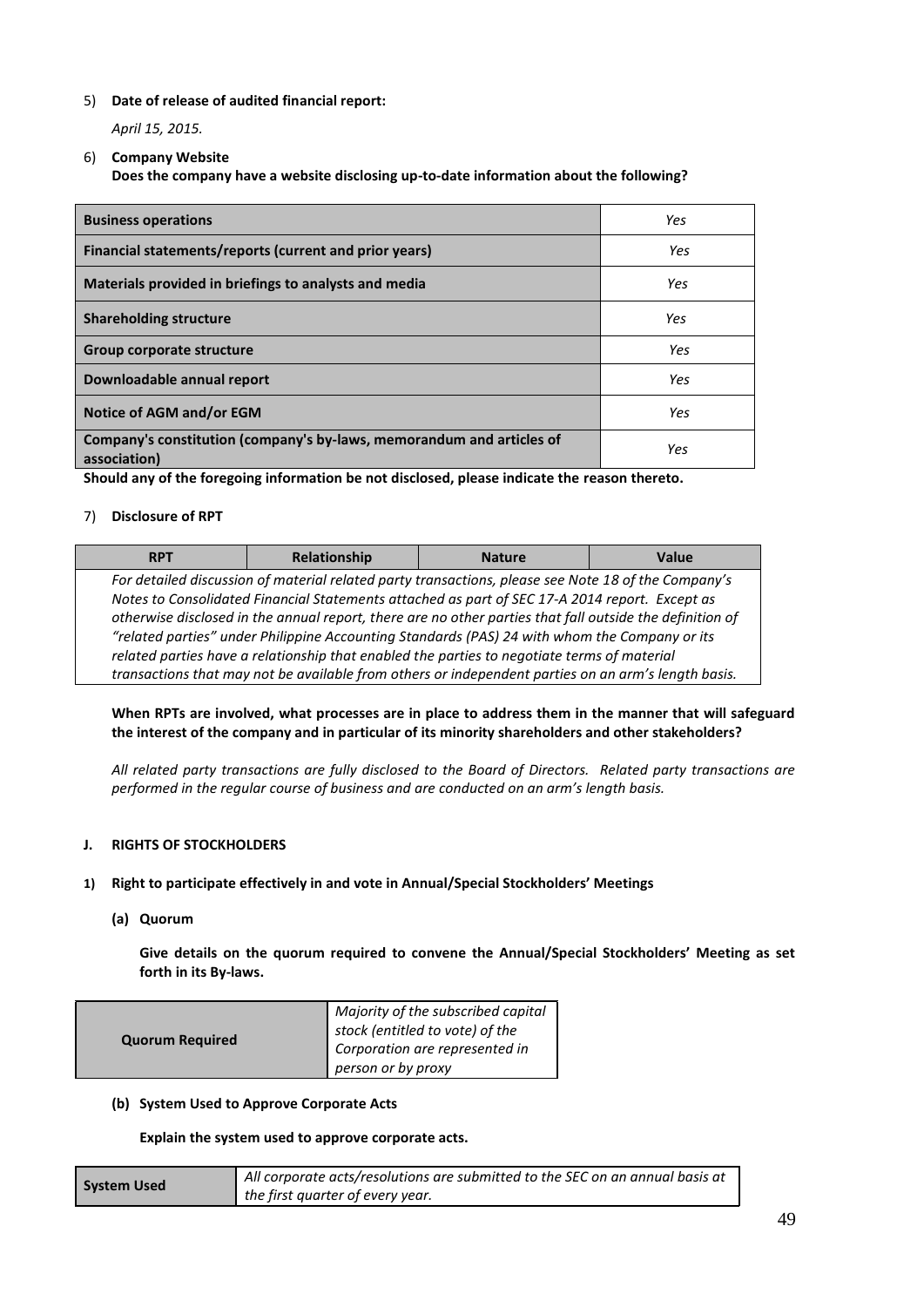|                    | All corporate acts are subjected to ratification/approval of stockholders |  |
|--------------------|---------------------------------------------------------------------------|--|
| <b>Description</b> | during the Annual Stockholders' Meeting.                                  |  |

# **(c) Stockholders' Rights**

**List any Stockholders' Rights concerning Annual/Special Stockholders' Meeting that differ from those laid down in the Corporation Code.**

| Stockholders' Rights under<br><b>The Corporation Code</b> | Stockholders' Rights not in<br><b>The Corporation Code</b> |
|-----------------------------------------------------------|------------------------------------------------------------|
| Voting Right                                              |                                                            |
| Pre-emptive Right                                         |                                                            |
| Power of Inspection                                       | All rights are in accordance with the Corporation          |
| Right to information                                      | Code.                                                      |
| Right to dividends                                        |                                                            |
| <b>Appraisal Right</b>                                    |                                                            |

# **Dividends**

| <b>Declaration Date</b> | <b>Record Date</b> | <b>Payment Date</b> |
|-------------------------|--------------------|---------------------|
| December 14, 2015       | January 4, 2016    | January 28, 2016    |

- **(d) Stockholders' Participation**
- **1. State, if any, the measures adopted to promote stockholder participation in the Annual/Special Stockholders' Meeting, including the procedure on how stockholders and other parties interested may communicate directly with the Chairman of the Board, individual directors or board committees. Include in the discussion the steps the Board has taken to solicit and understand the views of the stockholders as well as procedures for putting forward proposals at stockholders' meetings.**

| <b>Measures Adopted</b>                                                                                                                                                                                                                                                                                                                                                                                                                                                                                                               | <b>Communication Procedure</b>                                                                                                                                                                                                                                                                                                                        |  |
|---------------------------------------------------------------------------------------------------------------------------------------------------------------------------------------------------------------------------------------------------------------------------------------------------------------------------------------------------------------------------------------------------------------------------------------------------------------------------------------------------------------------------------------|-------------------------------------------------------------------------------------------------------------------------------------------------------------------------------------------------------------------------------------------------------------------------------------------------------------------------------------------------------|--|
| The Board should be transparent and fair in the<br>conduct of the annual and special stockholders'<br>meetings of the Corporation. The stockholders<br>should be encouraged to personally attend such<br>meetings. If they cannot attend, they should be<br>apprised ahead of time of their right to appoint a<br>proxy. Subject to the requirements of the By-laws,<br>the exercise of that right shall not be unduly<br>restricted and any doubt about the validity of a<br>proxy should be resolved in the stockholder's<br>favor. | Personal distribution of materials (through<br>courier) for the annual stockholders' meeting are<br>made at least 15 business days prior to meeting<br>date. Notice of Meeting includes the date, time,<br>venue and agenda of the meeting, the record<br>date of stockholders entitled to vote, and the date<br>and place of proxy validation.       |  |
| It is the duty of the Board to promote the rights of<br>the stockholders, remove impediments to the<br>exercise of those rights and provide an adequate<br>avenue for them to seek timely redress for breach<br>of their rights.                                                                                                                                                                                                                                                                                                      | All stockholders are encouraged participate in the<br>Annual Stockholders' Meeting through the<br>Question and Answer portion.<br>The Company has also designated investor<br>relations officer to handle investor and<br>shareholder queries and requests, and their<br>contact information can easily be accessed<br>through the Company's website. |  |
| The Board should take the appropriate steps to<br>remove excessive or unnecessary costs and other<br>administrative impediments to the stockholders<br>meaningful participation in meetings, whether in<br>person or by proxy. Accurate and timely<br>information should be made available to the<br>stockholders to enable them to make a sound                                                                                                                                                                                      | All material information about the Corporation<br>which could adversely affect its viability or the<br>interests of the stockholders shall be publicly and<br>timely disclosed.<br>Such information shall include, among others,<br>earnings results, acquisition or disposition of                                                                   |  |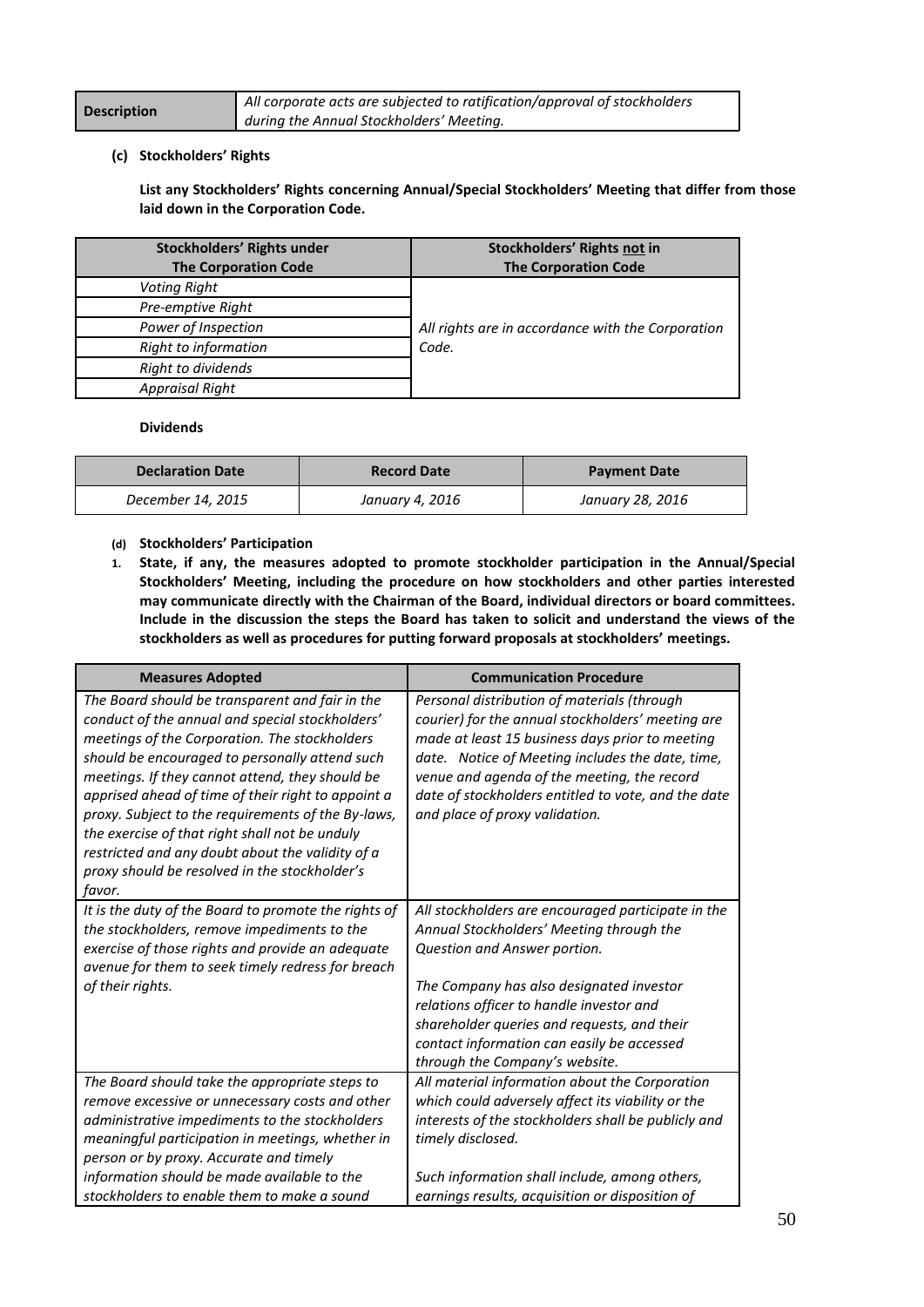| judgment on all matters brought to their<br>attention for consideration or approval. | assets, off balance sheet transactions, related<br>party transactions, and direct and indirect<br>remuneration of members of the Board and<br>Management.<br>All such information shall be disclosed through<br>the appropriate Exchange mechanisms and<br>submissions to the Commission;<br>• Other information that shall always be<br>disclosed includes Board changes, related<br>party transactions, shareholdings of<br>Directors and changes to ownership;<br>• All disclosed information shall be released<br>via the approved stock exchange procedure<br>for Company announcements as well as<br>through the annual report. The Corporation<br>shall cause the filing of all required<br>information for the interest of the |
|--------------------------------------------------------------------------------------|----------------------------------------------------------------------------------------------------------------------------------------------------------------------------------------------------------------------------------------------------------------------------------------------------------------------------------------------------------------------------------------------------------------------------------------------------------------------------------------------------------------------------------------------------------------------------------------------------------------------------------------------------------------------------------------------------------------------------------------|
|                                                                                      | The Board and Officers shall commit at all<br>times to fully disclose material information<br>dealings. The Corporation shall be compliant<br>with disclosure rules and regulations being<br>issued by competent authorities, specifically,<br>but not limited to Sec 4.2 (Selective<br>Disclosures of Material Information) of the<br>Revised Disclosure Rules of the Philippine<br>Stock Exchange.<br>The Company continuously maintain its website<br>to provide timely information updates on                                                                                                                                                                                                                                      |
|                                                                                      | Its performance on operational, financial and                                                                                                                                                                                                                                                                                                                                                                                                                                                                                                                                                                                                                                                                                          |
|                                                                                      | corporate governance.                                                                                                                                                                                                                                                                                                                                                                                                                                                                                                                                                                                                                                                                                                                  |

**2. State the company policy of asking shareholders to actively participate in corporate decisions regarding:**

- **a. Amendments to the company's constitution**
- **b. Authorization of additional shares**
- **c. Transfer of all or substantially all assets, which in effect results in the sale of the company**

*Voting and Preemption Rights of Stockholders presented in the Company's Definitive Information Statement sent out to all stockholders as of record date*

*All outstanding common shares of the Company as of the record date for the purpose of the Annual Stockholder's Meeting are entitled to vote at the rate of one (1) vote per share.*

*A stockholder entitled to vote at the meeting shall have the right to vote in person or by proxy the number of shares registered in his name in the stock transfer book of the Company for as many persons as there are directors to be elected. Each stockholder shall have the right to cumulate said shares and give one nominee as many votes as the number of directors to be elected, multiplied by the number of his shares shall equal, or he may distribute them on the same cumulative voting principle among as many nominees as he shall see fit; provided, that the number of votes cast by a stockholder shall not exceed the number of his shares multiplied by the number of directors to be elected.*

*Any stockholder of the Company shall have the right to dissent and demand payment of the fair value of his shares in case (i) any amendment to the articles of incorporation has the effect of changing or restricting the rights of any stockholder or class of shares, or of authorizing preferences in any respect superior to those of outstanding shares of any class, or of extending or shortening the term of corporate existence; (ii) any sale, lease, exchange, transfer, mortgage, pledge or other disposition of all or*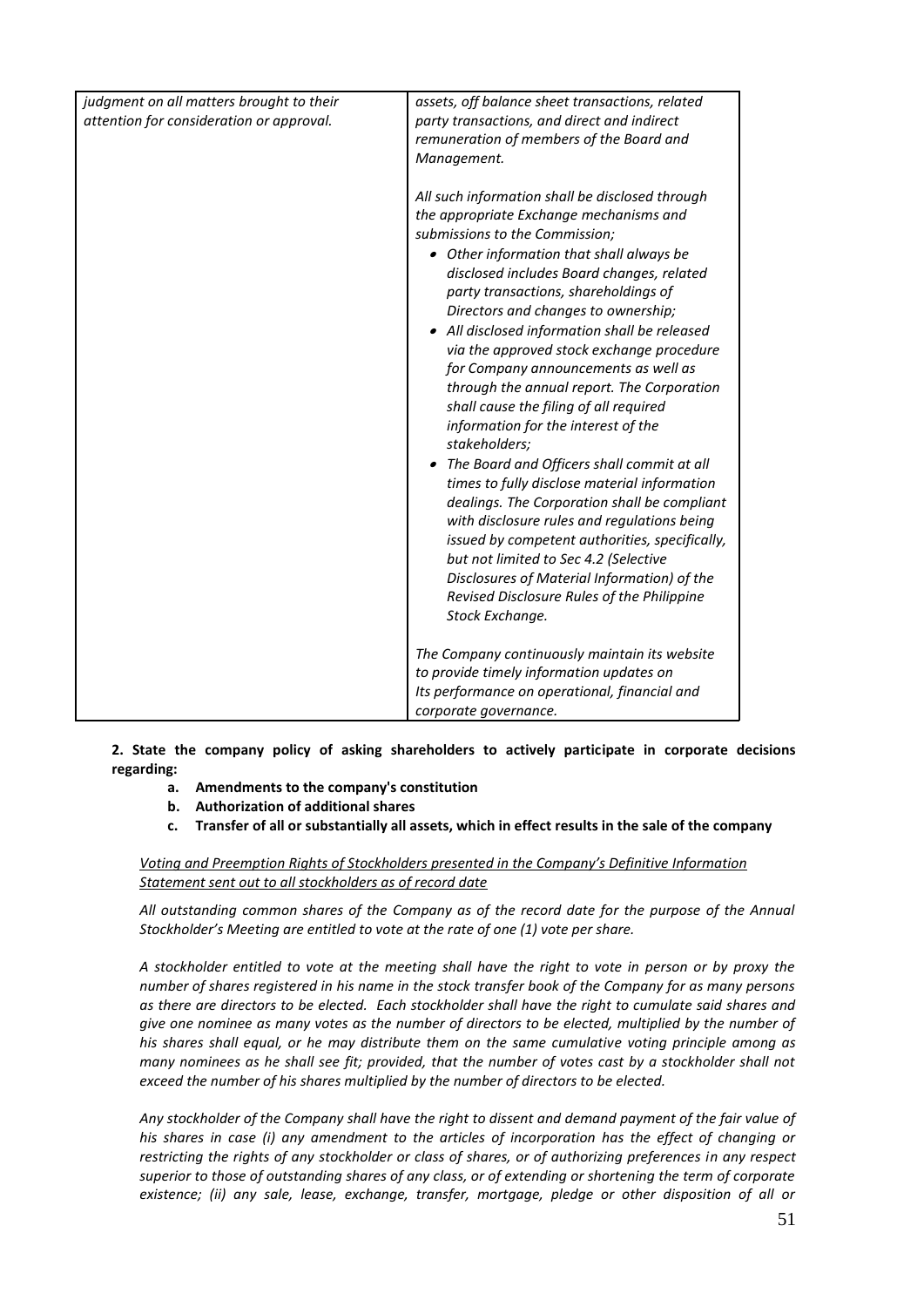*substantially all of the corporate property and assets; and (iii) of merger or consolidation.*

*The appraisal right may be exercised by any stockholder who shall have voted against the proposed corporate action, by making a written demand on the corporation within thirty (30) days after the date on which the vote was taken for payment of the value of his shares. If the proposed corporate action is implemented or affected, the corporation shall pay to such stockholder, upon surrender of the certificate or certificates of stock representing his shares, the fair value thereof as of the day prior to the date on which the vote was taken, excluding any appreciation or depreciation in anticipation of such corporate action. No payment shall be made to dissenting stockholder unless the Company has unrestricted retained earnings in its books to cover such payment.*

- **2. Does the company observe a minimum of 21 business days for giving out of notices to the AGM where items to be resolved by shareholders are taken up?**
	- **a. Date of sending out notices:**

*June 26, 2015*

**b. Date of the Annual/Special Stockholders' Meeting:**

*July 17, 2015*

#### **3. State, if any, questions and answers during the Annual/Special Stockholders' Meeting**

*No relevant questions were raised during the Annual Stockholders' Meeting held on 17 July 2015.*

**4. Result of Annual/Special Stockholders' Meeting's Resolutions**

| <b>Resolution</b>                          | <b>Approving</b>                    | <b>Dissenting</b> | <b>Abstaining</b> |
|--------------------------------------------|-------------------------------------|-------------------|-------------------|
| A. Approved and                            |                                     |                   |                   |
| ratified the following:                    |                                     |                   |                   |
| 1. The minutes of the                      | <b>Stockholders</b><br>representing | <b>None</b>       | None              |
| Annual                                     | 77.82% of the total issued          |                   |                   |
| Stockholders'                              | outstanding<br>capital<br>and       |                   |                   |
| Meeting held on 18                         | stock of the Corporation            |                   |                   |
| July 2014                                  | approved and ratified these         |                   |                   |
|                                            | matters.                            |                   |                   |
| 2. The Annual Report                       |                                     |                   |                   |
| Audited<br>and                             |                                     |                   |                   |
| Financial                                  |                                     |                   |                   |
| Statements for 2014                        |                                     |                   |                   |
| 3. The Amendment of                        |                                     |                   |                   |
| the Sixth Article of                       |                                     |                   |                   |
| <b>Articles</b><br>of<br>the               |                                     |                   |                   |
| Incorporation<br>to                        |                                     |                   |                   |
| increase the number                        |                                     |                   |                   |
| of directors from                          |                                     |                   |                   |
| nine (9) to eleven                         |                                     |                   |                   |
| (11)                                       |                                     |                   |                   |
|                                            |                                     |                   |                   |
| 4. The Amendment of<br>the By-laws: (i) to |                                     |                   |                   |
| reflect the abolition                      |                                     |                   |                   |
| of the position of                         |                                     |                   |                   |
| Vice-Chairman and                          |                                     |                   |                   |
| in view thereof, the                       |                                     |                   |                   |
| deletion of any and                        |                                     |                   |                   |
| all references to the                      |                                     |                   |                   |
| position<br>of Vice-                       |                                     |                   |                   |
| Chairman in Article                        |                                     |                   |                   |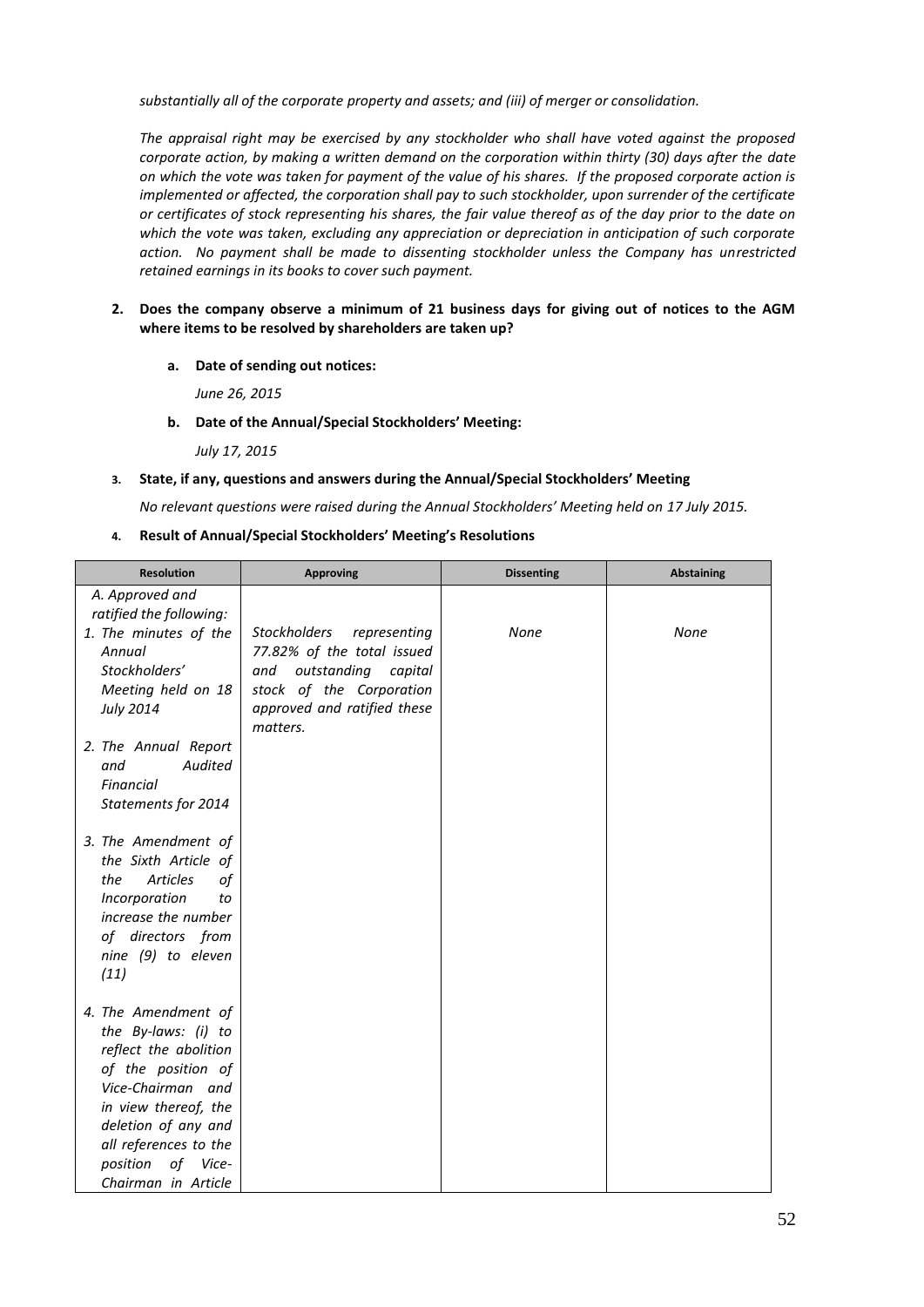| II, Section 2.05 and     |                              |      |      |
|--------------------------|------------------------------|------|------|
| Article V, Section       |                              |      |      |
| 5.01 of the By-laws;     |                              |      |      |
|                          |                              |      |      |
| and (ii) to include a    |                              |      |      |
| provision in Article V   |                              |      |      |
| the<br>By-laws<br>of     |                              |      |      |
| creating the position    |                              |      |      |
| of Co Chairman           |                              |      |      |
|                          |                              |      |      |
| 5. Amendment of the      |                              |      |      |
| By-laws: (i) Article V,  |                              |      |      |
| Section 5.02 - to        |                              |      |      |
| reflect<br>that<br>the   |                              |      |      |
| Chairman shall be        |                              |      |      |
| the Chief Executive      |                              |      |      |
| Officer<br>οf<br>the     |                              |      |      |
|                          |                              |      |      |
| Corporation and to       |                              |      |      |
| specify his powers       |                              |      |      |
| and duties; and (ii)     |                              |      |      |
| Article<br>V, Section    |                              |      |      |
| 5.03 - to reflect that   |                              |      |      |
| the President shall      |                              |      |      |
| the<br>be<br>Chief       |                              |      |      |
| Operating Officer of     |                              |      |      |
| the Corporation and      |                              |      |      |
| to specify his powers    |                              |      |      |
| and duties               |                              |      |      |
|                          |                              |      |      |
| 6. All Acts, Proceedings |                              |      |      |
| and Resolutions of       |                              |      |      |
| the Board of             |                              |      |      |
|                          |                              |      |      |
| Directors and            |                              |      |      |
| Management since         |                              |      |      |
| 18 July 2014 up to       |                              |      |      |
| 17 July 2015.            |                              |      |      |
| <b>B.</b> Election of    | Stockholders representing    |      |      |
| <b>Directors</b>         | 77.82% of the total issued   |      |      |
|                          | and outstanding capital      | None | None |
|                          | stock of the Corporation     |      |      |
|                          | elected the Directors of the |      |      |
|                          | Corporation.                 |      |      |
|                          |                              |      |      |
| C. Appointment of        | Stockholders<br>representing |      |      |
| SGV & Co. as External    | 77.82% of the total issued   |      |      |
| Auditor                  | and outstanding<br>capital   |      |      |
|                          |                              |      |      |
|                          | stock of the Corporation     | None | None |
|                          | appointed SGV & Co. as       |      |      |
|                          | external auditor.            |      |      |

# **5. Date of publishing of the result of the votes taken during the most recent AGM for all resolutions:**

*The results of the annual stockholders' meeting were immediately disclosed to the public through PSE's online reporting system (Edge) within the same date of the meeting (July 17, 2015). Likewise, SEC Form 17-C was submitted to the SEC within 5 days after the occurrence of the event.*

#### **(e) Modifications**

**State, if any, the modifications made in the Annual/Special Stockholders' Meeting regulations during the most recent year and the reason for such modification:**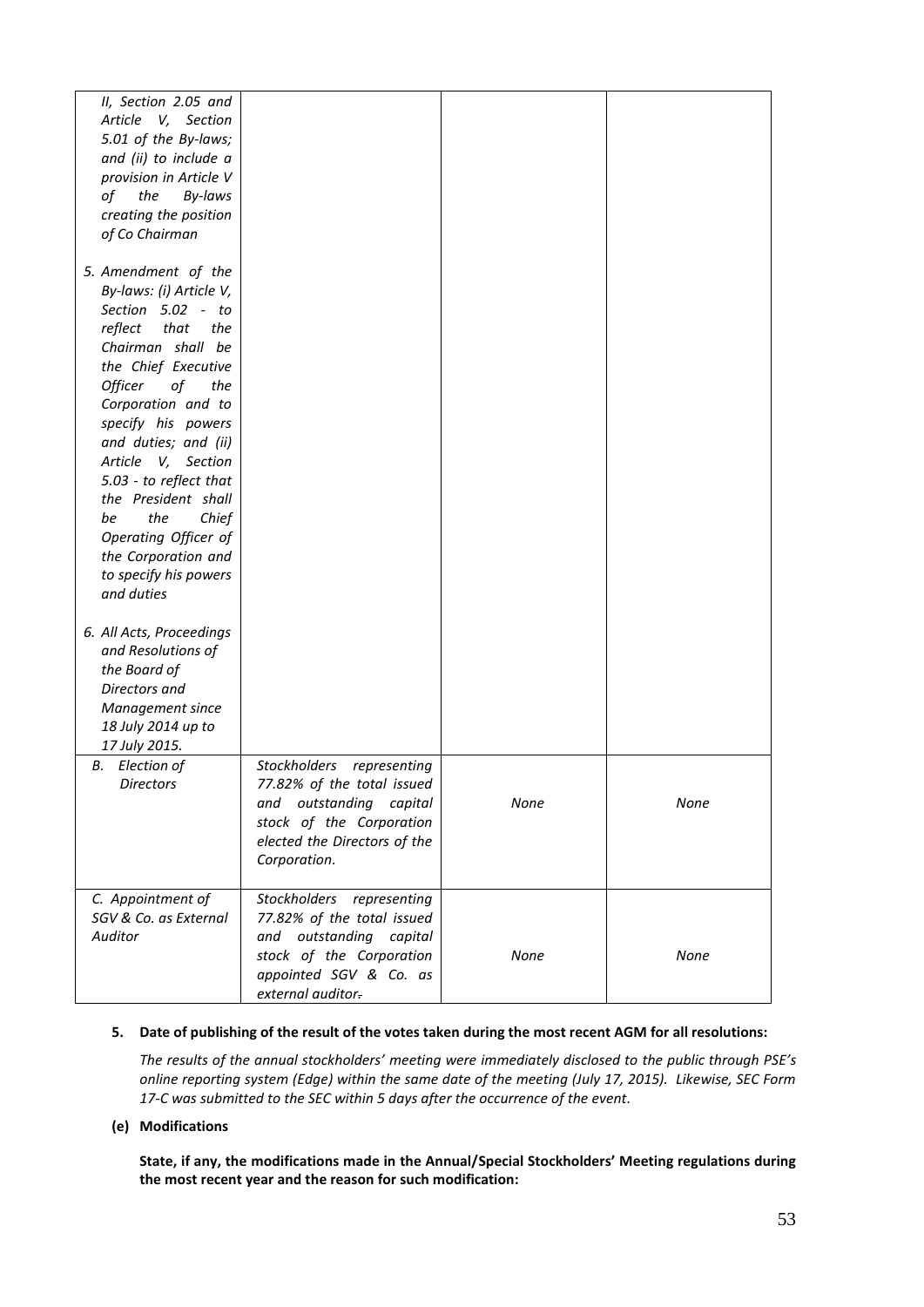|                                                                          | <b>Modifications</b> | <b>Reason for Modification</b> |  |
|--------------------------------------------------------------------------|----------------------|--------------------------------|--|
|                                                                          |                      |                                |  |
| No modification made in the ASM regulations during the most recent year. |                      |                                |  |
|                                                                          |                      |                                |  |

# **(f) Stockholders' Attendance**

# **(i) Details of Attendance in the Annual/Special Stockholders' Meeting Held:**

| Type of<br><b>Meeting</b>                                   | <b>Names of Board</b><br>members / Officers<br>present                                                                                                                                                                                                                                                                      | Date of<br><b>Meeting</b> | <b>Voting</b><br><b>Procedure</b><br>(by poll,<br>show of<br>hands, etc.) | % of SH<br><b>Attending</b><br>in Person | % of SH<br>in Proxy | Total % of<br><b>SH</b><br>attendance |
|-------------------------------------------------------------|-----------------------------------------------------------------------------------------------------------------------------------------------------------------------------------------------------------------------------------------------------------------------------------------------------------------------------|---------------------------|---------------------------------------------------------------------------|------------------------------------------|---------------------|---------------------------------------|
| <b>Annual</b><br><b>Stockhol</b><br>ders'<br><b>Meeting</b> | Directors:<br>• Dr. Lucio C. Tan<br>• Washington Z. Sycip<br>$\bullet$ Carmen K. Tan<br>• Lucio K. Tan, Jr.<br>• Michael G. Tan<br>• Joseph T. Chua<br>• Jaime J. Bautista<br>• Johnip G. Cua<br>$\bullet$ Ben C. Tiu<br>Officers:<br>• Amador T. Sendin<br>• Atty. Marivic T. Moya<br>• Atty. Florentino M.<br>Herrera III | July 17,<br>2015          | By show of<br>hands                                                       | 3.94%                                    | 73.88%              | 77.82%                                |
| <b>Special</b>                                              | No special meeting held in 2015.                                                                                                                                                                                                                                                                                            |                           |                                                                           |                                          |                     |                                       |

# **(ii) Does the company appoint an independent party (inspectors) to count and/or validate the votes at the ASM/SSMs?**

*Yes, representatives from our trust agent Philippine National Bank (formerly Allied Bank) is always present during the Annual Stockholders meeting for the said function.*

# **(iii) Do the company's common shares carry one vote for one share? If not, disclose and give reasons for any divergence to this standard. Where the company has more than one class of shares, describe the voting rights attached to each class of shares.**

*Yes, the company has only one class of shares (common) and each share carries one vote for one share.*

# **(g) Proxy Voting Policies**

**State the policies followed by the company regarding proxy voting in the Annual/Special Stockholders' Meeting.**

|                                            | <b>Company's Policies</b>                                                                                                                                                                                                                                           |
|--------------------------------------------|---------------------------------------------------------------------------------------------------------------------------------------------------------------------------------------------------------------------------------------------------------------------|
| <b>Execution and acceptance of proxies</b> | Any stockholders entitled to vote at any meeting of<br>stockholders may vote either in person or by proxy. Every<br>proxy shall be in writing, signed by the stockholder or his duly<br>authorized attorney-in-fact, and dated, duly witnessed and<br>acknowledged. |
| <b>Notary</b>                              | Not required                                                                                                                                                                                                                                                        |
| <b>Submission of Proxy</b>                 | All proxies must be duly presented to the Secretary for<br>inspection and recording at least ten (10) business days<br>before the opening of the meeting.                                                                                                           |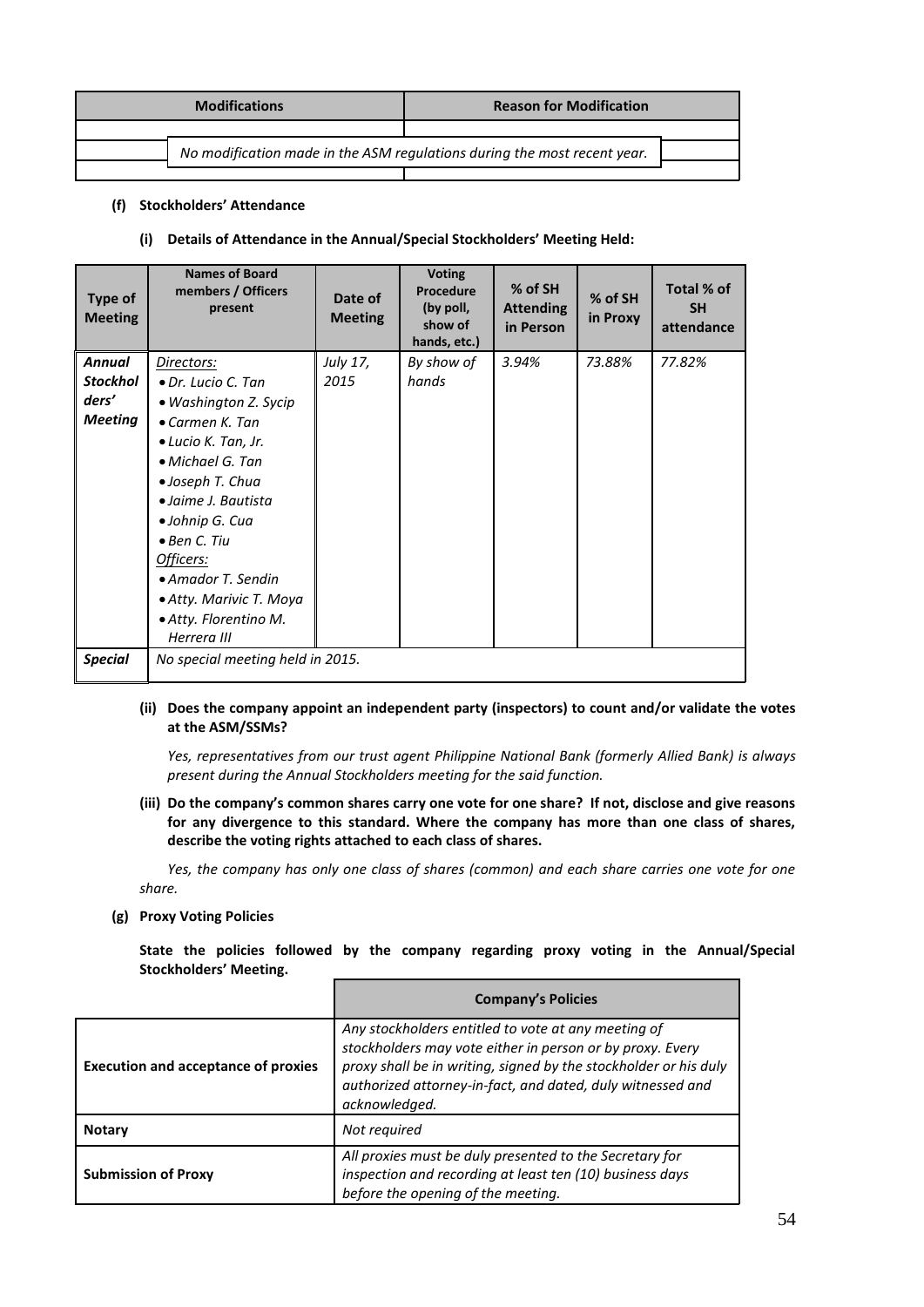| <b>Several Proxies</b>         | Stockholders may vote at all meetings, the number of shares<br>registered in their names, either in person or through a proxy<br>duly appointed.                                                                                                                                                                                                                                |  |
|--------------------------------|---------------------------------------------------------------------------------------------------------------------------------------------------------------------------------------------------------------------------------------------------------------------------------------------------------------------------------------------------------------------------------|--|
| <b>Validity of Proxy</b>       | No proxy shall be valid unless it shall designate the particular<br>meeting at which it is to be voted, and no proxy shall be<br>voted at any meeting other than the one therein designated<br>or any adjournment thereof.                                                                                                                                                      |  |
| <b>Proxies executed abroad</b> | Not applicable                                                                                                                                                                                                                                                                                                                                                                  |  |
| <b>Invalidated Proxy</b>       | Proxies filed with the Secretary may be revoked by the<br>stockholder concerned in an instrument in writing duly<br>presented and recorded with the Secretary at least six (6)<br>days prior to a scheduled meeting. The presence of a<br>stockholder shall be entitled to vote at such meeting in the<br>same manner and with the effect as if he had not executed a<br>proxy. |  |
| <b>Validation of Proxy</b>     | Proxies filed with the Corporate Secretary are being validated                                                                                                                                                                                                                                                                                                                  |  |
| <b>Violation of Proxy</b>      | together with the Corporation's Stock and Transfer Agent.                                                                                                                                                                                                                                                                                                                       |  |

# **(h) Sending of Notices**

**State the company's policies and procedure on the sending of notices of Annual/Special Stockholders' Meeting.**

| <b>Policies</b>                                                                                                                                                                                                                | Procedure                                                                                                                                                                                                                                                                                                                                               |
|--------------------------------------------------------------------------------------------------------------------------------------------------------------------------------------------------------------------------------|---------------------------------------------------------------------------------------------------------------------------------------------------------------------------------------------------------------------------------------------------------------------------------------------------------------------------------------------------------|
| A written or printed notice of meetings, either<br>regular or special, shall be cause to be delivered or<br>mailed by Secretary to each stockholder of record<br>at least (10) days prior to the date set for such<br>meeting. | Distribution of meeting materials through<br>personal delivery/courier to all entitled<br>stockholders as of record date, at least 15<br>business days prior to meeting date. An affidavit<br>shall be issued by the Stock and Transfer Agent<br>that meeting materials were sent to all<br>stockholders at least 15 business days prior to<br>meeting. |

# **(i) Definitive Information Statements and Management Report**

| Number of Stockholders entitled to receive         | 859 stockholders were entitled to receive  |
|----------------------------------------------------|--------------------------------------------|
| <b>Definitive Information Statements and</b>       | Definitive IS and Management Report.       |
| <b>Management Report and Other Materials</b>       |                                            |
| Date of Actual Distribution of Definitive          | June 26, 2015                              |
| Information Statement and Management Report        |                                            |
| and Other Materials held by market                 |                                            |
| participants/certain beneficial owners             |                                            |
| Date of Actual Distribution of Definitive          | June 26, 2015                              |
| <b>Information Statement and Management Report</b> |                                            |
| and Other Materials held by stockholders           |                                            |
| State whether CD format or hard copies were        | Materials in hard copies were distributed. |
| distributed                                        |                                            |
| If yes, indicate whether requesting stockholders   | Not Applicable                             |
| were provided hard copies                          |                                            |

# **(j) Does the Notice of Annual/Special Stockholders' Meeting include the following:**

| Each resolution to be taken up deals with only one item. | Yes |
|----------------------------------------------------------|-----|
|                                                          |     |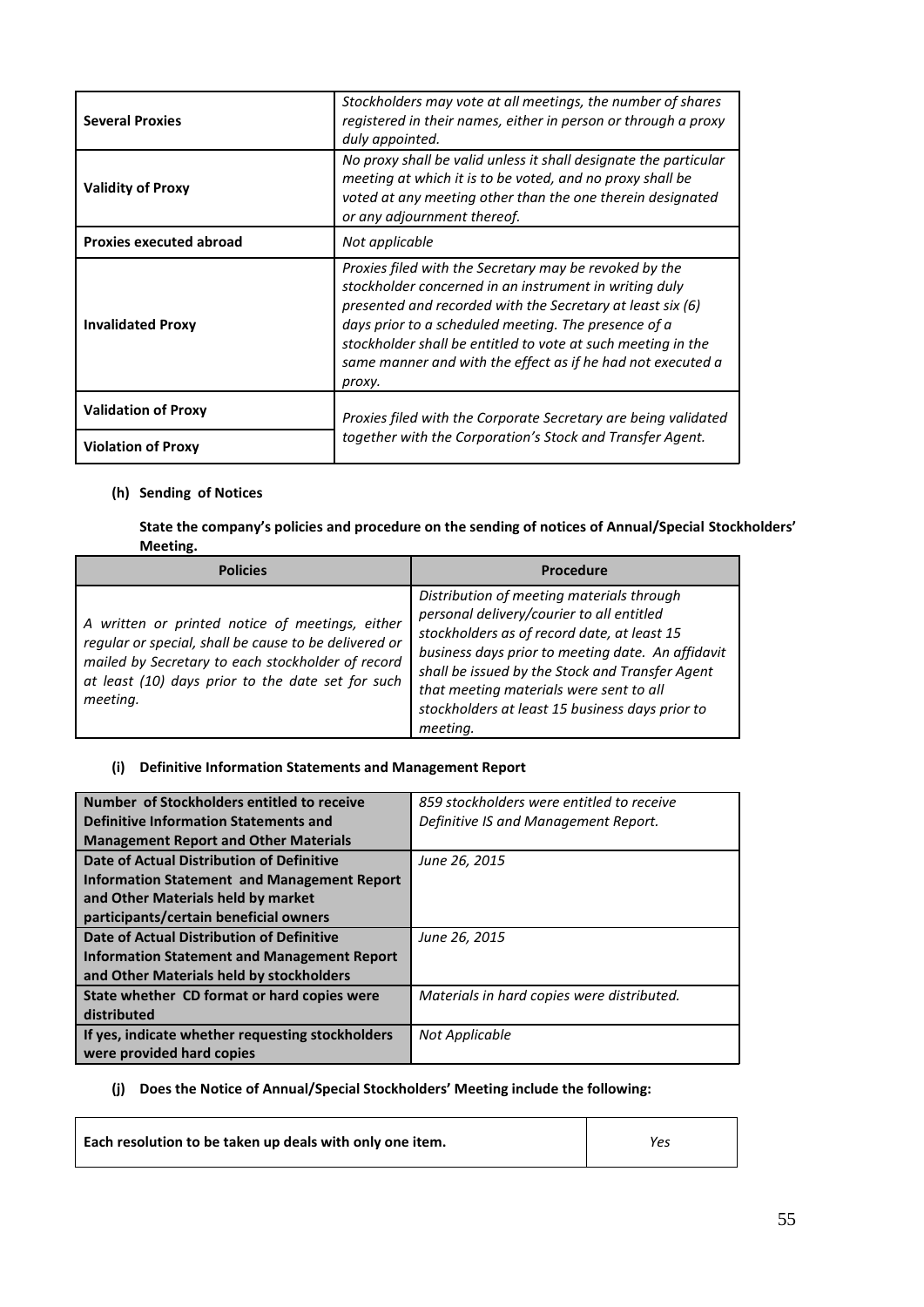| Profiles of directors (at least age, qualification, date of first appointment,<br>experience, and directorships in other listed companies) nominated for<br>election/re-election. | Yes |
|-----------------------------------------------------------------------------------------------------------------------------------------------------------------------------------|-----|
| The auditors to be appointed or re-appointed.                                                                                                                                     | Yes |
| An explanation of the dividend policy, if any dividend is to be declared.                                                                                                         | Yes |
| The amount payable for final dividends.                                                                                                                                           | Yes |
| Documents required for proxy vote.                                                                                                                                                | Yes |

**Should any of the foregoing information be not disclosed, please indicate the reason thereto.**

*All the foregoing information was disclosed.*

# **2) Treatment of Minority Stockholders**

| <b>Policies</b>      | Implementation                                                                                                                                                                                                                                                                                                                                                                                                                                                                                                                                                                                                                                                                                                                                                             |  |  |
|----------------------|----------------------------------------------------------------------------------------------------------------------------------------------------------------------------------------------------------------------------------------------------------------------------------------------------------------------------------------------------------------------------------------------------------------------------------------------------------------------------------------------------------------------------------------------------------------------------------------------------------------------------------------------------------------------------------------------------------------------------------------------------------------------------|--|--|
| <b>Voting Right</b>  | 1) Shareholders shall have the right to elect,<br>remove and replace directors and vote on<br>certain corporate acts in accordance with the<br>Corporation Code.<br>2) Cumulative voting shall be used in the election<br>of directors.<br>3) A director shall not be removed without cause<br>if it will deny minority shareholders<br>representation in the Board.                                                                                                                                                                                                                                                                                                                                                                                                       |  |  |
| Pre-emptive Right    | The Corporation's Amended Articles of<br>Incorporation specifies that "no stockholder shall,<br>because of his ownership of stock of the<br>Corporation, have any pre-emptive right or other<br>preferential right to purchase, subscribe for, or<br>take any part of any stock or of any other<br>securities convertible into or carrying option or<br>warrants to purchase stock of the Corporation.<br>Any part of any such stock or other securities<br>may at any time be issued, optioned for sale, and<br>sold or disposed of by the Corporation pursuant<br>to a resolution of its Board of Directors, without<br>first offering such stock or securities or any part<br>thereof to existing shareholders of the<br>Corporation" (as amended in<br>1993 and 1987). |  |  |
| Power of Inspection  | All shareholders shall be allowed to inspect<br>corporate books and records including minutes of<br>Board meetings and stock registries in<br>accordance with the Corporation Code and shall<br>be furnished with annual reports, including<br>financial statements, without cost or restrictions.                                                                                                                                                                                                                                                                                                                                                                                                                                                                         |  |  |
| Right to information | 1) The Shareholders shall be provided, upon<br>request, with periodic reports which disclose<br>personal and professional information about<br>the directors and officers and certain other<br>matters such as their holdings of the<br>company's shares, dealings with the<br>Company, relationships among Directors and<br>key officers, and the aggregate compensation                                                                                                                                                                                                                                                                                                                                                                                                  |  |  |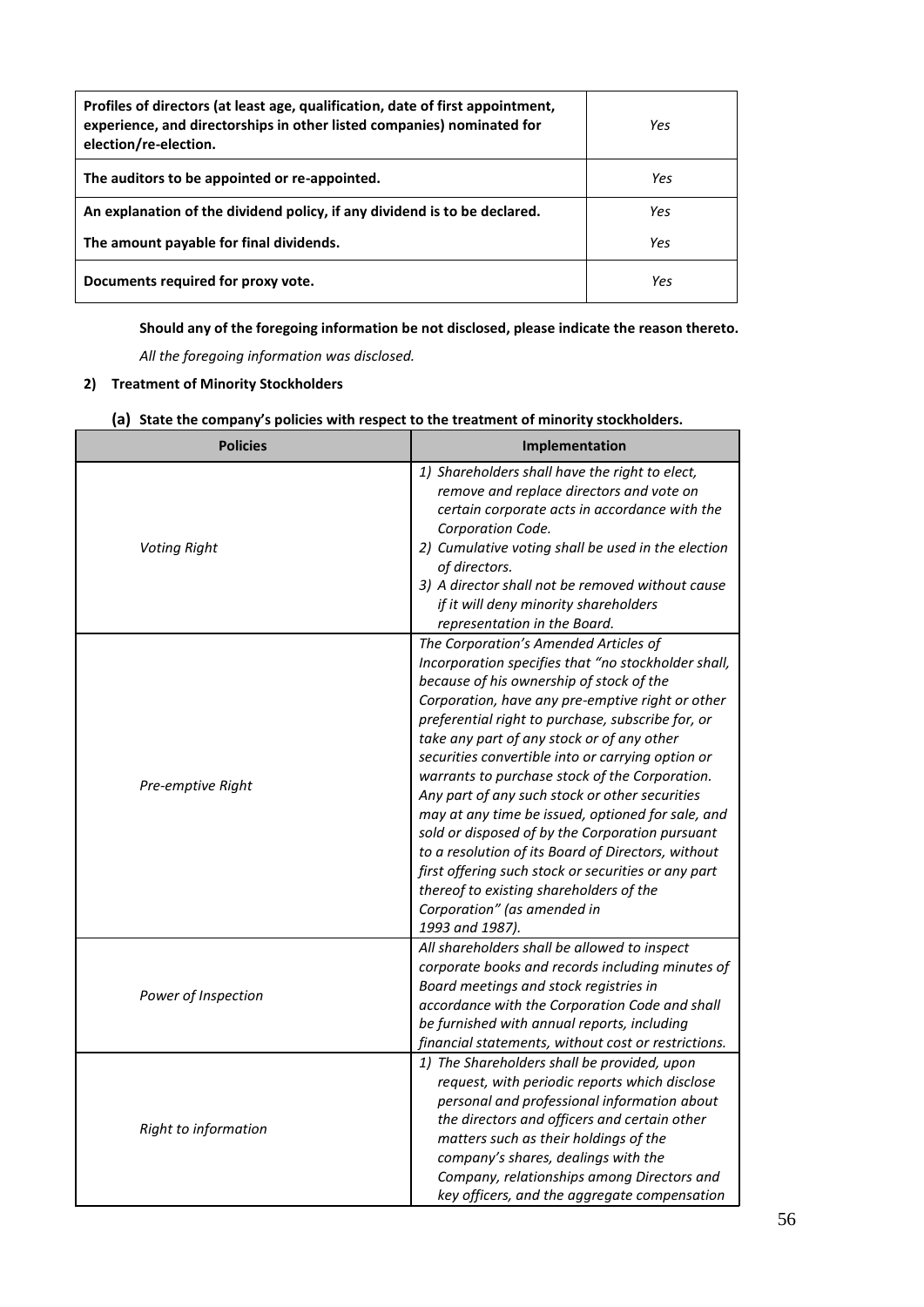|                        | of directors and officers.<br>2) The minority shareholders shall be granted the<br>right to propose the holding of a meeting, and<br>the right to propose items in the agenda of<br>the meeting, provided the items are for<br>legitimate corporate business purposes.<br>3) The minority shareholders shall have access to<br>any and all information relating to matters for<br>which the management is accountable for.                                                                                                                                                                                                                                                                                                                                                                                                                                                       |
|------------------------|----------------------------------------------------------------------------------------------------------------------------------------------------------------------------------------------------------------------------------------------------------------------------------------------------------------------------------------------------------------------------------------------------------------------------------------------------------------------------------------------------------------------------------------------------------------------------------------------------------------------------------------------------------------------------------------------------------------------------------------------------------------------------------------------------------------------------------------------------------------------------------|
| Right to dividends     | 1) Shareholders shall have the right to receive<br>dividends subject to the discretion of the<br>Board.<br>2) The Corporation shall be compelled to declare<br>dividends when its Retained Earnings shall be<br>in excess of 100% of its paid-in capital stock,<br>except:<br>a) When justified by definite corporate<br>expansion projects or programs approved<br>by the Board or;<br>b) When the Corporation is prohibited under<br>any loan agreement with any financial                                                                                                                                                                                                                                                                                                                                                                                                     |
|                        | institution or creditor, whether local or<br>foreign, from declaring dividends without<br>its consent, and such consent has not been<br>secured or;<br>c) When it can be clearly shown that such<br>retention is necessary under special<br>circumstances obtaining in the<br>Corporation, such as when there is a need<br>for special reserve for probable<br>contingencies.                                                                                                                                                                                                                                                                                                                                                                                                                                                                                                    |
| <b>Appraisal Right</b> | The shareholders' shall have appraisal right or<br>the right to dissent and demand payment of the<br>fair value of their shares in the manner provided<br>for under Section 82 of the Corporation Code of<br>the Philippines, under any of the following<br>circumstances:<br>1) In case any Amendment to the Articles of<br>Incorporation has the effect of changing or<br>restricting the rights of any stockholders or<br>class of shares, or of authorizing preferences<br>in any respect superior to those of outstanding<br>shares of any class, or of extending or<br>shortening the term of corporate existence;<br>2) In case of sale, lease, exchange, transfer,<br>mortgage, pledge or other disposition of all or<br>substantially all of the corporate property and<br>assets as provided in the Corporation Code;<br>and<br>3) In case of merger or consolidation. |

# **(b) Do minority stockholders have a right to nominate candidates for board of directors?**

*For purposes of election to the Board of Directors, any and all nominations shall be submitted to and received at the principal office of the Corporation at least thirty (30) days prior to the scheduled date of the Stockholders' Meeting and addressed to the attention of the Corporate Secretary.*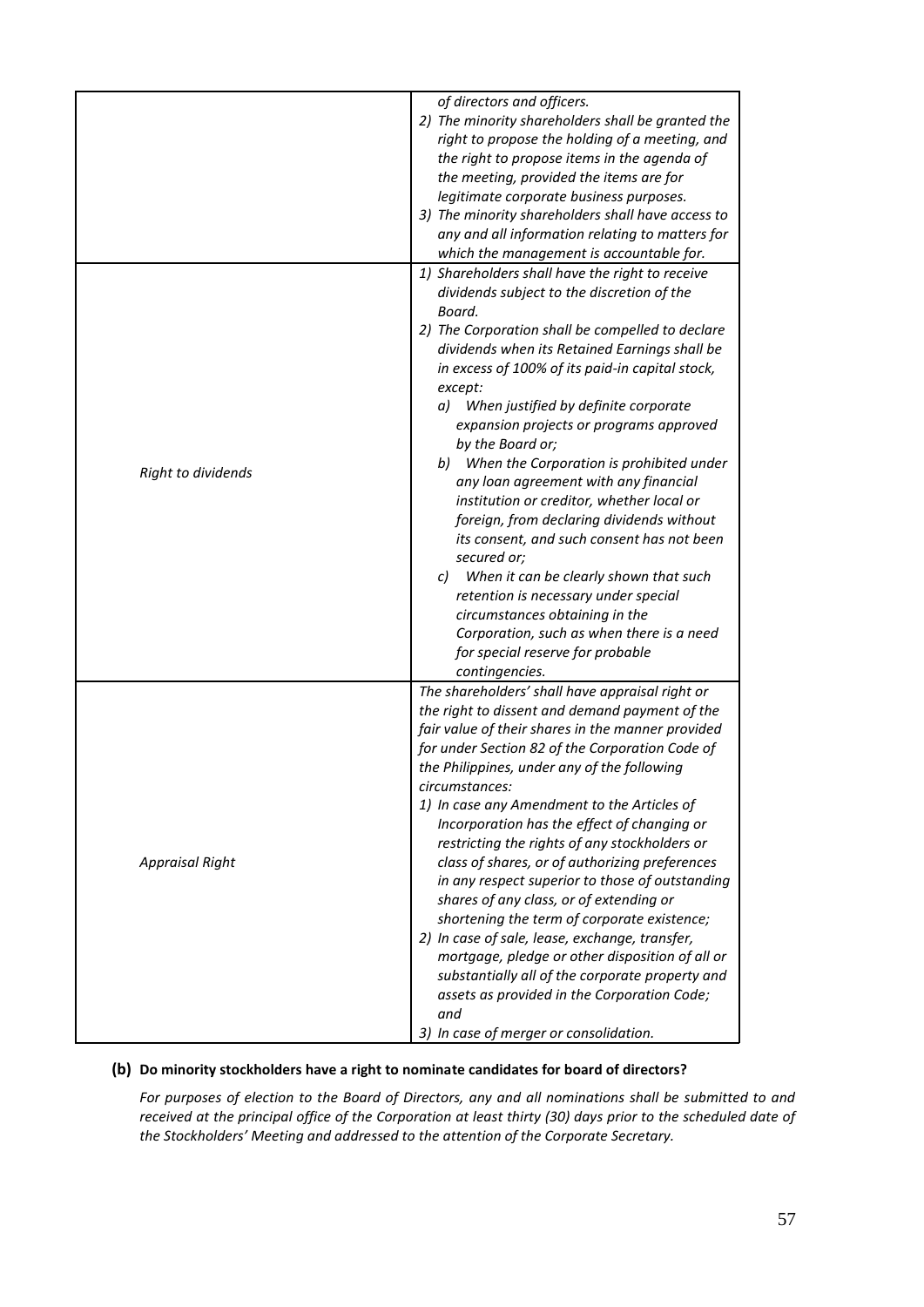#### **K. INVESTORS RELATIONS PROGRAM**

**1) Discuss the company's external and internal communications policies and how frequently they are reviewed. Disclose who reviews and approves major company announcements. Identify the committee with this responsibility, if it has been assigned to a committee.**

*All announcements are reviewed by the Corporate Information Officer and must be approved by the President.*

**2) Describe the company's investor relations program including its communications strategy to promote effective communication with its stockholders, other stakeholders and the public in general. Disclose the contact details (e.g. telephone, fax and email) of the officer responsible for investor relations.**

|                                 | <b>Details</b>                                                                                                                                                        |
|---------------------------------|-----------------------------------------------------------------------------------------------------------------------------------------------------------------------|
| (1) Objectives                  | To provide a communication channels that is available not only<br>to the investing public but also to the stakeholders.                                               |
| (2) Principles                  | The company is guided by the principles of integrity, objectivity,<br>accountability and transparency.                                                                |
| (3) Modes of Communications     | Company Website: www.macroasiacorp.com<br>PSE Website: http://edge.pse.com.ph/<br>Through telephone number: (02) 840 - 2001;<br>Email Address: info@macroasiacorp.com |
| (4) Investors Relations Officer | Ms. Jenna Mae V. Diaz<br><b>Financial Accountant</b><br>12F PNB Allied Bank Center,<br>6754 Ayala Ave., Makati City<br>Through telephone number: (02) 840 - 2001;     |

# **3) What are the company's rules and procedures governing the acquisition of corporate control in the capital markets, and extraordinary transactions such as mergers, and sales of substantial portions of corporate assets?**

*Any stockholder of the Company shall have the right to dissent and demand payment of the fair value of his shares in case (i) any amendment to the articles of incorporation has the effect of changing or restricting the*  rights of any stockholder or class of shares, or of authorizing preferences in any respect superior to those of *outstanding shares of any class, or of extending or shortening the term of corporate existence; (ii) any sale, lease, exchange, transfer, mortgage, pledge or other disposition of all or substantially all of the corporate property and assets; and (iii) of merger or consolidation.*

*The appraisal right may be exercised by any stockholder who shall have voted against the proposed corporate action, by making a written demand on the corporation within thirty (30) days after the date on which the vote was taken for payment of the value of his shares. If the proposed corporate action is implemented or affected, the corporation shall pay to such stockholder, upon surrender of the certificate or certificates of stock representing his shares, the fair value thereof as of the day prior to the date on which the vote was taken, excluding any appreciation or depreciation in anticipation of such corporate action. No payment shall be made to dissenting stockholder unless the Company has unrestricted retained earnings in its books to cover such payment.*

*None of the proposed corporate actions of MacroAsia Corporation however qualifies as an instance, which allows the exercise by the stockholders of their appraisal rights.*

# **Name of the independent party the board of directors of the company appointed to evaluate the fairness of the transaction price.**

*Not Applicable. There were no related transactions similar to the above.*

# **L. CORPORATE SOCIAL RESPONSIBILITY INITIATIVES**

Discuss any initiative undertaken or proposed to be undertaken by the company.